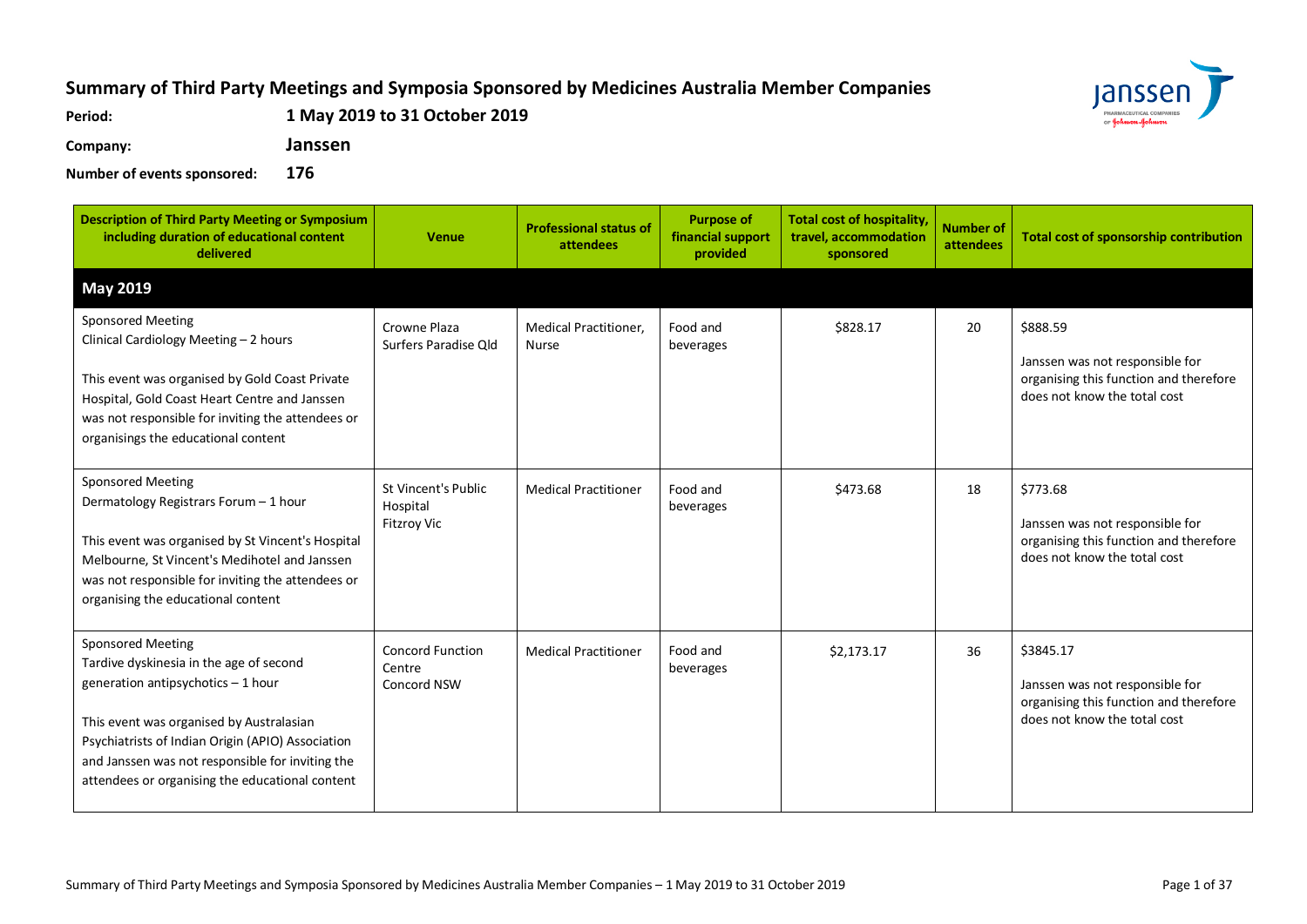

| <b>Description of Third Party Meeting or Symposium</b><br>including duration of educational content<br>delivered                                                                                                                                                                                                                                  | <b>Venue</b>                                        | <b>Professional status of</b><br>attendees | <b>Purpose of</b><br>financial support<br>provided | <b>Total cost of hospitality</b><br>travel, accommodation<br>sponsored | <b>Number of</b><br>attendees | <b>Total cost of sponsorship contribution</b>                                                                           |
|---------------------------------------------------------------------------------------------------------------------------------------------------------------------------------------------------------------------------------------------------------------------------------------------------------------------------------------------------|-----------------------------------------------------|--------------------------------------------|----------------------------------------------------|------------------------------------------------------------------------|-------------------------------|-------------------------------------------------------------------------------------------------------------------------|
| <b>Sponsored Meeting</b><br>ALLG Scientific Meeting 2019 - 12 hours<br>This event was organised by Australasian<br>Leukaemia & Lymphoma Group and Janssen was<br>not responsible for inviting the attendees or<br>organising the educational content                                                                                              | <b>Hilton Hotel</b><br>Sydney NSW                   | <b>Medical Practitioner</b>                |                                                    | \$0.00                                                                 | 194                           | \$30000.00<br>Janssen was not responsible for<br>organising this function and therefore<br>does not know the total cost |
| <b>Sponsored Meeting</b><br>Central Illawarra GP Cluster Meeting: My back<br>hurts doctor - 1 hour 30 mins<br>This event was organised by Coordinare Limited<br>- South Eastern NSW PHN and Janssen was not<br>responsible for inviting the attendees or<br>organising the educational content                                                    | Lagoon Restaurant<br>North Wollongong<br><b>NSW</b> | <b>Medical Practitioner</b>                | Food and<br>beverages                              | \$1,176.38                                                             | 18                            | \$1407.29<br>Janssen was not responsible for<br>organising this function and therefore<br>does not know the total cost  |
| <b>Sponsored Meeting</b><br>Annual Patient and Family Myeloma Seminar<br>$2019 - 5$ hours 30 mins<br>This event was organised by Royal Prince Alfred<br>Hospital, Institute of Haematology and Janssen<br>was not responsible for inviting the attendees or<br>organising the educational content                                                 | Royal Prince Alfred<br>Hospital<br>Camperdown NSW   | <b>Medical Practitioner.</b><br>Nurse      | Food and<br>beverages                              | \$1,481.23                                                             | 160                           | \$1481.48<br>Janssen was not responsible for<br>organising this function and therefore<br>does not know the total cost  |
| <b>Sponsored Meeting</b><br>Thoracic Society of Australia and New Zealand<br>NSW/ACT State Branch Clinicians in Training<br>weekend $-9$ hours 30 mins<br>This event was organised by The Thoracic Society<br>of Australia and New Zealand and Janssen was<br>not responsible for inviting the attendees or<br>organising the educational content | Crowne Plaza Terrigal<br><b>Terrigal NSW</b>        | <b>Medical Practitioner,</b><br>Nurse      |                                                    | \$0.00                                                                 | 52                            | \$5000.00<br>Janssen was not responsible for<br>organising this function and therefore<br>does not know the total cost  |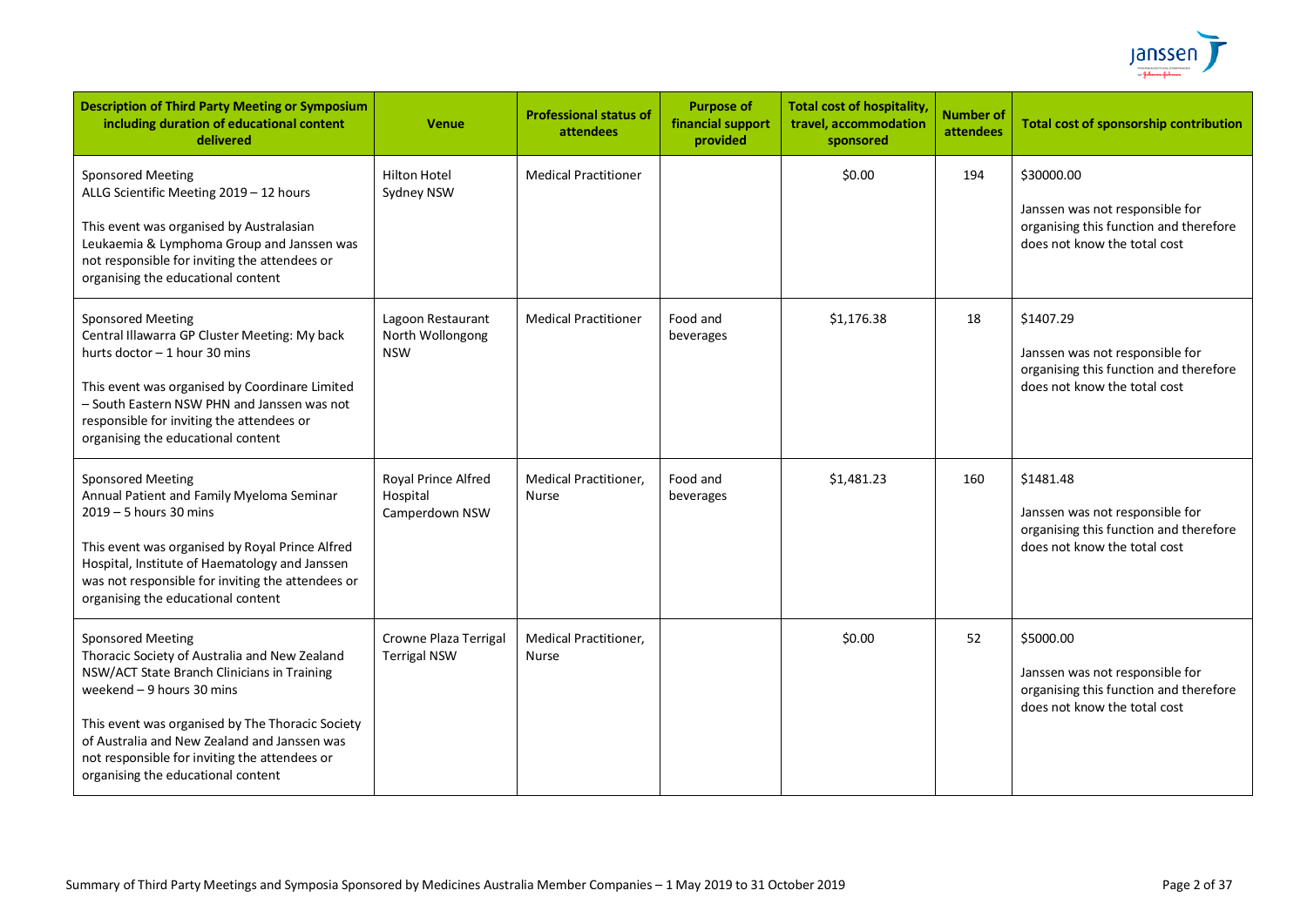

| <b>Description of Third Party Meeting or Symposium</b><br>including duration of educational content<br>delivered                                                                                                                                                           | <b>Venue</b>                                                         | <b>Professional status of</b><br>attendees | <b>Purpose of</b><br>financial support<br>provided | <b>Total cost of hospitality</b><br>travel, accommodation<br>sponsored | <b>Number of</b><br>attendees | <b>Total cost of sponsorship contribution</b>                                                                           |
|----------------------------------------------------------------------------------------------------------------------------------------------------------------------------------------------------------------------------------------------------------------------------|----------------------------------------------------------------------|--------------------------------------------|----------------------------------------------------|------------------------------------------------------------------------|-------------------------------|-------------------------------------------------------------------------------------------------------------------------|
| <b>Sponsored Meeting</b><br>RANZCP Congress 2019 - 23 hours 45 mins<br>This event was organised by The Royal Australian<br>and New Zealand College of Psychiatrists and<br>Janssen was not responsible for inviting the<br>attendees or organising the educational content | <b>Cairns Convention</b><br>Centre<br>Cairns Old                     | <b>Medical Practitioner.</b><br>Pharmacist |                                                    | \$0.00                                                                 | 1250                          | \$42882.00<br>Janssen was not responsible for<br>organising this function and therefore<br>does not know the total cost |
| Sponsored Journal Club<br>Oncology/Haematology: heparin Induced<br>thrombocytopenia - 1 hour                                                                                                                                                                               | Royal Hobart Hospital<br><b>Hobart Tas</b>                           | <b>Medical Practitioner</b>                | Food and<br>beverages                              | \$300.02                                                               | 15                            | \$300.02                                                                                                                |
| <b>Sponsored Meeting</b><br>Skin & Cancer Foundation Skin School - 2 hours<br>This event was organised by Skin Health Institute<br>and Janssen was not responsible for inviting the<br>attendees or organising the educational content                                     | Skin and Cancer<br>Foundation<br>Carlton Vic                         | <b>Medical Practitioner</b>                | Food and<br>beverages                              | \$809.52                                                               | 20                            | \$1109.52<br>Janssen was not responsible for<br>organising this function and therefore<br>does not know the total cost  |
| <b>Sponsored Meeting</b><br>ADSR 2019 - 12 hours<br>This event was organised by Australasian Society<br>for Dermatology Research and Janssen was not<br>responsible for inviting the attendees or<br>organising the educational content                                    | Sinclair Dermatology<br>East Melbourne Vic                           | <b>Medical Practitioner</b>                |                                                    | \$0.00                                                                 | 67                            | \$5000.00<br>Janssen was not responsible for<br>organising this function and therefore<br>does not know the total cost  |
| <b>Sponsored Meeting</b><br>52nd Annual Scientific meeting - 24 hours<br>This event was organised by The Australasian<br>College of Dermatologists and Janssen was not<br>responsible for inviting the attendees or<br>organising the educational content                  | Melbourne<br><b>Convention Exhibition</b><br>Centre<br>Melbourne Vic | <b>Medical Practitioner</b>                |                                                    | \$0.00                                                                 | 751                           | \$76156.00<br>Janssen was not responsible for<br>organising this function and therefore<br>does not know the total cost |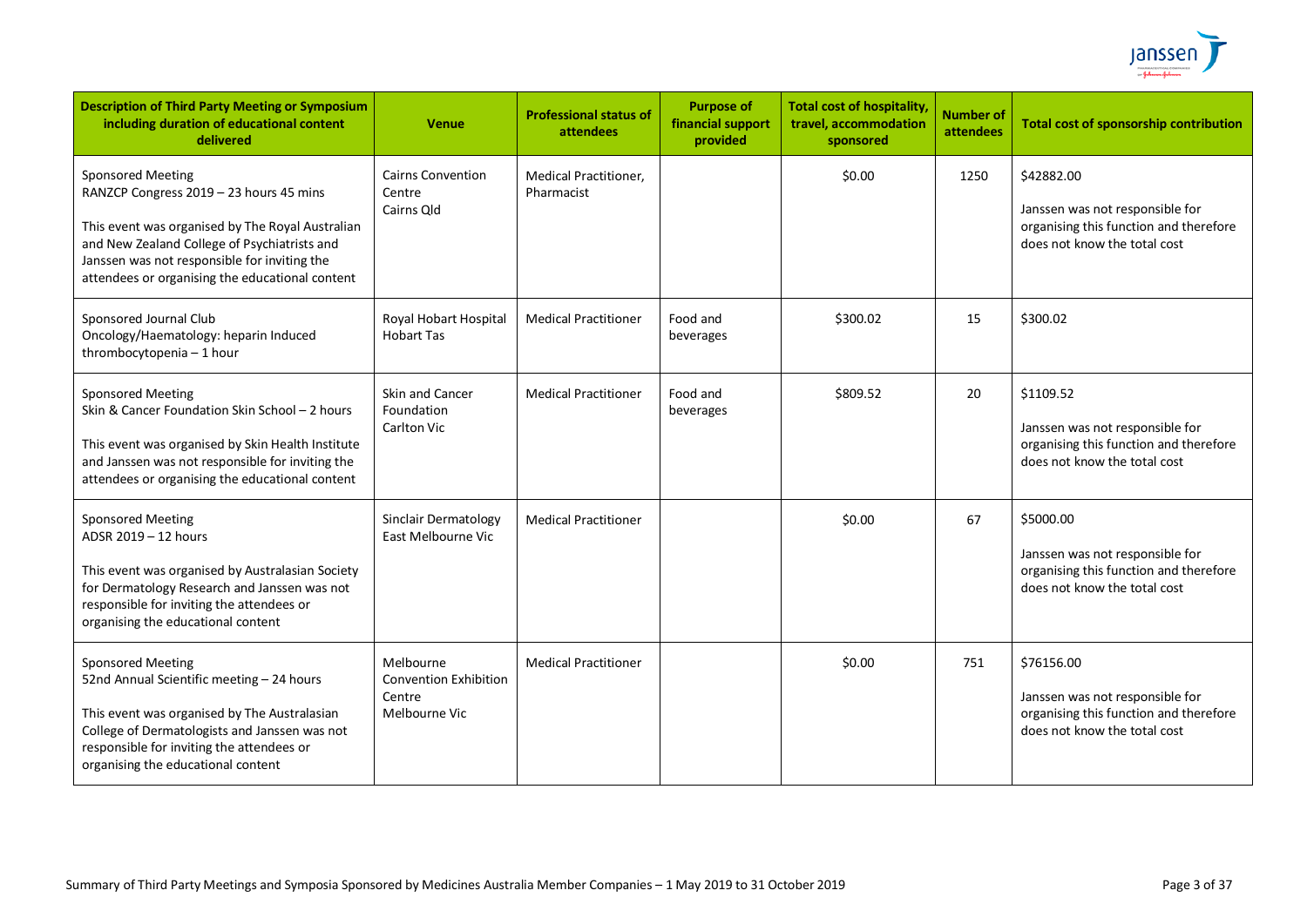

| <b>Description of Third Party Meeting or Symposium</b><br>including duration of educational content<br>delivered                                                                                                                                                                                         | Venue                                                                | <b>Professional status of</b><br>attendees        | <b>Purpose of</b><br>financial support<br>provided | <b>Total cost of hospitality</b><br>travel, accommodation<br>sponsored | <b>Number of</b><br>attendees | <b>Total cost of sponsorship contribution</b>                                                                          |
|----------------------------------------------------------------------------------------------------------------------------------------------------------------------------------------------------------------------------------------------------------------------------------------------------------|----------------------------------------------------------------------|---------------------------------------------------|----------------------------------------------------|------------------------------------------------------------------------|-------------------------------|------------------------------------------------------------------------------------------------------------------------|
| <b>Sponsored Meeting</b><br>ADNA National Conference 2019 - 5 hours 45<br>mins<br>This event was organised by Australian<br>Dermatology Nurses Association and Janssen was<br>not responsible for inviting the attendees or<br>organising the educational content                                        | Melbourne<br><b>Convention Exhibition</b><br>Centre<br>Melbourne Vic | <b>Nurse</b>                                      |                                                    | \$0.00                                                                 | 208                           | \$6626.00<br>Janssen was not responsible for<br>organising this function and therefore<br>does not know the total cost |
| <b>Sponsored Meeting</b><br>Article discussion and Q&A - 1 hour<br>This event was organised by ASHM and Janssen<br>was not responsible for inviting the attendees or<br>organising the educational content                                                                                               | Sydney Sexual Health<br>Centre<br>Sydney NSW                         | <b>Medical Practitioner</b>                       | Food and<br>beverages                              | \$313.05                                                               | 24                            | \$1262.96<br>Janssen was not responsible for<br>organising this function and therefore<br>does not know the total cost |
| <b>Sponsored Meeting</b><br>NSW HIV/ID Pharmacists and Nurses Education<br>Team - 2 hours<br>This event was organised by HIPNET and Janssen<br>was not responsible for inviting the attendees or<br>organising the educational content                                                                   | Parramatta Phoenix<br>Parramatta NSW                                 | <b>Medical Practitioner,</b><br>Nurse, Pharmacist | Food and<br>beverages                              | \$1,307.06                                                             | 21                            | \$1306.76<br>Janssen was not responsible for<br>organising this function and therefore<br>does not know the total cost |
| <b>Sponsored Meeting</b><br>Understanding Eating Disorders and Working<br>with Ambivalence $-1$ hour 30 mins<br>This event was organised by Australian College of<br>Mental Health Nurses (ACMHN) and Janssen was<br>not responsible for inviting the attendees or<br>organising the educational content | Kailis Bros Fish<br>Market and Cafe<br>Leederville WA                | <b>Nurse</b>                                      | Food and<br>beverages                              | \$934.92                                                               | 32                            | \$935.35<br>Janssen was not responsible for<br>organising this function and therefore<br>does not know the total cost  |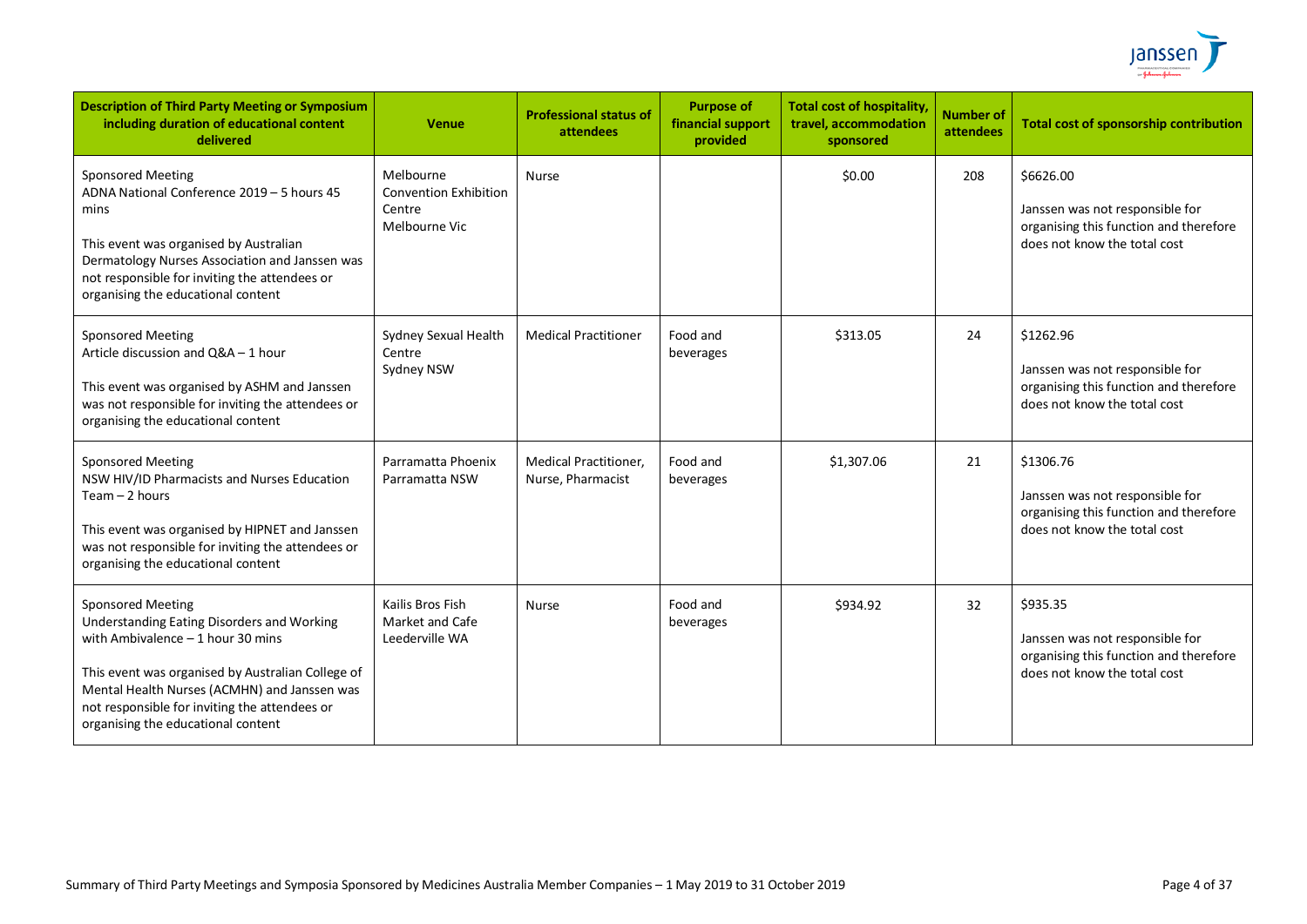

| <b>Description of Third Party Meeting or Symposium</b><br>including duration of educational content<br>delivered                                                                                                                                                                         | <b>Venue</b>                                                               | <b>Professional status of</b><br>attendees | <b>Purpose of</b><br>financial support<br>provided | <b>Total cost of hospitality,</b><br>travel, accommodation<br>sponsored | <b>Number of</b><br><b>attendees</b> | <b>Total cost of sponsorship contribution</b>                                                                          |
|------------------------------------------------------------------------------------------------------------------------------------------------------------------------------------------------------------------------------------------------------------------------------------------|----------------------------------------------------------------------------|--------------------------------------------|----------------------------------------------------|-------------------------------------------------------------------------|--------------------------------------|------------------------------------------------------------------------------------------------------------------------|
| <b>Sponsored Meeting</b><br>Advanced Echo Symposium 2019 - 18 hours<br>This event was organised by PA Research<br>Foundation and Janssen was not responsible for<br>inviting the attendees or organising the<br>educational content                                                      | <b>Brisbane Convention</b><br>and Exhibition Centre<br><b>Brisbane Qld</b> | <b>Medical Practitioner</b>                |                                                    | \$0.00                                                                  | 3                                    | \$5455.00<br>Janssen was not responsible for<br>organising this function and therefore<br>does not know the total cost |
| Sponsored Journal Club<br>Post traumatic stress cases - 1 hour 30 mins                                                                                                                                                                                                                   | Campbelltown<br>Hospital<br>Campbelltown NSW                               | Medical Practitioner,<br>Nurse             | Food and<br>beverages                              | \$230.02                                                                | 15                                   | \$230.02                                                                                                               |
| Sponsored Journal Club<br>Chemotherapy free Front line therapy of MCL<br>– 1 hour                                                                                                                                                                                                        | Monash Medical<br>Centre<br>Clayton Vic                                    | <b>Medical Practitioner</b>                | Food and<br>beverages                              | \$314.80                                                                | 20                                   | \$314.80                                                                                                               |
| Sponsored Journal Club<br>Treatment of MCL in the front line - 1 hour                                                                                                                                                                                                                    | Cabrini Hospital<br>Malvern Vic                                            | Medical Practitioner,<br><b>Nurse</b>      | Food and<br>beverages                              | \$187.00                                                                | 10                                   | \$187.00                                                                                                               |
| <b>Sponsored Meeting</b><br>ARA Queensland Branch Monthly meeting May<br>$2019 - 2$ hours<br>This event was organised by Australian<br>Rheumatology Association Queensland Branch<br>and Janssen was not responsible for inviting the<br>attendees or organising the educational content | Translational<br>Research Institute<br>Woolloongabba Qld                   | <b>Medical Practitioner</b>                | Food and<br>beverages                              | \$1,900.00                                                              | 38                                   | \$1900.00<br>Janssen was not responsible for<br>organising this function and therefore<br>does not know the total cost |
| <b>Sponsored Meeting</b><br>Skin & Cancer Foundation Skin School: Porphyrias<br>- 2 hours<br>This event was organised by Skin Health Institute<br>and Janssen was not responsible for inviting the<br>attendees or organising the educational content                                    | Skin and Cancer<br>Foundation<br>Carlton Vic                               | <b>Medical Practitioner</b>                | Food and<br>beverages                              | \$802.78                                                                | 17                                   | \$1102.78<br>Janssen was not responsible for<br>organising this function and therefore<br>does not know the total cost |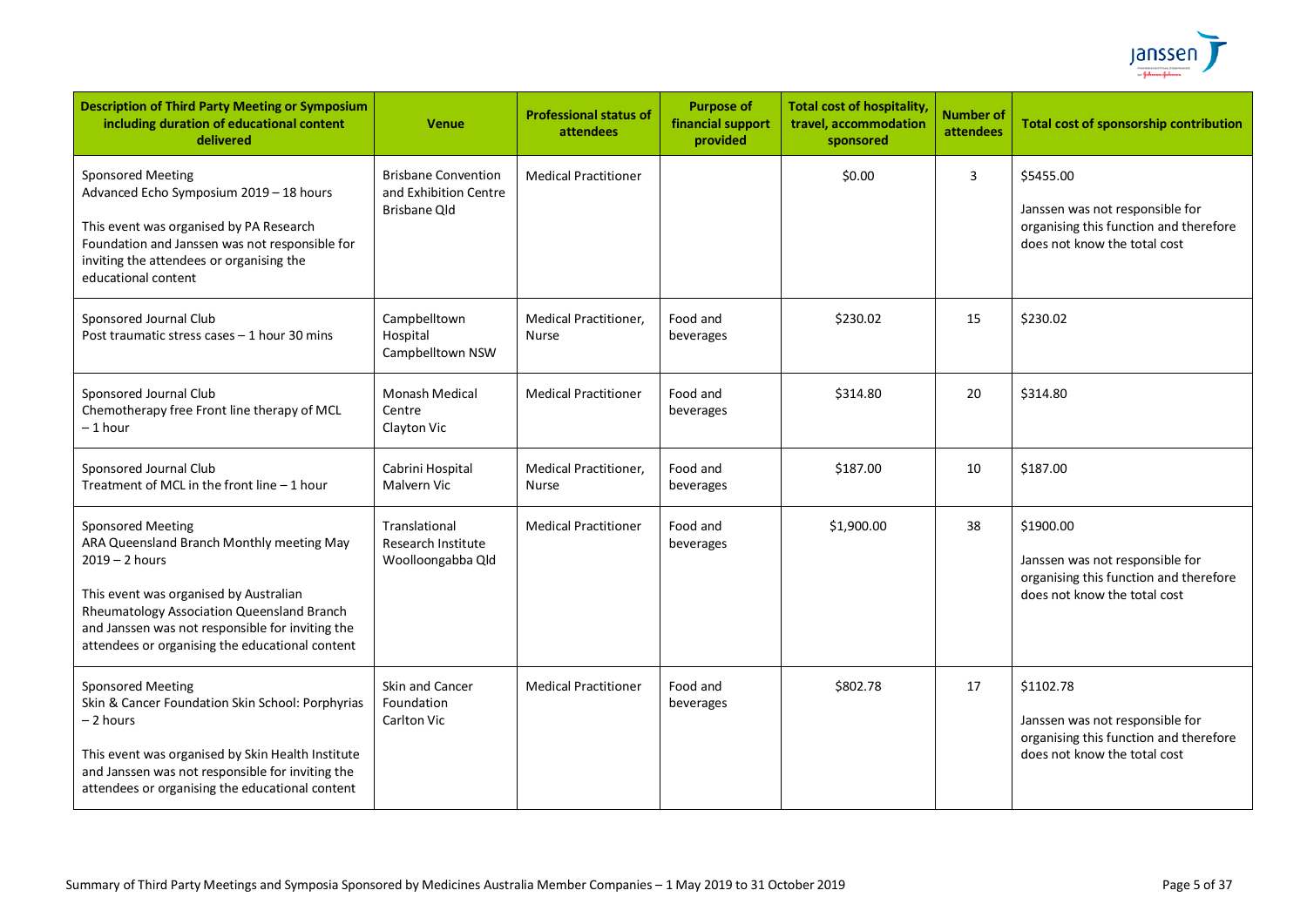

| <b>Description of Third Party Meeting or Symposium</b><br>including duration of educational content<br>delivered                                                                                                                                                                            | <b>Venue</b>                                                         | <b>Professional status of</b><br>attendees | <b>Purpose of</b><br>financial support<br>provided | <b>Total cost of hospitality</b><br>travel, accommodation<br>sponsored | <b>Number of</b><br>attendees | <b>Total cost of sponsorship contribution</b>                                                                           |
|---------------------------------------------------------------------------------------------------------------------------------------------------------------------------------------------------------------------------------------------------------------------------------------------|----------------------------------------------------------------------|--------------------------------------------|----------------------------------------------------|------------------------------------------------------------------------|-------------------------------|-------------------------------------------------------------------------------------------------------------------------|
| <b>Sponsored Meeting</b><br>Stelara In Crohn's Disease - 1 hour 30 mins<br>This event was organised by IBD Sydney and<br>Janssen was not responsible for inviting the<br>attendees or organising the educational content                                                                    | Pier One Sydney<br>Harbour<br>Sydney NSW                             | <b>Medical Practitioner</b>                | Food and<br>beverages                              | \$4,915.69                                                             | 51                            | \$7145.69<br>Janssen was not responsible for<br>organising this function and therefore<br>does not know the total cost  |
| <b>Sponsored Meeting</b><br>HIV with co-morbidities - 1 hour 15 mins<br>This event was organised by Community HIV<br>Prescribers Group and Janssen was not<br>responsible for inviting the attendees or<br>organising the educational content                                               | <b>Continental Cafe</b><br>New Farm Old                              | <b>Medical Practitioner</b>                | Food and<br>beverages                              | \$1,671.43                                                             | 20                            | \$1671.43<br>Janssen was not responsible for<br>organising this function and therefore<br>does not know the total cost  |
| <b>Sponsored Meeting</b><br>Plastic Surgery Congress 2019 - 18 hours<br>This event was organised by ASPS and Janssen<br>was not responsible for inviting the attendees or<br>organising the educational content                                                                             | Melbourne<br><b>Convention Exhibition</b><br>Centre<br>Melbourne Vic | <b>Medical Practitioner</b>                |                                                    | \$0.00                                                                 | 500                           | \$18181.00<br>Janssen was not responsible for<br>organising this function and therefore<br>does not know the total cost |
| <b>Sponsored Meeting</b><br><b>START Mental Health Court: An overview</b><br>$-1$ hour 30 mins<br>This event was organised by WAAPT (WA<br>Association of Psychiatrists in Training) and<br>Janssen was not responsible for inviting the<br>attendees or organising the educational content | UWA Club<br>Nedlands WA                                              | <b>Medical Practitioner</b>                | Food and<br>beverages                              | \$1,262.13                                                             | 18                            | \$2407.58<br>Janssen was not responsible for<br>organising this function and therefore<br>does not know the total cost  |
| Sponsored Journal Club<br>Immunology - 1 hour                                                                                                                                                                                                                                               | John Hunter Hospital<br>New Lambton Heights<br><b>NSW</b>            | <b>Medical Practitioner</b>                | Food and<br>beverages                              | \$154.53                                                               | 10                            | \$154.53                                                                                                                |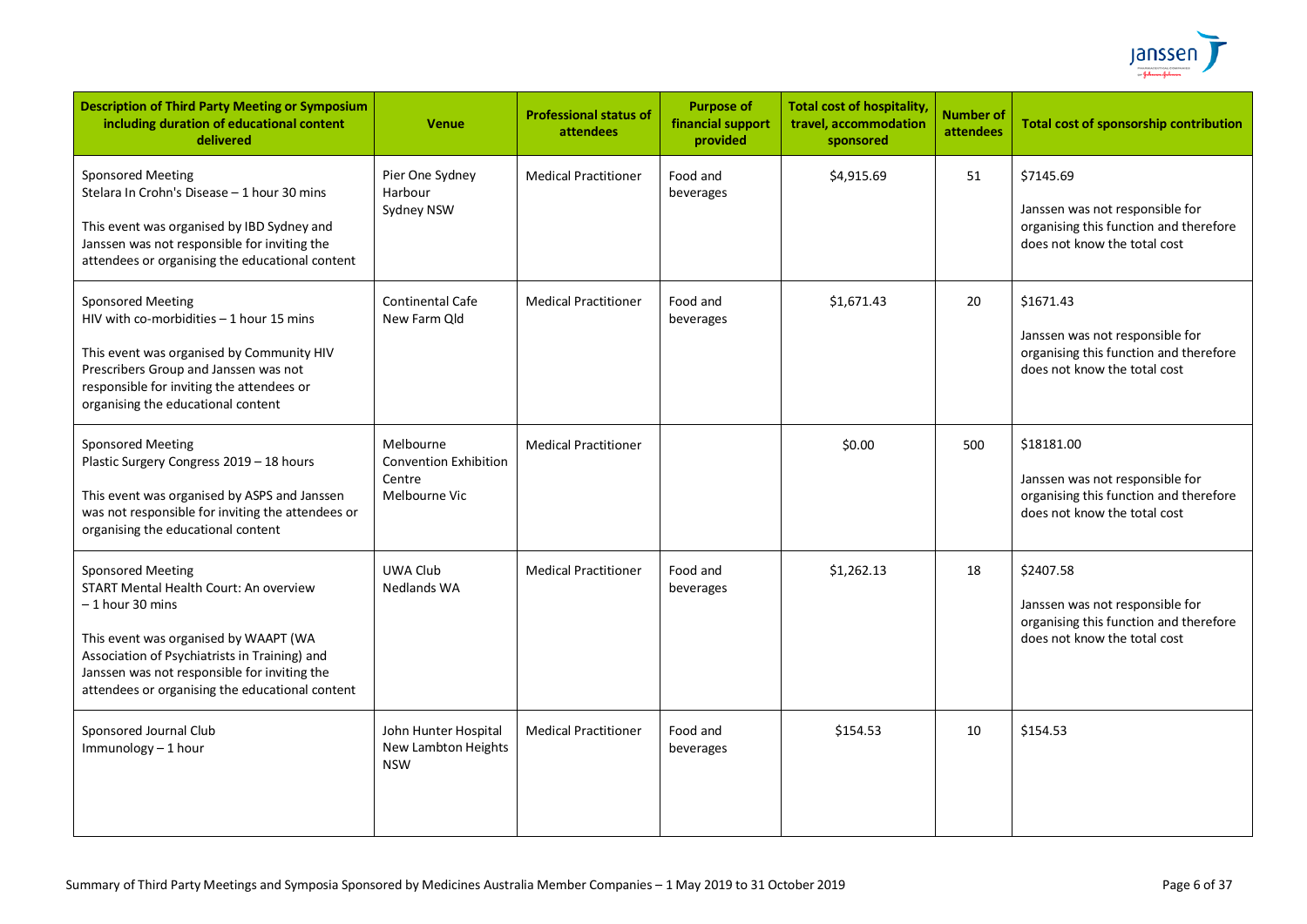

| <b>Description of Third Party Meeting or Symposium</b><br>including duration of educational content<br>delivered                                                                                                                                                                              | <b>Venue</b>                                          | <b>Professional status of</b><br>attendees | <b>Purpose of</b><br>financial support<br>provided | <b>Total cost of hospitality,</b><br>travel, accommodation<br>sponsored | <b>Number of</b><br>attendees | Total cost of sponsorship contribution                                                                                 |
|-----------------------------------------------------------------------------------------------------------------------------------------------------------------------------------------------------------------------------------------------------------------------------------------------|-------------------------------------------------------|--------------------------------------------|----------------------------------------------------|-------------------------------------------------------------------------|-------------------------------|------------------------------------------------------------------------------------------------------------------------|
| <b>June 2019</b>                                                                                                                                                                                                                                                                              |                                                       |                                            |                                                    |                                                                         |                               |                                                                                                                        |
| <b>Sponsored Meeting</b><br>Pathology Update - 2 hours 30 mins<br>This event was organised by Haematology Society<br>of Australia and New Zealand (HSANZ) and<br>Janssen was not responsible for inviting the<br>attendees or organising the educational content                              | Sir Stamford at<br>Circular Quay Hotel<br>Sydney NSW  | <b>Medical Practitioner</b>                | Food and<br>beverages                              | \$1,101.57                                                              | 11                            | \$1281.57<br>Janssen was not responsible for<br>organising this function and therefore<br>does not know the total cost |
| <b>Sponsored Meeting</b><br>Quarterly rheumatology specialist meeting:<br>Metabolic Syndrome - 1 hour 30 mins<br>This event was organised by Rheumatology<br>Specialist Care and Janssen was not responsible<br>for inviting the attendees or organising the<br>educational content           | Verde Restaurant Bar<br>Darlinghurst NSW              | <b>Medical Practitioner</b>                | Food and<br>beverages                              | \$650.15                                                                | $\overline{7}$                | \$750.24<br>Janssen was not responsible for<br>organising this function and therefore<br>does not know the total cost  |
| <b>Sponsored Meeting</b><br>Advances in Treatment of Acute Hepatic<br>Porphyria - 1 hour<br>This event was organised by St Vincent's Hospital<br>Melbourne, St Vincent's Medihotel and Janssen<br>was not responsible for inviting the attendees or<br>organising the educational content     | St Vincent's Public<br>Hospital<br><b>Fitzroy Vic</b> | <b>Medical Practitioner</b>                | Food and<br>beverages                              | \$468.75                                                                | 15                            | \$768.75<br>Janssen was not responsible for<br>organising this function and therefore<br>does not know the total cost  |
| <b>Sponsored Meeting</b><br>The demanding role of bone marrow transplant<br>laboratories in Australia - 1 hour 30 mins<br>This event was organised by HSANZ South<br>Australian Branch and Janssen was not<br>responsible for inviting the attendees or<br>organising the educational content | Tower Room, The<br>Lion Hotel<br>North Adelaide SA    | <b>Medical Practitioner</b>                | Food and<br>beverages                              | \$245.93                                                                | 25                            | \$246.33<br>Janssen was not responsible for<br>organising this function and therefore<br>does not know the total cost  |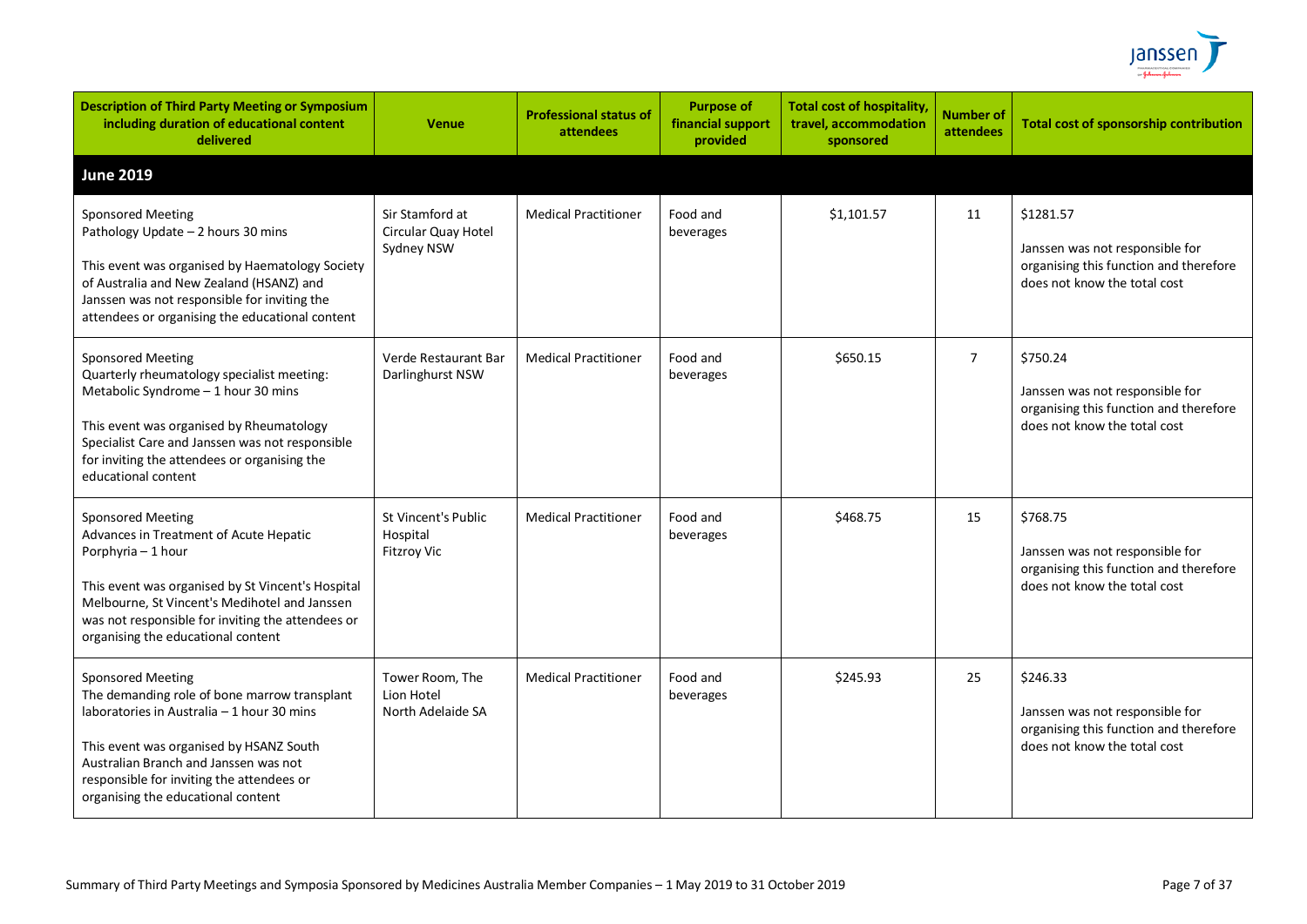

| <b>Description of Third Party Meeting or Symposium</b><br>including duration of educational content<br>delivered                                                                                                                                                                    | <b>Venue</b>                                               | <b>Professional status of</b><br>attendees        | <b>Purpose of</b><br>financial support<br>provided | <b>Total cost of hospitality</b><br>travel, accommodation<br>sponsored | <b>Number of</b><br>attendees | <b>Total cost of sponsorship contribution</b>                                                                          |
|-------------------------------------------------------------------------------------------------------------------------------------------------------------------------------------------------------------------------------------------------------------------------------------|------------------------------------------------------------|---------------------------------------------------|----------------------------------------------------|------------------------------------------------------------------------|-------------------------------|------------------------------------------------------------------------------------------------------------------------|
| <b>Sponsored Meeting</b><br>Haematology Patient Treatments - 2 hours<br>This event was organised by Austin Hospital,<br>Olivia Newton-John Cancer Wellness & Research<br>Ctr and Janssen was not responsible for inviting<br>the attendees or organising the educational<br>content | <b>Austin Hospital</b><br>Heidelberg Vic                   | <b>Medical Practitioner.</b><br>Nurse, Pharmacist | Food and<br>beverages                              | \$368.00                                                               | 23                            | \$368.00<br>Janssen was not responsible for<br>organising this function and therefore<br>does not know the total cost  |
| <b>Sponsored Meeting</b><br>Cairns Gut Club meeting: Road to Remission<br>– 1 hour<br>This event was organised by Qld Cairns &<br>Hinterland Hospital & Health Service and Janssen<br>was not responsible for inviting the attendees or<br>organising the educational content       | Double Tree by Hilton<br><b>Hotel Cairns</b><br>Cairns Old | <b>Medical Practitioner</b>                       | Food and<br>beverages                              | \$2,566.84                                                             | 41                            | \$4205.79<br>Janssen was not responsible for<br>organising this function and therefore<br>does not know the total cost |
| <b>Sponsored Meeting</b><br>Sydney Gut Club- Gut directed hypnotherapy<br>– 1 hour<br>This event was organised by Sydney GUT Club<br>and Janssen was not responsible for inviting the<br>attendees or organising the educational content                                            | Pullman Sydney Hyde<br>Park Hotel<br>Sydney NSW            | <b>Medical Practitioner</b>                       | Food and<br>beverages                              | \$642.86                                                               | 60                            | \$1314.86<br>Janssen was not responsible for<br>organising this function and therefore<br>does not know the total cost |
| <b>Sponsored Meeting</b><br>Melbourne Gut club meeting - 1 hour 30 mins<br>This event was organised by Melbourne Gut Club<br>and Janssen was not responsible for inviting the<br>attendees or organising the educational content                                                    | <b>Quaff Restaurant</b><br><b>Toorak Vic</b>               | <b>Medical Practitioner</b>                       | Food and<br>beverages                              | \$1,804.09                                                             | 42                            | \$1804.09<br>Janssen was not responsible for<br>organising this function and therefore<br>does not know the total cost |
| Sponsored Journal Club<br>Esketamine: a novel approach to depression?<br>$-1$ hour 30 mins                                                                                                                                                                                          | Campbelltown<br>Hospital<br>Campbelltown NSW               | <b>Medical Practitioner,</b><br>Nurse             | Food and<br>beverages                              | \$280.02                                                               | 15                            | \$280.02                                                                                                               |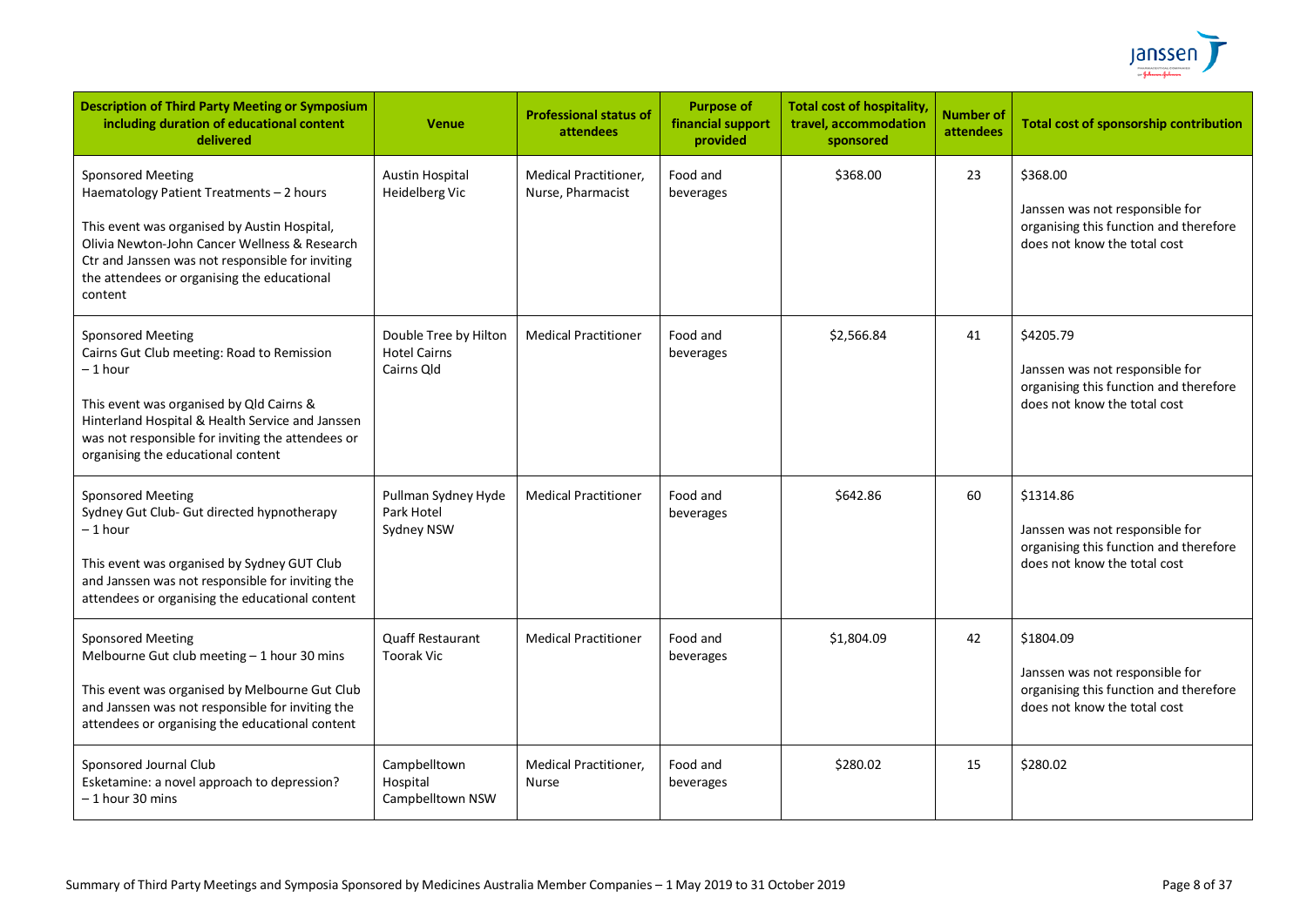

| <b>Description of Third Party Meeting or Symposium</b><br>including duration of educational content<br>delivered                                                                                                                                                                                | <b>Venue</b>                                                | <b>Professional status of</b><br>attendees        | <b>Purpose of</b><br>financial support<br>provided | <b>Total cost of hospitality,</b><br>travel, accommodation<br>sponsored | <b>Number of</b><br>attendees | <b>Total cost of sponsorship contribution</b>                                                                          |
|-------------------------------------------------------------------------------------------------------------------------------------------------------------------------------------------------------------------------------------------------------------------------------------------------|-------------------------------------------------------------|---------------------------------------------------|----------------------------------------------------|-------------------------------------------------------------------------|-------------------------------|------------------------------------------------------------------------------------------------------------------------|
| Sponsored Journal Club<br>Bone marrow transplant multi-disciplinary<br>meeting $-1$ hour                                                                                                                                                                                                        | Royal Brisbane &<br>Women's Hospital<br>Herston Qld         | <b>Medical Practitioner,</b><br>Nurse, Pharmacist | Food and<br>beverages                              | \$611.66                                                                | 30                            | \$611.66                                                                                                               |
| Sponsored Journal Club<br>Immunology - 30 mins                                                                                                                                                                                                                                                  | <b>Westmead Hospital</b><br>Westmead NSW                    | <b>Medical Practitioner</b>                       | Food and<br>beverages                              | \$241.20                                                                | 8                             | \$241.20                                                                                                               |
| <b>Sponsored Meeting</b><br>23rd Annual GESQ Update in Gastroenterology<br>and Hepatology $-9$ hours 30 mins<br>This event was organised by Gastroenterological<br>Society of Queensland and Janssen was not<br>responsible for inviting the attendees or<br>organising the educational content | Sofitel Noosa Pacific<br>Resort<br>Noosa Heads Old          | <b>Medical Practitioner</b>                       |                                                    | \$0.00                                                                  | 148                           | \$6919.00<br>Janssen was not responsible for<br>organising this function and therefore<br>does not know the total cost |
| <b>Sponsored Meeting</b><br>HI 19 GP MP [HIV/Hep C/Sexual Health General<br>Practice Mentoring Program] - 6 hours<br>This event was organised by Holdsworth House<br>Medical Practice and Janssen was not responsible<br>for inviting the attendees or organising the<br>educational content    | Gandel Hall, National<br>Gallery of Australia<br>Parkes ACT | <b>Medical Practitioner</b>                       |                                                    | \$0.00                                                                  | 116                           | \$7000.00<br>Janssen was not responsible for<br>organising this function and therefore<br>does not know the total cost |
| <b>Sponsored Meeting</b><br>Rheumatology - 1 hour<br>This event was organised by Footscray Hospital,<br>Dept of Rheumatology and Janssen was not<br>responsible for inviting the attendees or<br>organising the educational content                                                             | Footscray Hospital<br><b>Footscray NSW</b>                  | <b>Medical Practitioner</b>                       |                                                    | \$0.00                                                                  | 14                            | \$409.00<br>Janssen was not responsible for<br>organising this function and therefore<br>does not know the total cost  |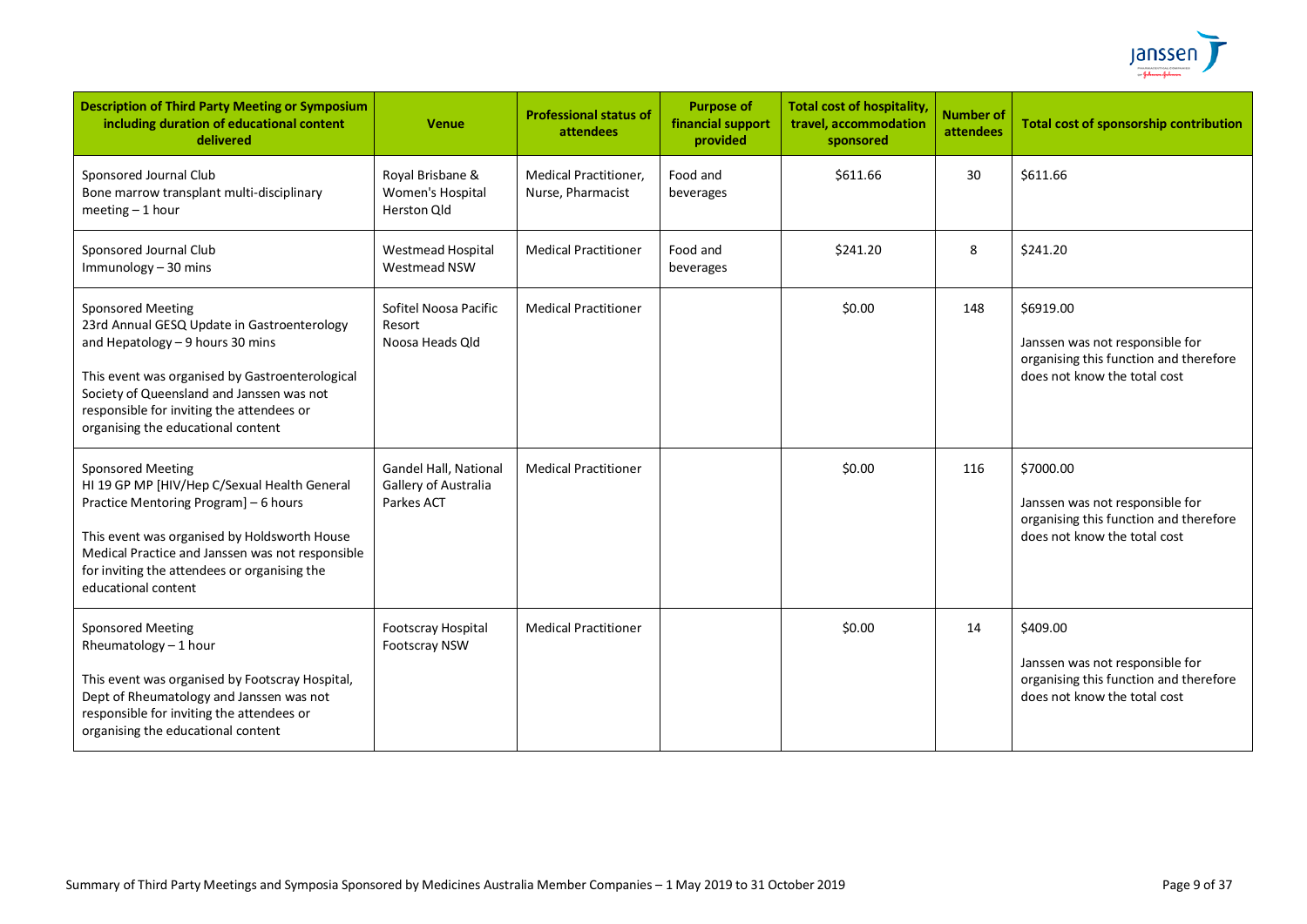

| <b>Description of Third Party Meeting or Symposium</b><br>including duration of educational content<br>delivered                                                                                                                                                                             | <b>Venue</b>                                  | <b>Professional status of</b><br>attendees   | <b>Purpose of</b><br>financial support<br>provided | <b>Total cost of hospitality,</b><br>travel, accommodation<br>sponsored | <b>Number of</b><br>attendees | <b>Total cost of sponsorship contribution</b>                                                                          |
|----------------------------------------------------------------------------------------------------------------------------------------------------------------------------------------------------------------------------------------------------------------------------------------------|-----------------------------------------------|----------------------------------------------|----------------------------------------------------|-------------------------------------------------------------------------|-------------------------------|------------------------------------------------------------------------------------------------------------------------|
| <b>Sponsored Meeting</b><br>Post ASCO Update - 2 hours<br>This event was organised by South East<br>Queensland Oncology Group (SEQOG) and<br>Janssen was not responsible for inviting the<br>attendees or organising the educational content                                                 | Rydges Fortitude<br>Valley<br>Bowen Hills Qld | <b>Medical Practitioner</b>                  | Food and<br>beverages                              | \$1,158.93                                                              | 58                            | \$1669.02<br>Janssen was not responsible for<br>organising this function and therefore<br>does not know the total cost |
| <b>Sponsored Meeting</b><br>Post-American Society of Clinical Oncology<br>(ASCO) Update Meeting - 2 hours 30 mins<br>This event was organised by Walter & Eliza<br>Institute and Janssen was not responsible for<br>inviting the attendees or organising the<br>educational content          | Leonda By The Yarra<br><b>Hawthorn Vic</b>    | <b>Medical Practitioner</b>                  | Food and<br>beverages                              | \$2,176.24                                                              | 142                           | \$2868.02<br>Janssen was not responsible for<br>organising this function and therefore<br>does not know the total cost |
| <b>Sponsored Meeting</b><br>Management of Gout, Overview of Biologic<br>Agents, SLE update - 1 hour 30 mins<br>This event was organised by Kuring-Gai District<br>Medical Association and Janssen was not<br>responsible for inviting the attendees or<br>organising the educational content | The Epping Club<br><b>Epping NSW</b>          | <b>Medical Practitioner</b>                  | Food and<br>beverages                              | \$3,466.49                                                              | 49                            | \$3466.77<br>Janssen was not responsible for<br>organising this function and therefore<br>does not know the total cost |
| <b>Sponsored Meeting</b><br>Post-ASCO Highlights Meeting - 3 hours<br>This event was organised by Oncology Network<br>Gold Coast and Janssen was not responsible for<br>inviting the attendees or organising the<br>educational content                                                      | Glenelg Public House<br>Mermaid Beach Old     | Medical Practitioner,<br>Pharmacist          | Food and<br>beverages                              | \$889.75                                                                | 46                            | \$889.66<br>Janssen was not responsible for<br>organising this function and therefore<br>does not know the total cost  |
| Sponsored Journal Club<br>Gastroenterology Department - 1 hour                                                                                                                                                                                                                               | <b>Austin Hospital</b><br>Heidelberg Vic      | <b>Medical Practitioner,</b><br><b>Nurse</b> | Food and<br>beverages                              | \$454.55                                                                | 25                            | \$454.55                                                                                                               |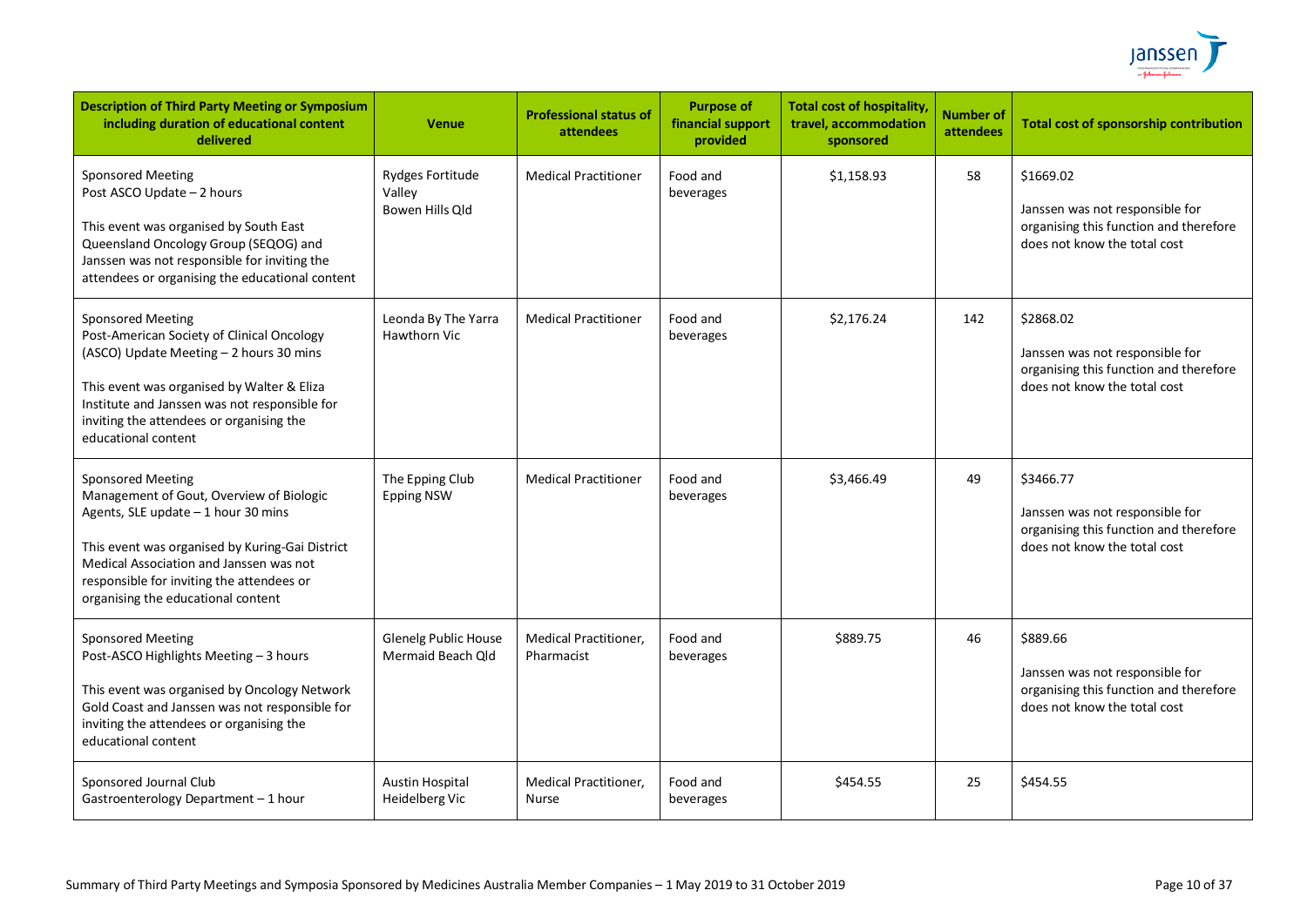

| <b>Description of Third Party Meeting or Symposium</b><br>including duration of educational content<br>delivered                                                                                                                                                                           | <b>Venue</b>                                                    | <b>Professional status of</b><br>attendees | <b>Purpose of</b><br>financial support<br>provided | <b>Total cost of hospitality,</b><br>travel, accommodation<br>sponsored | <b>Number of</b><br>attendees | <b>Total cost of sponsorship contribution</b>                                                                          |
|--------------------------------------------------------------------------------------------------------------------------------------------------------------------------------------------------------------------------------------------------------------------------------------------|-----------------------------------------------------------------|--------------------------------------------|----------------------------------------------------|-------------------------------------------------------------------------|-------------------------------|------------------------------------------------------------------------------------------------------------------------|
| <b>Sponsored Meeting</b><br>American Society of Clinical Oncology (ASCO)<br>Conference Highlights - 5 hours 30 mins<br>This event was organised by Far North Qld<br>Oncology Group and Janssen was not responsible<br>for inviting the attendees or organising the<br>educational content  | The Mercure Hotel<br>Townsville<br>Currajong Qld                | <b>Medical Practitioner</b>                | Food and<br>beverages                              | \$262.24                                                                | 41                            | \$262.21<br>Janssen was not responsible for<br>organising this function and therefore<br>does not know the total cost  |
| <b>Sponsored Meeting</b><br>24th Congress of European Haematology<br>Association Update - 1 hour 30 mins<br>This event was organised by Canberra Hospital,<br>Dept of Haematology and Janssen was not<br>responsible for inviting the attendees or<br>organising the educational content   | East Hotel - The Daily<br>Chronicle Room<br>Kingston ACT        | Medical Practitioner,<br><b>Nurse</b>      | Food and<br>beverages                              | \$1,483.85                                                              | 25                            | \$1484.21<br>Janssen was not responsible for<br>organising this function and therefore<br>does not know the total cost |
| <b>Sponsored Meeting</b><br>ARA Queensland branch Monthly meeting March<br>$2019 - 2$ hours<br>This event was organised by Australian<br>Rheumatology Association Queensland Branch<br>and Janssen was not responsible for inviting the<br>attendees or organising the educational content | Translational<br><b>Research Institute</b><br>Woolloongabba Qld | <b>Medical Practitioner</b>                | Food and<br>beverages                              | \$2,828.57                                                              | 33                            | \$2828.57<br>Janssen was not responsible for<br>organising this function and therefore<br>does not know the total cost |
| Sponsored Meeting<br>HIV with co-morbidities $-1$ hour 15 mins<br>This event was organised by Community HIV<br>Prescribers Group and Janssen was not<br>responsible for inviting the attendees or<br>organising the educational content                                                    | <b>Continental Cafe</b><br>New Farm Qld                         | <b>Medical Practitioner</b>                | Food and<br>beverages                              | \$1,242.73                                                              | 14                            | \$1243.23<br>Janssen was not responsible for<br>organising this function and therefore<br>does not know the total cost |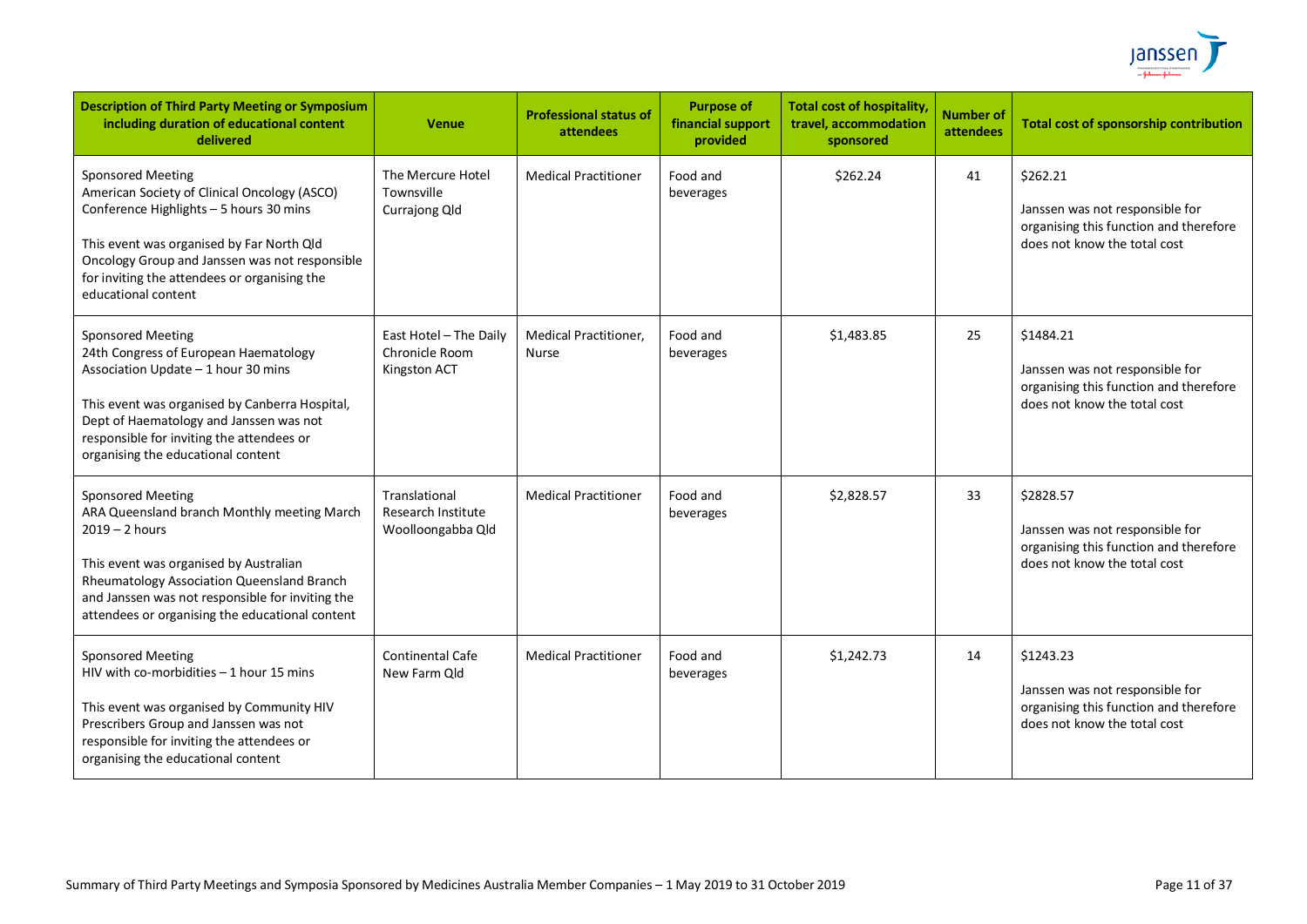

| <b>Description of Third Party Meeting or Symposium</b><br>including duration of educational content<br>delivered                                                                                                                                                                                                  | <b>Venue</b>                                         | <b>Professional status of</b><br>attendees | <b>Purpose of</b><br>financial support<br>provided | <b>Total cost of hospitality</b><br>travel, accommodation<br>sponsored | <b>Number of</b><br>attendees | <b>Total cost of sponsorship contribution</b>                                                                          |
|-------------------------------------------------------------------------------------------------------------------------------------------------------------------------------------------------------------------------------------------------------------------------------------------------------------------|------------------------------------------------------|--------------------------------------------|----------------------------------------------------|------------------------------------------------------------------------|-------------------------------|------------------------------------------------------------------------------------------------------------------------|
| Sponsored Meeting<br>ARA Vic Post-EULAR 2019 mid-year review<br>- 2 hours<br>This event was organised by Victorian Branch of<br>The Australian Rheumatology Association and<br>Janssen was not responsible for inviting the<br>attendees or organising the educational content                                    | The Gables<br>Malvern East Vic                       | <b>Medical Practitioner</b>                |                                                    | \$0.00                                                                 | 56                            | \$3000.00<br>Janssen was not responsible for<br>organising this function and therefore<br>does not know the total cost |
| <b>Sponsored Meeting</b><br>Complexities and consent in haematology and<br>$BMT - 2$ hours<br>This event was organised by Haematology Society<br>of Australia and New Zealand, Nurses' Group<br>(HSANZ NG) and Janssen was not responsible for<br>inviting the attendees or organising the<br>educational content | Sir Stamford at<br>Circular Quay Hotel<br>Sydney NSW | <b>Nurse</b>                               | Food and<br>beverages                              | \$1,316.29                                                             | 33                            | \$1622.34<br>Janssen was not responsible for<br>organising this function and therefore<br>does not know the total cost |
| <b>July 2019</b>                                                                                                                                                                                                                                                                                                  |                                                      |                                            |                                                    |                                                                        |                               |                                                                                                                        |
| Sponsored Journal Club<br>Oncology - 1 hour                                                                                                                                                                                                                                                                       | Royal North Shore<br>Hospital<br>St Leonards NSW     | <b>Medical Practitioner,</b><br>Nurse      | Food and<br>beverages                              | \$710.81                                                               | 45                            | \$710.81                                                                                                               |
| <b>Sponsored Meeting</b><br>American Society of Clinical Oncology (ASCO)<br>2019 Highlights - 2 hours<br>This event was organised by Oncology Group of<br>Adelaide and Janssen was not responsible for<br>inviting the attendees or organising the<br>educational content                                         | The Carrington<br>Adelaide SA                        | <b>Medical Practitioner</b>                | Food and<br>beverages                              | \$521.58                                                               | 42                            | \$521.58<br>Janssen was not responsible for<br>organising this function and therefore<br>does not know the total cost  |
| Sponsored Journal Club<br>Cardiology - 1 hour                                                                                                                                                                                                                                                                     | Royal North Shore<br>Hospital<br>St Leonards NSW     | <b>Medical Practitioner,</b><br>Nurse      | Food and<br>beverages                              | \$340.50                                                               | 14                            | \$340.50                                                                                                               |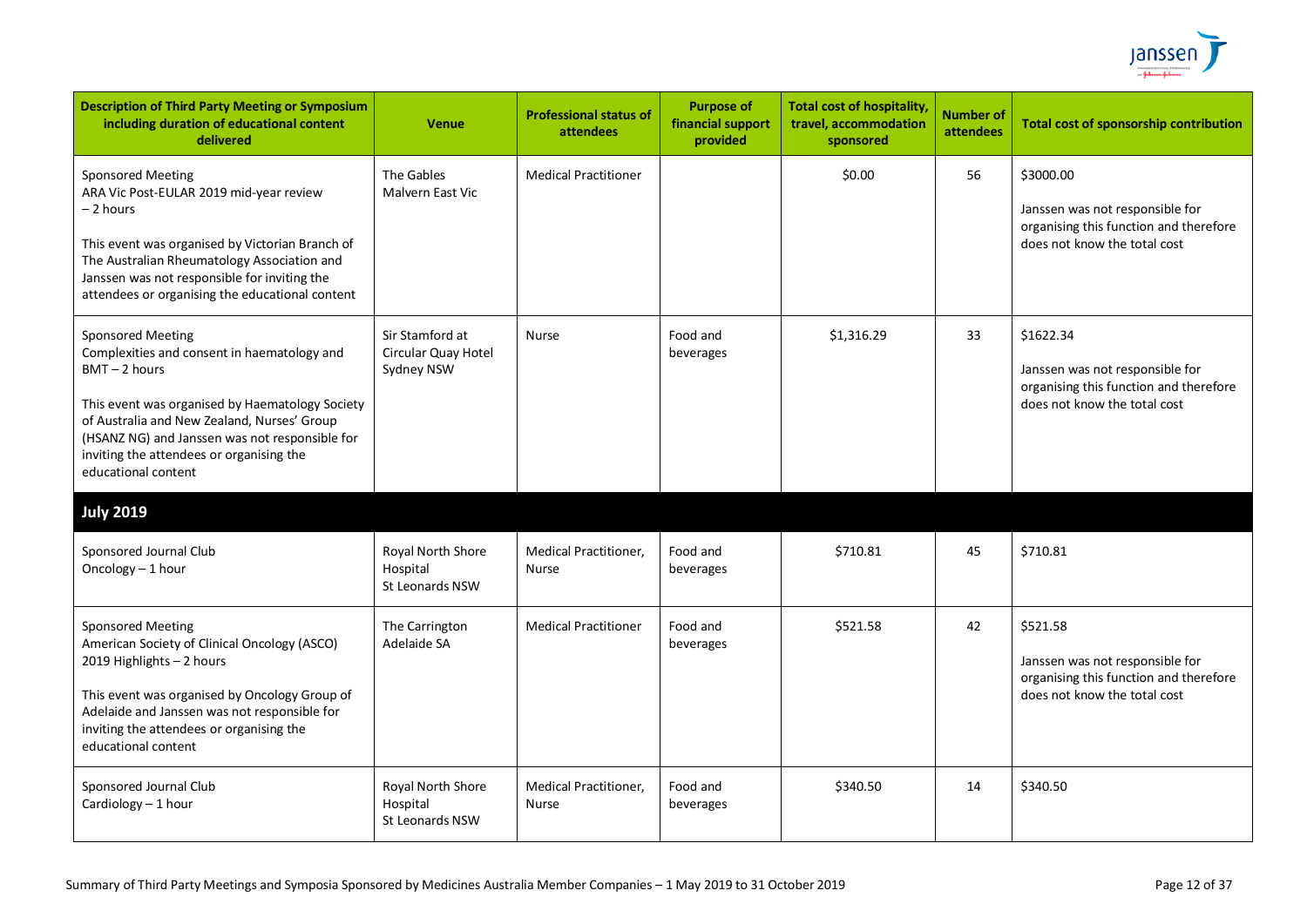

| <b>Description of Third Party Meeting or Symposium</b><br>including duration of educational content<br>delivered                                                                                                                                                                                                                         | Venue                                                                                    | <b>Professional status of</b><br>attendees   | <b>Purpose of</b><br>financial support<br>provided | <b>Total cost of hospitality</b><br>travel, accommodation<br>sponsored | <b>Number of</b><br>attendees | <b>Total cost of sponsorship contribution</b>                                                                          |
|------------------------------------------------------------------------------------------------------------------------------------------------------------------------------------------------------------------------------------------------------------------------------------------------------------------------------------------|------------------------------------------------------------------------------------------|----------------------------------------------|----------------------------------------------------|------------------------------------------------------------------------|-------------------------------|------------------------------------------------------------------------------------------------------------------------|
| Sponsored Journal Club<br>Liver transplant meeting $-1$ hour                                                                                                                                                                                                                                                                             | <b>Austin Hospital</b><br>Heidelberg Vic                                                 | <b>Medical Practitioner</b>                  | Food and<br>beverages                              | \$456.00                                                               | 28                            | \$456.00                                                                                                               |
| <b>Sponsored Meeting</b><br>Performance and Image Enhancing Drugs (PIEDs)<br>use amongst MSM (Men who have Sex with Men)<br>and PLHIV (people living with HIV/AIDS)<br>$-2$ hours 30 mins<br>This event was organised by HIVe Qld and<br>Janssen was not responsible for inviting the<br>attendees or organising the educational content | Motorwagen-<br><b>Brisbane City</b><br><b>Restaurant and Cafe</b><br><b>Brisbane Old</b> | <b>Medical Practitioner</b>                  | Food and<br>beverages                              | \$1,539.68                                                             | 30                            | \$1539.68<br>Janssen was not responsible for<br>organising this function and therefore<br>does not know the total cost |
| <b>Sponsored Meeting</b><br>Gastroenterology case studies - 1 hour<br>This event was organised by Alfred Hospital, Dept<br>of Gastroenterology and Janssen was not<br>responsible for inviting the attendees or<br>organising the educational content                                                                                    | The Alfred Hospital<br>Prahran Vic                                                       | <b>Medical Practitioner,</b><br><b>Nurse</b> | Food and<br>beverages                              | \$375.00                                                               | 15                            | \$375.00<br>Janssen was not responsible for<br>organising this function and therefore<br>does not know the total cost  |
| Sponsored Journal Club<br>Gastroenterology - 1 hour                                                                                                                                                                                                                                                                                      | <b>Monash Medical</b><br>Centre<br>Clayton Vic                                           | <b>Medical Practitioner</b>                  | Food and<br>beverages                              | \$304.95                                                               | 20                            | \$304.95                                                                                                               |
| <b>Sponsored Meeting</b><br>RANZCP Qld Branch Conference 2019 - 8 hours<br>This event was organised by Royal Australian and<br>NZ College of Psychiatrists and Janssen was not<br>responsible for inviting the attendees or<br>organising the educational content                                                                        | Sofitel Noosa Pacific<br>Resort<br>Noosa Heads Old                                       | <b>Medical Practitioner</b>                  |                                                    | \$0.00                                                                 | 140                           | \$4364.00<br>Janssen was not responsible for<br>organising this function and therefore<br>does not know the total cost |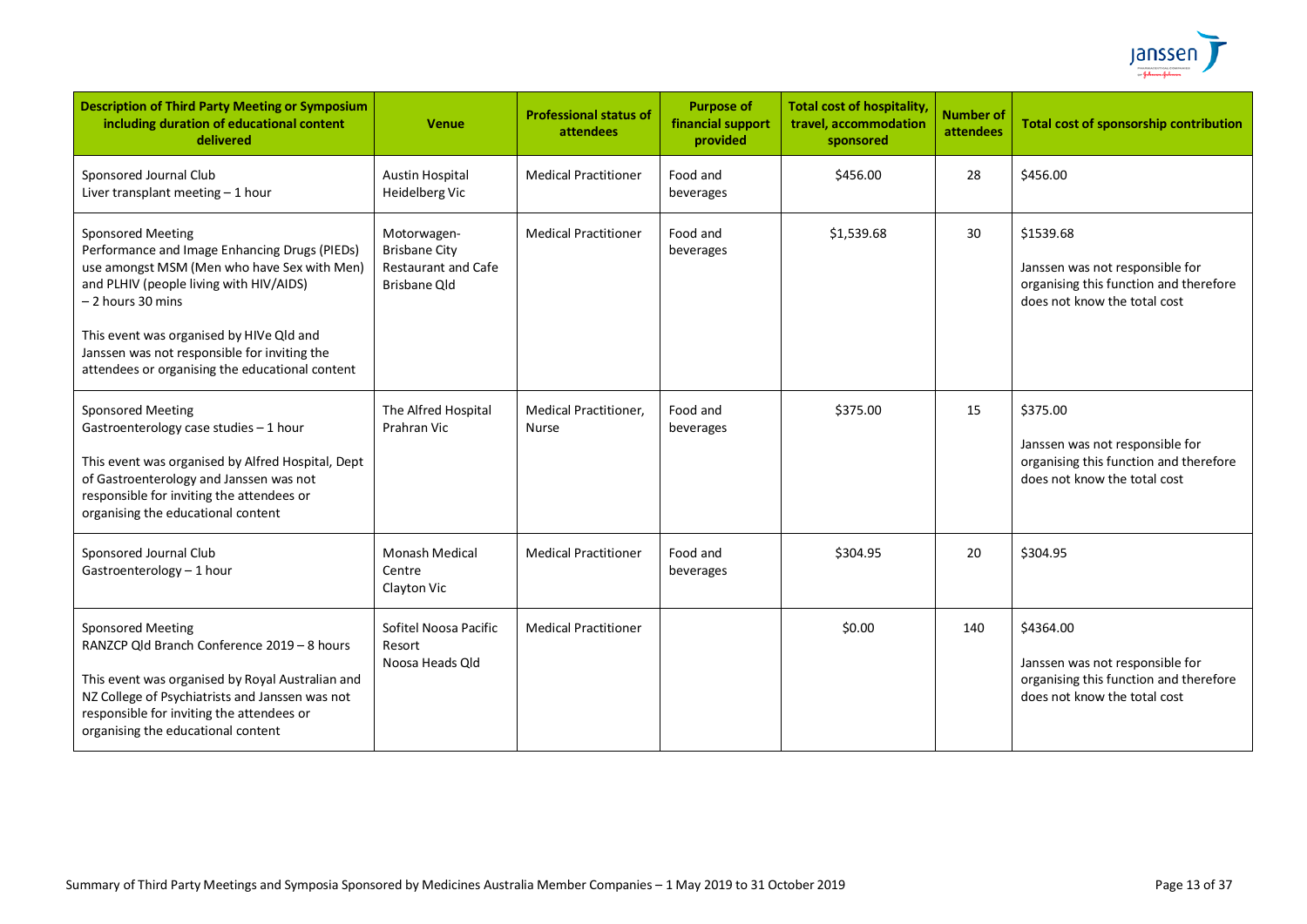

| <b>Description of Third Party Meeting or Symposium</b><br>including duration of educational content<br>delivered                                                                                                                                                                                  | <b>Venue</b>                                          | <b>Professional status of</b><br><b>attendees</b> | <b>Purpose of</b><br>financial support<br>provided | <b>Total cost of hospitality</b><br>travel, accommodation<br>sponsored | <b>Number of</b><br>attendees | <b>Total cost of sponsorship contribution</b>                                                                          |
|---------------------------------------------------------------------------------------------------------------------------------------------------------------------------------------------------------------------------------------------------------------------------------------------------|-------------------------------------------------------|---------------------------------------------------|----------------------------------------------------|------------------------------------------------------------------------|-------------------------------|------------------------------------------------------------------------------------------------------------------------|
| <b>Sponsored Meeting</b><br>WA Dermatology Faculty Education Meeting:<br>Rheumatology Review - 1 hour 30 mins<br>This event was organised by The Australasian<br>College of Dermatologists and Janssen was not<br>responsible for inviting the attendees or<br>organising the educational content | University Club of<br>Western Australia<br>Crawley WA | <b>Medical Practitioner</b>                       | Food and<br>beverages                              | \$2,130.55                                                             | 23                            | \$2630.37<br>Janssen was not responsible for<br>organising this function and therefore<br>does not know the total cost |
| <b>Sponsored Meeting</b><br>Presentation, article discussion and Q&A<br>- 1 hour 30 mins<br>This event was organised by ASHM and Janssen<br>was not responsible for inviting the attendees or<br>organising the educational content                                                               | Sydney Sexual Health<br>Centre<br>Sydney NSW          | <b>Medical Practitioner</b>                       |                                                    | \$0.00                                                                 | 33                            | \$950.00<br>Janssen was not responsible for<br>organising this function and therefore<br>does not know the total cost  |
| <b>Sponsored Meeting</b><br>Toowoomba Physician Group Meeting<br>- 1 hour 30 mins<br>This event was organised by Toowoomba<br>Physicians Group and Janssen was not<br>responsible for inviting the attendees or<br>organising the educational content                                             | <b>Inbound Brasserie</b><br>Toowoomba Old             | <b>Medical Practitioner</b>                       | Food and<br>beverages                              | \$2,211.20                                                             | 27                            | \$2211.10<br>Janssen was not responsible for<br>organising this function and therefore<br>does not know the total cost |
| Sponsored Journal Club<br>Clozapine management $-1$ hour 30 mins                                                                                                                                                                                                                                  | Campbelltown<br>Hospital<br>Campbelltown NSW          | <b>Medical Practitioner,</b><br>Nurse             | Food and<br>beverages                              | \$230.04                                                               | 15                            | \$230.04                                                                                                               |
| Sponsored Journal Club<br>Registrar presentation: Blastoid CML-1 hour                                                                                                                                                                                                                             | Alfred Hospital<br>Melbourne Vic                      | Medical Practitioner,<br>Nurse                    | Food and<br>beverages                              | \$247.52                                                               | 16                            | \$247.52                                                                                                               |
| Sponsored Journal Club<br>Clinical papers review and clinical cases<br>discussion across all rheumatological conditions<br>– 1 hour                                                                                                                                                               | Royal North Shore<br>Hospital<br>St Leonards NSW      | <b>Medical Practitioner</b>                       | Food and<br>beverages                              | \$196.90                                                               | 11                            | \$196.90                                                                                                               |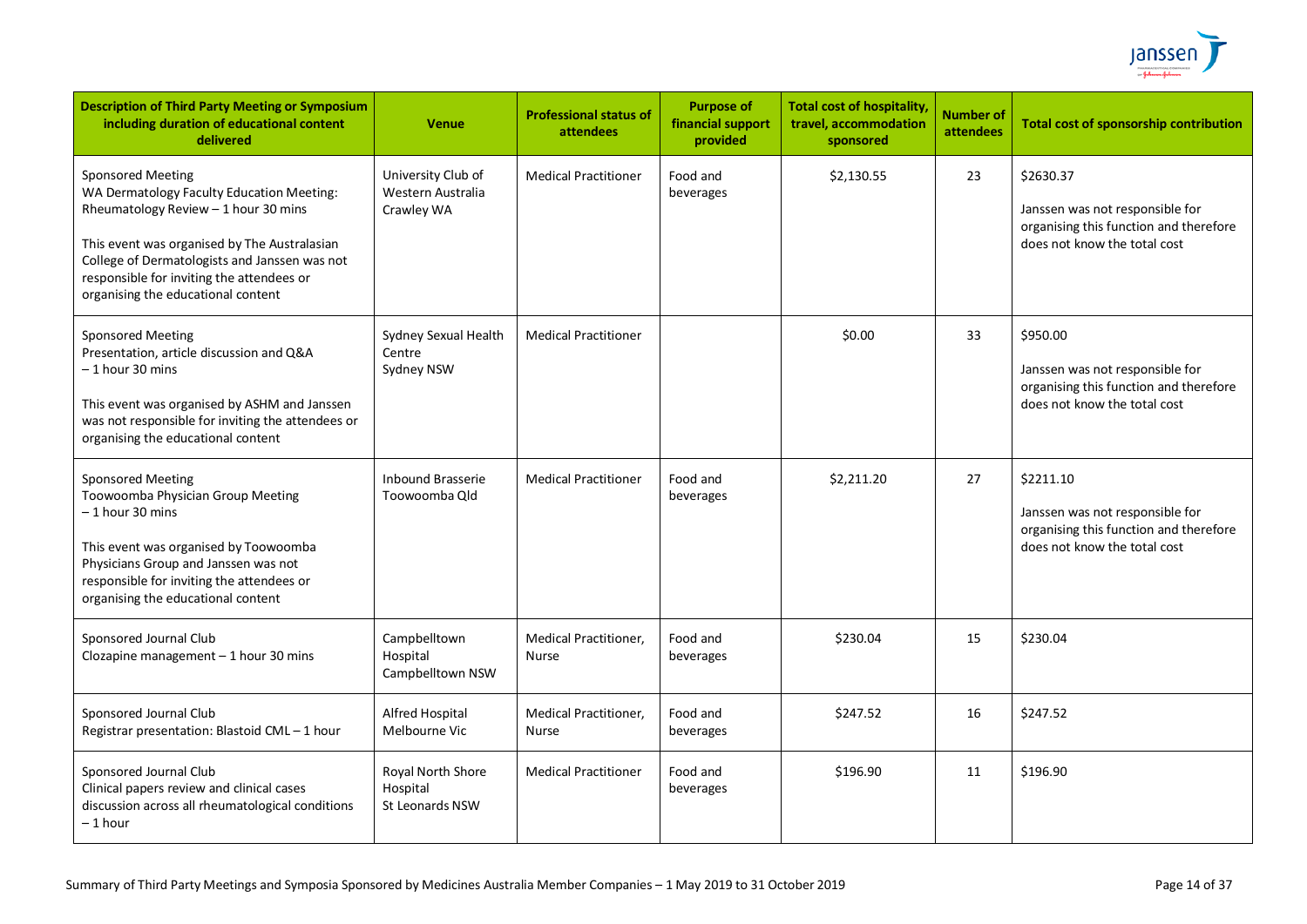

| <b>Description of Third Party Meeting or Symposium</b><br>including duration of educational content<br>delivered                                                                                                                                                                                     | <b>Venue</b>                                        | <b>Professional status of</b><br>attendees | <b>Purpose of</b><br>financial support<br>provided | <b>Total cost of hospitality,</b><br>travel, accommodation<br>sponsored | <b>Number of</b><br>attendees | <b>Total cost of sponsorship contribution</b>                                                                           |
|------------------------------------------------------------------------------------------------------------------------------------------------------------------------------------------------------------------------------------------------------------------------------------------------------|-----------------------------------------------------|--------------------------------------------|----------------------------------------------------|-------------------------------------------------------------------------|-------------------------------|-------------------------------------------------------------------------------------------------------------------------|
| <b>Sponsored Meeting</b><br><b>Cancer Preceptorship for General Practitioners</b><br>– 6 hours<br>This event was organised by Royal Brisbane &<br>Women's Hospital, Cancer Care Services and<br>Janssen was not responsible for inviting the<br>attendees or organising the educational content      | Royal Brisbane &<br>Women's Hospital<br>Herston Qld | <b>Medical Practitioner</b>                |                                                    | \$0.00                                                                  | 42                            | \$1364.00<br>Janssen was not responsible for<br>organising this function and therefore<br>does not know the total cost  |
| Sponsored Meeting<br>2019 ANZUP Event App - 22 hours<br>This event was organised by Australian & New<br>Zealand Urogenital and Prostate Cancer Trials<br>Group and Janssen was not responsible for<br>inviting the attendees or organising the<br>educational content                                | Hilton Hotel<br><b>Brisbane Old</b>                 | <b>Medical Practitioner</b>                |                                                    | \$0.00                                                                  | 360                           | \$25000.00<br>Janssen was not responsible for<br>organising this function and therefore<br>does not know the total cost |
| <b>Sponsored Meeting</b><br>ANZUP - Multidisciplinary Team Masterclass<br>– 5 hours<br>This event was organised by Australian & New<br>Zealand Urogenital and Prostate Cancer Trials<br>Group and Janssen was not responsible for<br>inviting the attendees or organising the<br>educational content | <b>Hilton Hotel</b><br><b>Brisbane Qld</b>          | <b>Medical Practitioner</b>                |                                                    | \$0.00                                                                  | 200                           | \$30500.00<br>Janssen was not responsible for<br>organising this function and therefore<br>does not know the total cost |
| <b>Sponsored Meeting</b><br>ANZUP Annual Scientific Meeting 2019 - 22 hours<br>This event was organised by Australian & New<br>Zealand Urogenital and Prostate Cancer Trials<br>Group and Janssen was not responsible for<br>inviting the attendees or organising the<br>educational content         | <b>Hilton Hotel</b><br>Brisbane Old                 | <b>Medical Practitioner</b>                |                                                    | \$0.00                                                                  | 360                           | \$35500.00<br>Janssen was not responsible for<br>organising this function and therefore<br>does not know the total cost |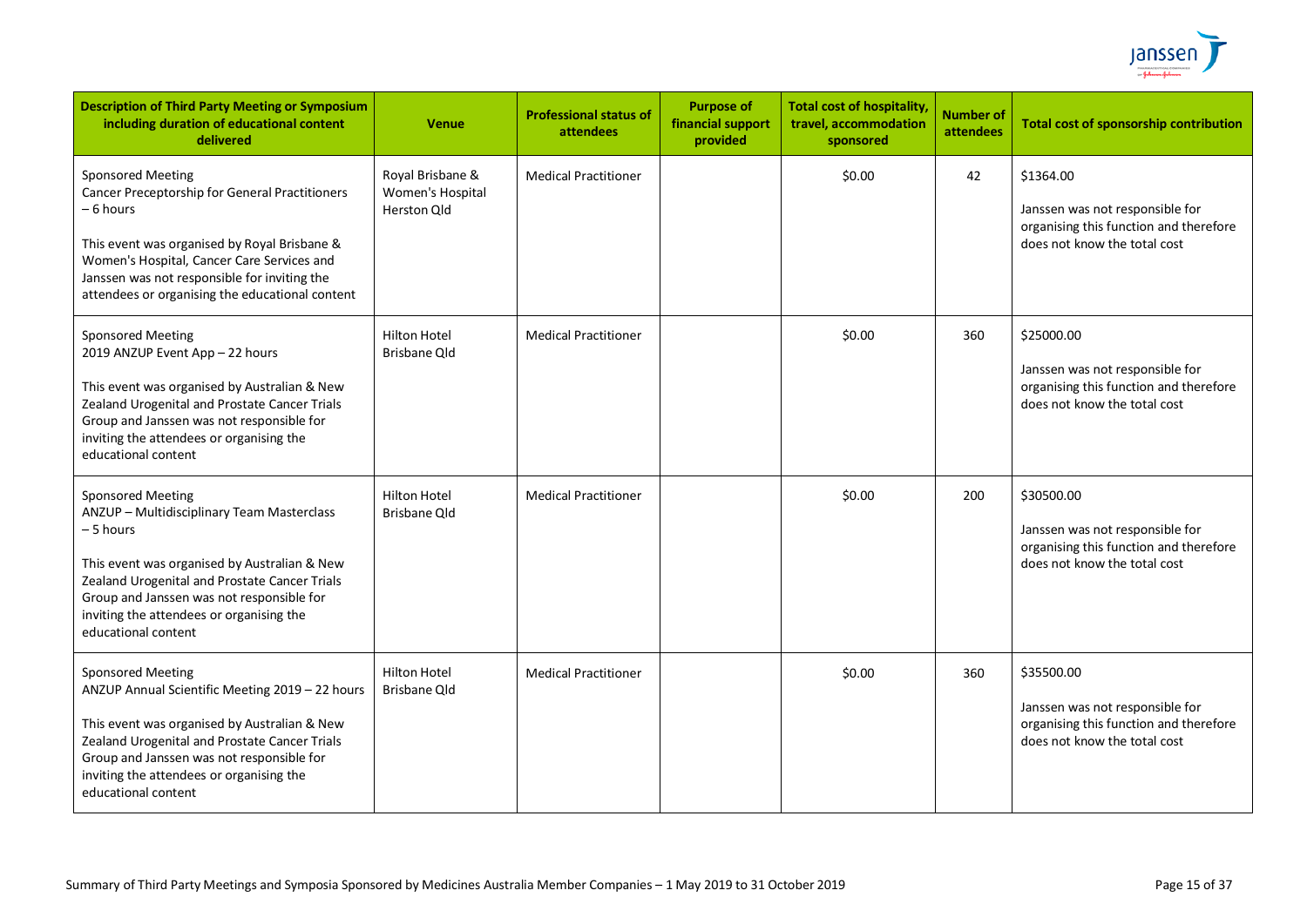

| <b>Description of Third Party Meeting or Symposium</b><br>including duration of educational content<br>delivered                                                                                                                                                                           | <b>Venue</b>                                           | <b>Professional status of</b><br>attendees | <b>Purpose of</b><br>financial support<br>provided | <b>Total cost of hospitality,</b><br>travel, accommodation<br>sponsored | <b>Number of</b><br><b>attendees</b> | <b>Total cost of sponsorship contribution</b>                                                                          |
|--------------------------------------------------------------------------------------------------------------------------------------------------------------------------------------------------------------------------------------------------------------------------------------------|--------------------------------------------------------|--------------------------------------------|----------------------------------------------------|-------------------------------------------------------------------------|--------------------------------------|------------------------------------------------------------------------------------------------------------------------|
| Sponsored Journal Club<br>Immunology case presentations - 1 hour                                                                                                                                                                                                                           | Queen Elizabeth<br>Hospital<br>Woodville South SA      | <b>Medical Practitioner,</b><br>Nurse      | Food and<br>beverages                              | \$223.00                                                                | 12                                   | \$223.00                                                                                                               |
| <b>Sponsored Meeting</b><br>Sydney Young Gut Club - Diagnosis and<br>management of IBD - 2 hours<br>This event was organised by Liverpool Hospital,<br>Dept of Gastroenterology and Janssen was not<br>responsible for inviting the attendees or<br>organising the educational content     | <b>ECCO Restaurant</b><br>Drummoyne NSW                | <b>Medical Practitioner</b>                | Food and<br>beverages                              | \$2,800.00                                                              | 28                                   | \$3300.00<br>Janssen was not responsible for<br>organising this function and therefore<br>does not know the total cost |
| Sponsored Journal Club<br>Interpretation of ECG - 1 hour                                                                                                                                                                                                                                   | Royal Melbourne<br>Hospital<br>Parkville Vic           | <b>Medical Practitioner</b>                | Food and<br>beverages                              | \$566.10                                                                | 35                                   | \$566.10                                                                                                               |
| Sponsored Journal Club<br>Wesley Mission meeting $-1$ hour 30 mins                                                                                                                                                                                                                         | Bankstown Lidcombe<br>Hospital<br><b>Bankstown NSW</b> | <b>Medical Practitioner</b>                | Food and<br>beverages                              | \$180.00                                                                | 10                                   | \$180.00                                                                                                               |
| <b>Sponsored Meeting</b><br>B.O.N.E.S (Boutique Orthopaedic Network<br>Education Services) - 7 hours<br>This event was organised by MedEd Series Pty Ltd<br>and Janssen was not responsible for inviting the<br>attendees or organising the educational content                            | <b>Sheraton Melbourne</b><br>Hotel<br>Melbourne Vic    | <b>Medical Practitioner</b>                |                                                    | \$0.00                                                                  | 99                                   | \$3000.00<br>Janssen was not responsible for<br>organising this function and therefore<br>does not know the total cost |
| <b>Sponsored Meeting</b><br>Cardiac Club - Greater Sydney area cardiology<br>advanced trainee educational event - 1 hour 30<br>mins<br>This event was organised by Cardiac Club NSW<br>and Janssen was not responsible for inviting the<br>attendees or organising the educational content | Camperdown<br>Commons<br>Camperdown NSW                | <b>Medical Practitioner</b>                | Food and<br>beverages                              | \$1,783.13                                                              | 27                                   | \$1972.88<br>Janssen was not responsible for<br>organising this function and therefore<br>does not know the total cost |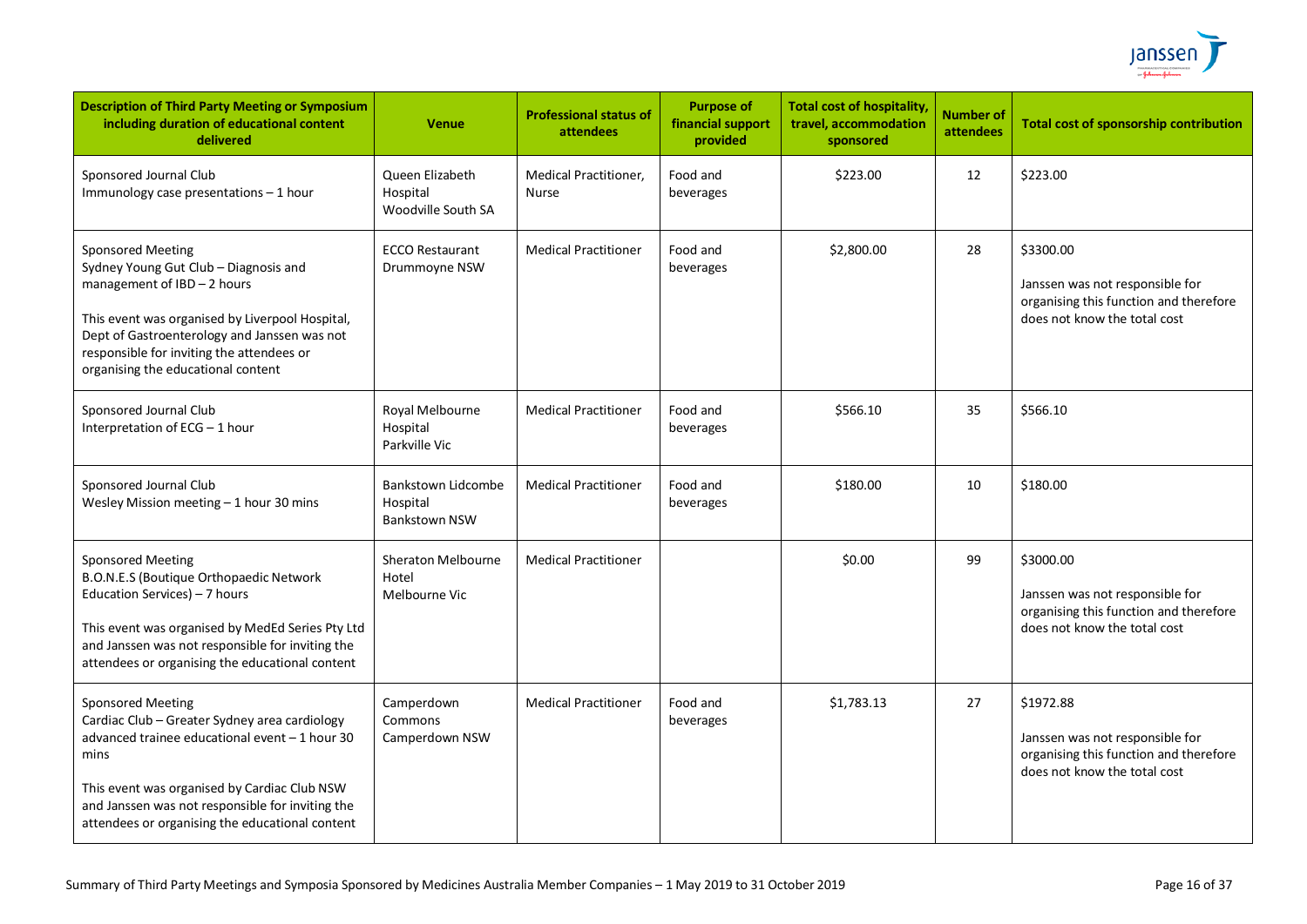

| <b>Description of Third Party Meeting or Symposium</b><br>including duration of educational content<br>delivered                                                                                                                                                                                                                                              | <b>Venue</b>                                                   | <b>Professional status of</b><br><b>attendees</b> | <b>Purpose of</b><br>financial support<br>provided | <b>Total cost of hospitality,</b><br>travel, accommodation<br>sponsored | <b>Number of</b><br><b>attendees</b> | <b>Total cost of sponsorship contribution</b>                                                                           |
|---------------------------------------------------------------------------------------------------------------------------------------------------------------------------------------------------------------------------------------------------------------------------------------------------------------------------------------------------------------|----------------------------------------------------------------|---------------------------------------------------|----------------------------------------------------|-------------------------------------------------------------------------|--------------------------------------|-------------------------------------------------------------------------------------------------------------------------|
| August 2019                                                                                                                                                                                                                                                                                                                                                   |                                                                |                                                   |                                                    |                                                                         |                                      |                                                                                                                         |
| <b>Sponsored Meeting</b><br>GP medical presentation $-1$ hour 15 mins<br>This event was organised by NT Medical Specialist<br>and Janssen was not responsible for inviting the<br>attendees or organising the educational content                                                                                                                             | Novotel Darwin<br>Airport<br>Marrara NT                        | <b>Medical Practitioner</b>                       | Food and<br>beverages                              | \$2,259.62                                                              | 25                                   | \$2559.62<br>Janssen was not responsible for<br>organising this function and therefore<br>does not know the total cost  |
| <b>Sponsored Meeting</b><br>Scientific Review of the 2019 International<br>Congress on Malignant Lymphoma and European<br>Haematology Association - 2 hours<br>This event was organised by Haematology Society<br>of Australia and New Zealand (HSANZ) and<br>Janssen was not responsible for inviting the<br>attendees or organising the educational content | Acqua Viva<br><b>Nedlands WA</b>                               | <b>Medical Practitioner</b>                       | Food and<br>beverages                              | \$457.54                                                                | 45                                   | \$608.83<br>Janssen was not responsible for<br>organising this function and therefore<br>does not know the total cost   |
| <b>Sponsored Meeting</b><br>Blood, Bugs & BiTEs - 5 hours<br>This event was organised by Haematology Society<br>of Australia and New Zealand, Nurses' Group<br>(HSANZ NG) and Janssen was not responsible for<br>inviting the attendees or organising the<br>educational content                                                                              | Royal Prince Alfred<br>Hospital<br>Camperdown NSW              | <b>Nurse</b>                                      | Food and<br>beverages                              | \$645.73                                                                | 64                                   | \$645.82<br>Janssen was not responsible for<br>organising this function and therefore<br>does not know the total cost   |
| <b>Sponsored Meeting</b><br>JAM (Joint & Musculoskeletal) Session 2019<br>- 6 hours<br>This event was organised by BJC Health and<br>Janssen was not responsible for inviting the<br>attendees or organising the educational content                                                                                                                          | University of<br><b>Technology Sydney</b><br><b>Ultimo NSW</b> | <b>Medical Practitioner</b>                       |                                                    | \$0.00                                                                  | 133                                  | \$12600.00<br>Janssen was not responsible for<br>organising this function and therefore<br>does not know the total cost |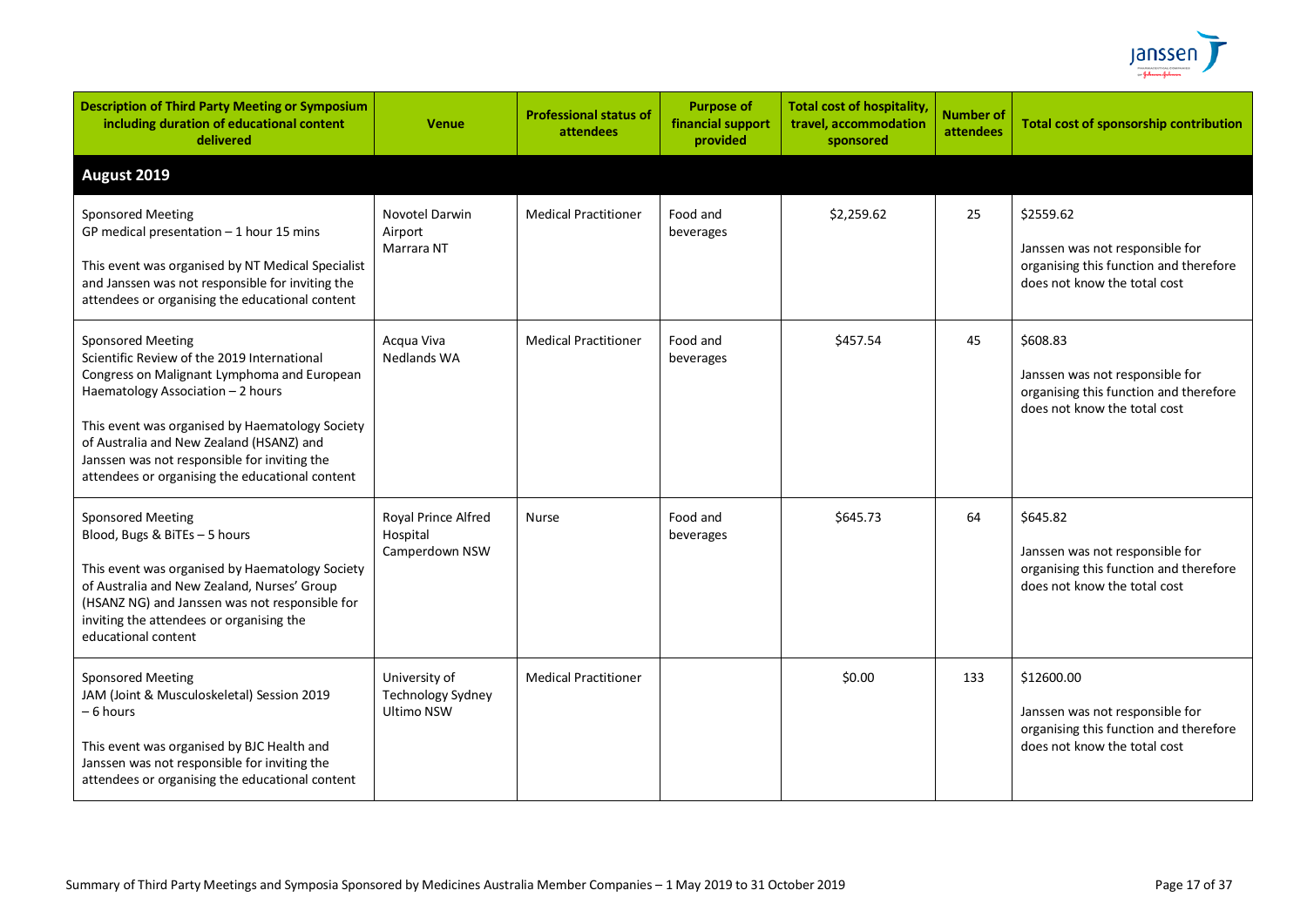

| <b>Description of Third Party Meeting or Symposium</b><br>including duration of educational content<br>delivered                                                                                                                                                                                                  | <b>Venue</b>                                                    | <b>Professional status of</b><br>attendees | <b>Purpose of</b><br>financial support<br>provided | <b>Total cost of hospitality</b><br>travel, accommodation<br>sponsored | <b>Number of</b><br>attendees | <b>Total cost of sponsorship contribution</b>                                                                           |
|-------------------------------------------------------------------------------------------------------------------------------------------------------------------------------------------------------------------------------------------------------------------------------------------------------------------|-----------------------------------------------------------------|--------------------------------------------|----------------------------------------------------|------------------------------------------------------------------------|-------------------------------|-------------------------------------------------------------------------------------------------------------------------|
| <b>Sponsored Meeting</b><br>Victorian/Tasmanian Gastroenterology trainee<br>educational program - 1 hour 30 mins<br>This event was organised by St Vincent's Hospital<br>Melbourne, St Vincent's Medihotel and Janssen<br>was not responsible for inviting the attendees or<br>organising the educational content | L'Hôtel Gitan<br>Prahran Vic                                    | <b>Medical Practitioner</b>                | Food and<br>beverages                              | \$1,672.83                                                             | 19                            | \$1897.83<br>Janssen was not responsible for<br>organising this function and therefore<br>does not know the total cost  |
| <b>Sponsored Meeting</b><br>Immunotherapy induced Colitis & Hepatitis<br>- 2 hours 30 mins<br>This event was organised by Frankston Hospital<br>- Peninsula Health, Dept of Gastroenterology and<br>Janssen was not responsible for inviting the<br>attendees or organising the educational content               | Chez Oliver<br>South Yarra Vic                                  | <b>Medical Practitioner</b>                | Food and<br>beverages                              | \$537.37                                                               | 7                             | \$537.47<br>Janssen was not responsible for<br>organising this function and therefore<br>does not know the total cost   |
| Sponsored Journal Club<br>Dermatology in Clinical Practice - Update & case<br>studies - 2 hours                                                                                                                                                                                                                   | <b>Australis Specialist</b><br>Centre<br>Sunnybank Qld          | <b>Medical Practitioner</b>                | Food and<br>beverages                              | \$198.45                                                               | 8                             | \$198.45                                                                                                                |
| <b>Sponsored Meeting</b><br>67th Annual Scientific Meeting of the Cardiac<br>Society of Australia and New Zealand - 28 hours<br>This event was organised by CSANZ and Janssen<br>was not responsible for inviting the attendees or<br>organising the educational content                                          | <b>Adelaide Convention</b><br>Centre<br>Adelaide SA             | <b>Medical Practitioner</b>                |                                                    | \$0.00                                                                 | 1291                          | \$31818.00<br>Janssen was not responsible for<br>organising this function and therefore<br>does not know the total cost |
| <b>Sponsored Meeting</b><br>Queensland Biologics Masterclass - 4 hours<br>This event was organised by Brisbane<br>Dermatology Research Group and Janssen was<br>not responsible for inviting the attendees or<br>organising the educational content                                                               | Translational<br><b>Research Institute</b><br>Woolloongabba Qld | <b>Medical Practitioner</b>                | Food and<br>beverages                              | \$2,903.23                                                             | 60                            | \$2903.23<br>Janssen was not responsible for<br>organising this function and therefore<br>does not know the total cost  |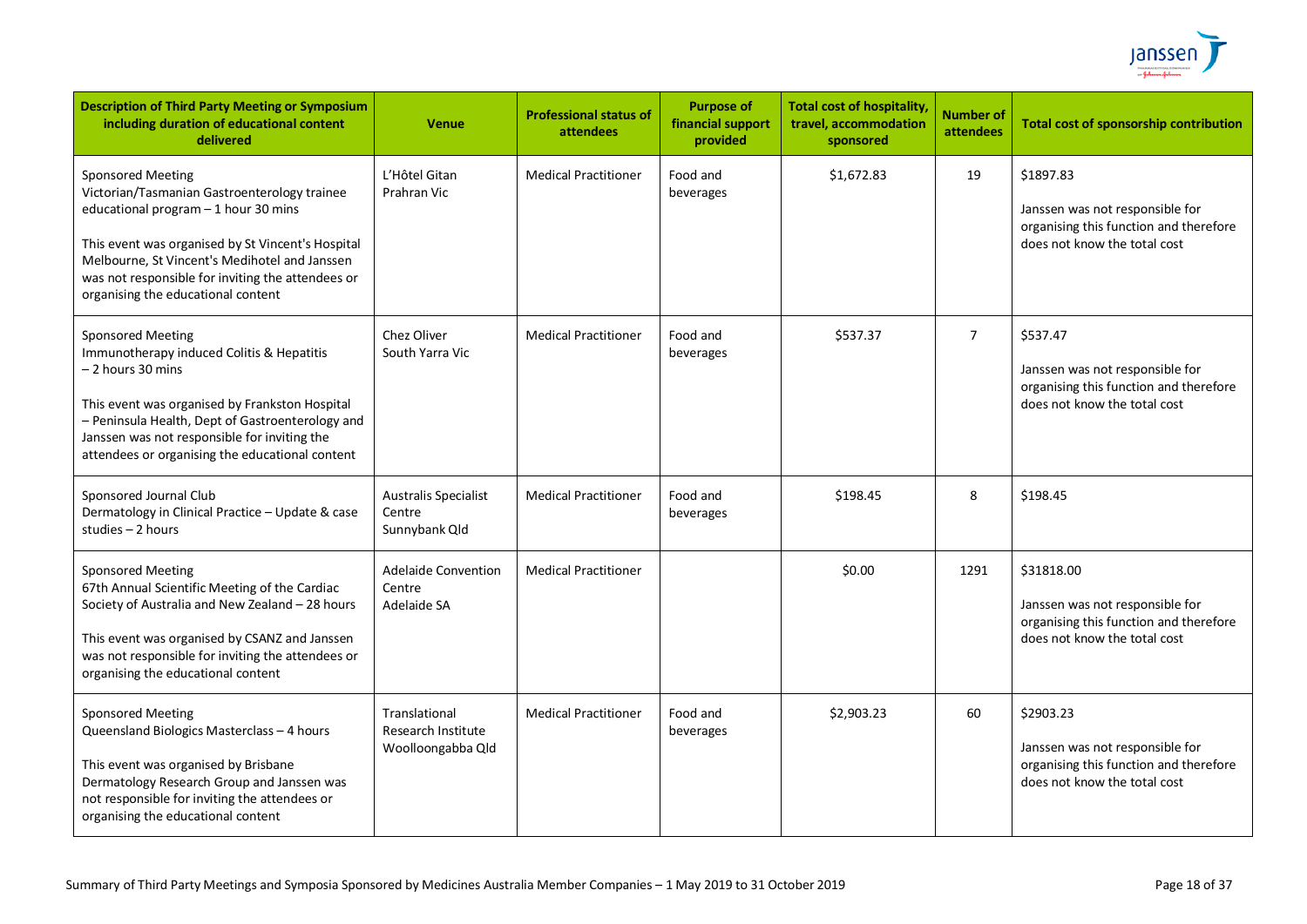

| <b>Description of Third Party Meeting or Symposium</b><br>including duration of educational content<br>delivered                                                                                                                                                                                    | <b>Venue</b>                                     | <b>Professional status of</b><br>attendees   | <b>Purpose of</b><br>financial support<br>provided | <b>Total cost of hospitality</b><br>travel, accommodation<br>sponsored | <b>Number of</b><br>attendees | <b>Total cost of sponsorship contribution</b>                                                                          |
|-----------------------------------------------------------------------------------------------------------------------------------------------------------------------------------------------------------------------------------------------------------------------------------------------------|--------------------------------------------------|----------------------------------------------|----------------------------------------------------|------------------------------------------------------------------------|-------------------------------|------------------------------------------------------------------------------------------------------------------------|
| <b>Sponsored Meeting</b><br>Haematology Meeting - 3 hours<br>This event was organised by Haematology Society<br>of Australia and New Zealand (HSANZ) and<br>Janssen was not responsible for inviting the<br>attendees or organising the educational content                                         | Fenix<br><b>Richmond Vic</b>                     | <b>Medical Practitioner</b>                  | Food and<br>beverages                              | \$1,751.01                                                             | 19                            | \$2176.68<br>Janssen was not responsible for<br>organising this function and therefore<br>does not know the total cost |
| <b>Sponsored Meeting</b><br>ARA Victorian Annual Scientific Meeting 2019<br>$-3$ hours 30 mins<br>This event was organised by Victorian Branch of<br>The Australian Rheumatology Association and<br>Janssen was not responsible for inviting the<br>attendees or organising the educational content | Fenix<br>Richmond Vic                            | <b>Medical Practitioner</b>                  | Food and<br>beverages                              | \$2,777.78                                                             | 50                            | \$2777.78<br>Janssen was not responsible for<br>organising this function and therefore<br>does not know the total cost |
| Sponsored Journal Club<br>Transthyretin Amyloid Cardiomyopathy<br>$-1$ hour 30 mins                                                                                                                                                                                                                 | Launceston General<br>Hospital<br>Launceston Tas | <b>Medical Practitioner,</b><br><b>Nurse</b> | Food and<br>beverages                              | \$170.00                                                               | 10                            | \$170.00                                                                                                               |
| Sponsored Journal Club<br>Eating Disorders - 1 hour                                                                                                                                                                                                                                                 | Campbelltown<br>Hospital<br>Campbelltown NSW     | <b>Medical Practitioner</b>                  | Food and<br>beverages                              | \$230.04                                                               | 12                            | \$230.04                                                                                                               |
| <b>Sponsored Meeting</b><br>Clinical Trials Information Day - 4 hours 30 mins<br>This event was organised by St Vincent's Hospital<br>Melbourne and Janssen was not responsible for<br>inviting the attendees or organising the<br>educational content                                              | The Hotel Windsor<br>Melbourne Vic               | <b>Medical Practitioner</b>                  | Food and<br>beverages                              | \$5,359.96                                                             | 170                           | \$8632.41<br>Janssen was not responsible for<br>organising this function and therefore<br>does not know the total cost |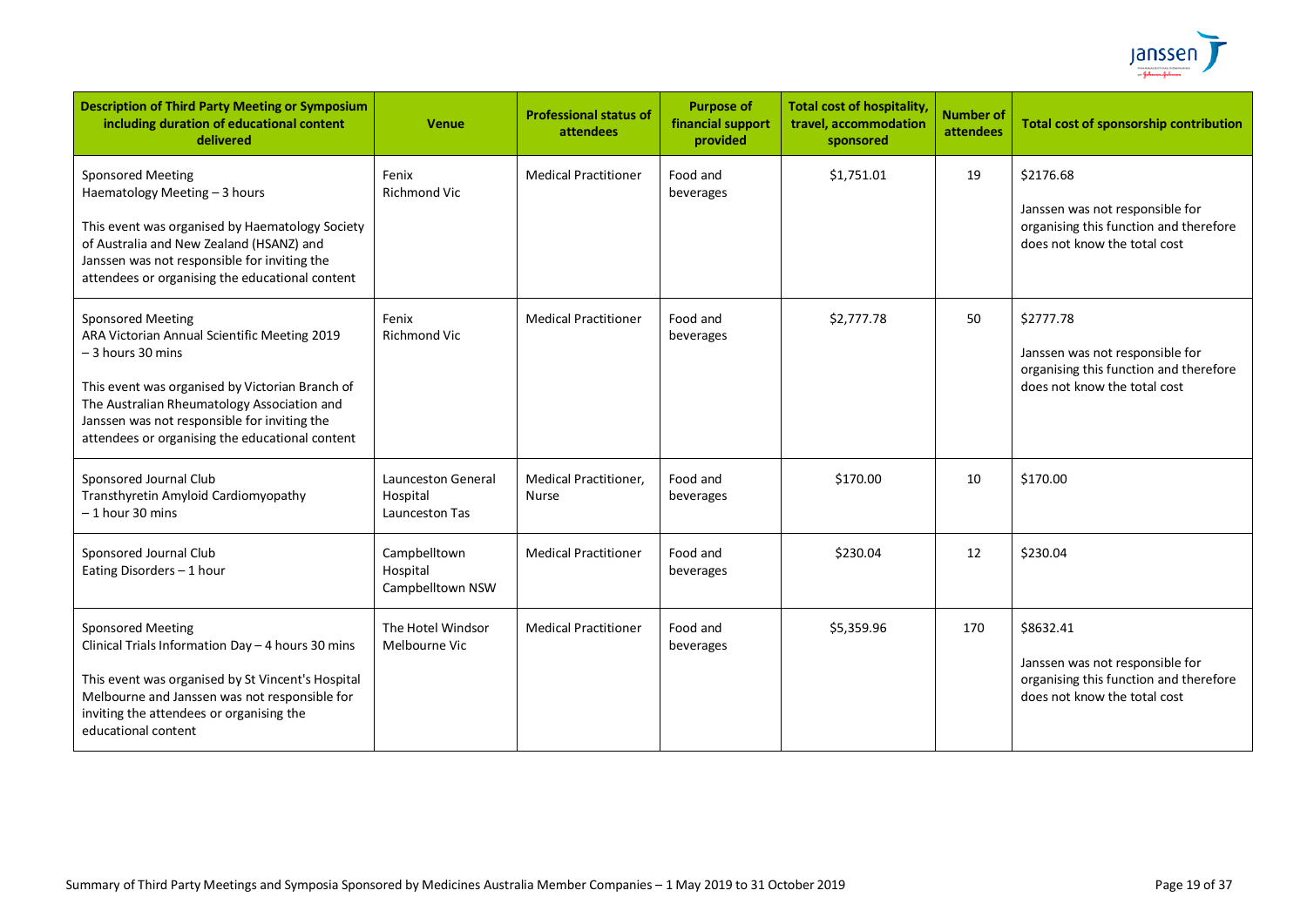

| <b>Description of Third Party Meeting or Symposium</b><br>including duration of educational content<br>delivered                                                                                                                                                                      | <b>Venue</b>                                                                 | <b>Professional status of</b><br>attendees        | <b>Purpose of</b><br>financial support<br>provided | <b>Total cost of hospitality,</b><br>travel, accommodation<br>sponsored | <b>Number of</b><br>attendees | Total cost of sponsorship contribution                                                                                 |
|---------------------------------------------------------------------------------------------------------------------------------------------------------------------------------------------------------------------------------------------------------------------------------------|------------------------------------------------------------------------------|---------------------------------------------------|----------------------------------------------------|-------------------------------------------------------------------------|-------------------------------|------------------------------------------------------------------------------------------------------------------------|
| <b>Sponsored Meeting</b><br>B.O.N.E.S (Boutique Orthopaedic Network<br>Education Services) - 7 hours<br>This event was organised by MedEdSeries Pty Ltd<br>and Janssen was not responsible for inviting the<br>attendees or organising the educational content                        | Four Points by<br>Sheraton, Sydney<br><b>Central Park</b><br>Chippendale NSW | <b>Medical Practitioner</b>                       |                                                    | \$0.00                                                                  | 101                           | \$3000.00<br>Janssen was not responsible for<br>organising this function and therefore<br>does not know the total cost |
| Sponsored Journal Club<br>Gastroenterology - 1 hour                                                                                                                                                                                                                                   | <b>Box Hill Hospital</b><br><b>Box Hill Vic</b>                              | <b>Medical Practitioner,</b><br><b>Nurse</b>      | Food and<br>beverages                              | \$437.50                                                                | 25                            | \$437.50                                                                                                               |
| Sponsored Journal Club<br>Pulmonary Hypertension - 1 hour                                                                                                                                                                                                                             | Footscray Hospital<br>Footscray Vic                                          | <b>Medical Practitioner,</b><br><b>Nurse</b>      | Food and<br>beverages                              | \$450.00                                                                | 30                            | \$450.00                                                                                                               |
| <b>Sponsored Meeting</b><br>Gastroenterology presentation of recently<br>published papers - 1 hour<br>This event was organised by Alfred Hospital, Dept<br>of Gastroenterology and Janssen was not<br>responsible for inviting the attendees or<br>organising the educational content | The Alfred Hospital<br>Prahran Vic                                           | Medical Practitioner,<br><b>Nurse</b>             | Food and<br>beverages                              | \$300.00                                                                | 15                            | \$300.00<br>Janssen was not responsible for<br>organising this function and therefore<br>does not know the total cost  |
| Sponsored Journal Club<br>Scientific meeting - 1 hour                                                                                                                                                                                                                                 | Fiona Stanley Hospital<br>Murdoch WA                                         | <b>Medical Practitioner,</b><br>Nurse, Pharmacist | Food and<br>beverages                              | \$577.27                                                                | 35                            | \$577.27                                                                                                               |
| <b>Sponsored Meeting</b><br>A forum on accountability for men who<br>perpetrate violence - 2 hours<br>This event was organised by Eastern Health and<br>Janssen was not responsible for inviting the<br>attendees or organising the educational content                               | Greythorn<br>Community Hub<br>- Ford Williams Room<br>Balwyn North Vic       | <b>Medical Practitioner</b>                       | Food and<br>beverages                              | \$889.32                                                                | 43                            | \$889.32<br>Janssen was not responsible for<br>organising this function and therefore<br>does not know the total cost  |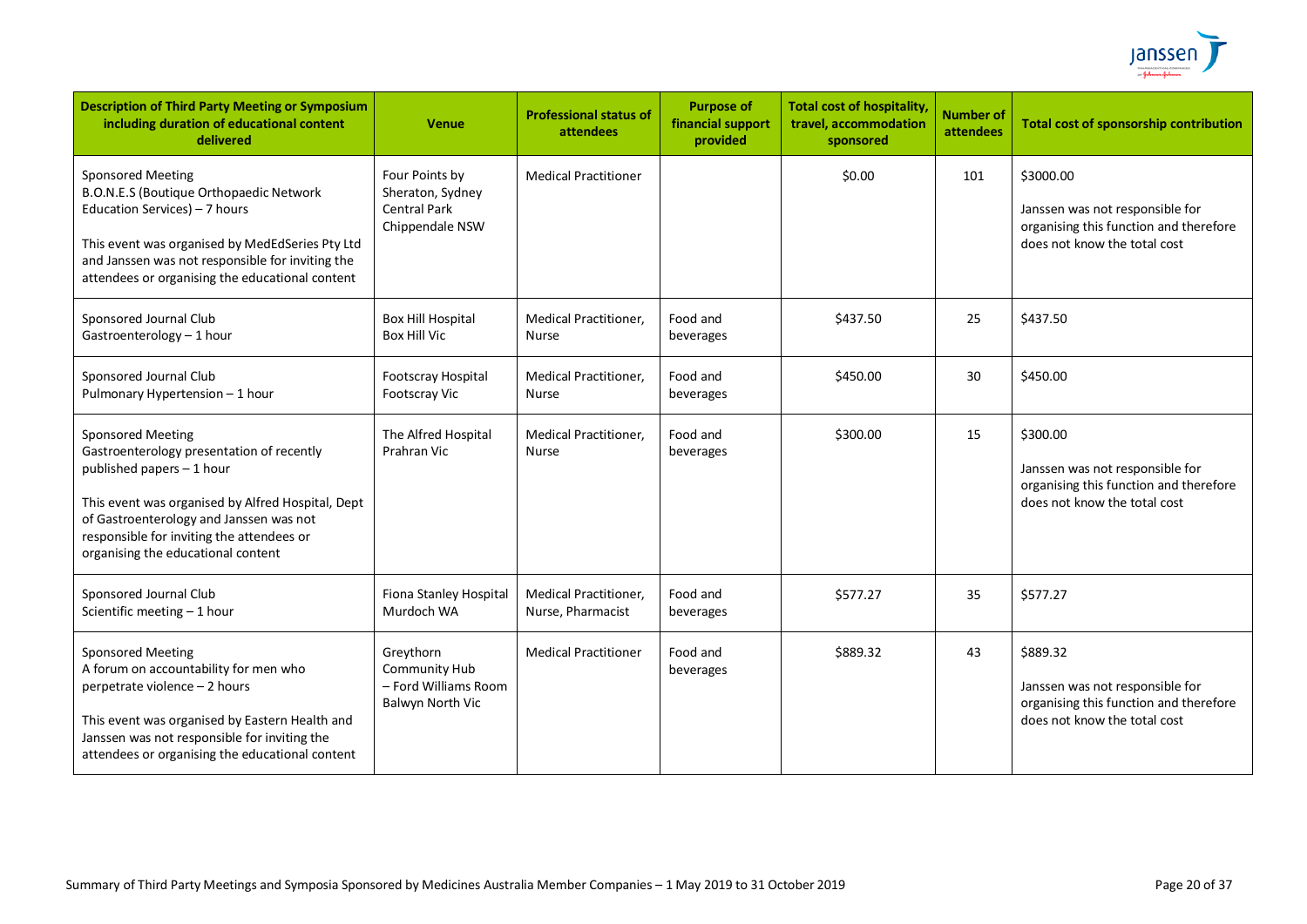

| <b>Description of Third Party Meeting or Symposium</b><br>including duration of educational content<br>delivered                                                                                                                                                                       | <b>Venue</b>                                      | <b>Professional status of</b><br>attendees | <b>Purpose of</b><br>financial support<br>provided | <b>Total cost of hospitality</b><br>travel, accommodation<br>sponsored | <b>Number of</b><br>attendees | <b>Total cost of sponsorship contribution</b>                                                                          |
|----------------------------------------------------------------------------------------------------------------------------------------------------------------------------------------------------------------------------------------------------------------------------------------|---------------------------------------------------|--------------------------------------------|----------------------------------------------------|------------------------------------------------------------------------|-------------------------------|------------------------------------------------------------------------------------------------------------------------|
| <b>Sponsored Meeting</b><br>ACT GUT Club - New approaches to IBD<br>– 1 hour 15 mins<br>This event was organised by Canberra Hospital,<br>Dept of Gastroenterology & Hepatology and<br>Janssen was not responsible for inviting the<br>attendees or organising the educational content | <b>Hotel Realm</b><br><b>Barton ACT</b>           | <b>Medical Practitioner</b>                | Food and<br>beverages                              | \$920.48                                                               | 40                            | \$995.98<br>Janssen was not responsible for<br>organising this function and therefore<br>does not know the total cost  |
| <b>Sponsored Meeting</b><br>Monthly NSW ARA Meeting - 1 hour 30 mins<br>This event was organised by NSW Branch<br>Australian Rheumatology Association and Janssen<br>was not responsible for inviting the attendees or<br>organising the educational content                           | Concord Hospital<br><b>Concord NSW</b>            | <b>Medical Practitioner</b>                | Food and<br>beverages                              | \$1,669.70                                                             | 29                            | \$1669.70<br>Janssen was not responsible for<br>organising this function and therefore<br>does not know the total cost |
| Sponsored Journal Club<br>Gastroenterology - 1 hour                                                                                                                                                                                                                                    | Campbelltown<br>Hospital<br>Campbelltown NSW      | <b>Medical Practitioner</b>                | Food and<br>beverages                              | \$171.80                                                               | 10                            | \$171.80                                                                                                               |
| <b>Sponsored Meeting</b><br>Adelaide Blood Club Meeting - 8 hours 30 mins<br>This event was organised by HSANZ South<br>Australian Branch and Janssen was not<br>responsible for inviting the attendees or<br>organising the educational content                                       | Novotel Barossa<br>Valley<br>Rowland Flat SA      | <b>Medical Practitioner</b>                |                                                    | \$0.00                                                                 | 60                            | \$3000.00<br>Janssen was not responsible for<br>organising this function and therefore<br>does not know the total cost |
| Sponsored Meeting<br>Endoskills GI Educational Event - 8 hours<br>This event was organised by Royal Prince Alfred<br>Hospital and Janssen was not responsible for<br>inviting the attendees or organising the<br>educational content                                                   | Royal Prince Alfred<br>Hospital<br>Camperdown NSW | <b>Medical Practitioner</b>                |                                                    | \$0.00                                                                 | 150                           | \$5813.00<br>Janssen was not responsible for<br>organising this function and therefore<br>does not know the total cost |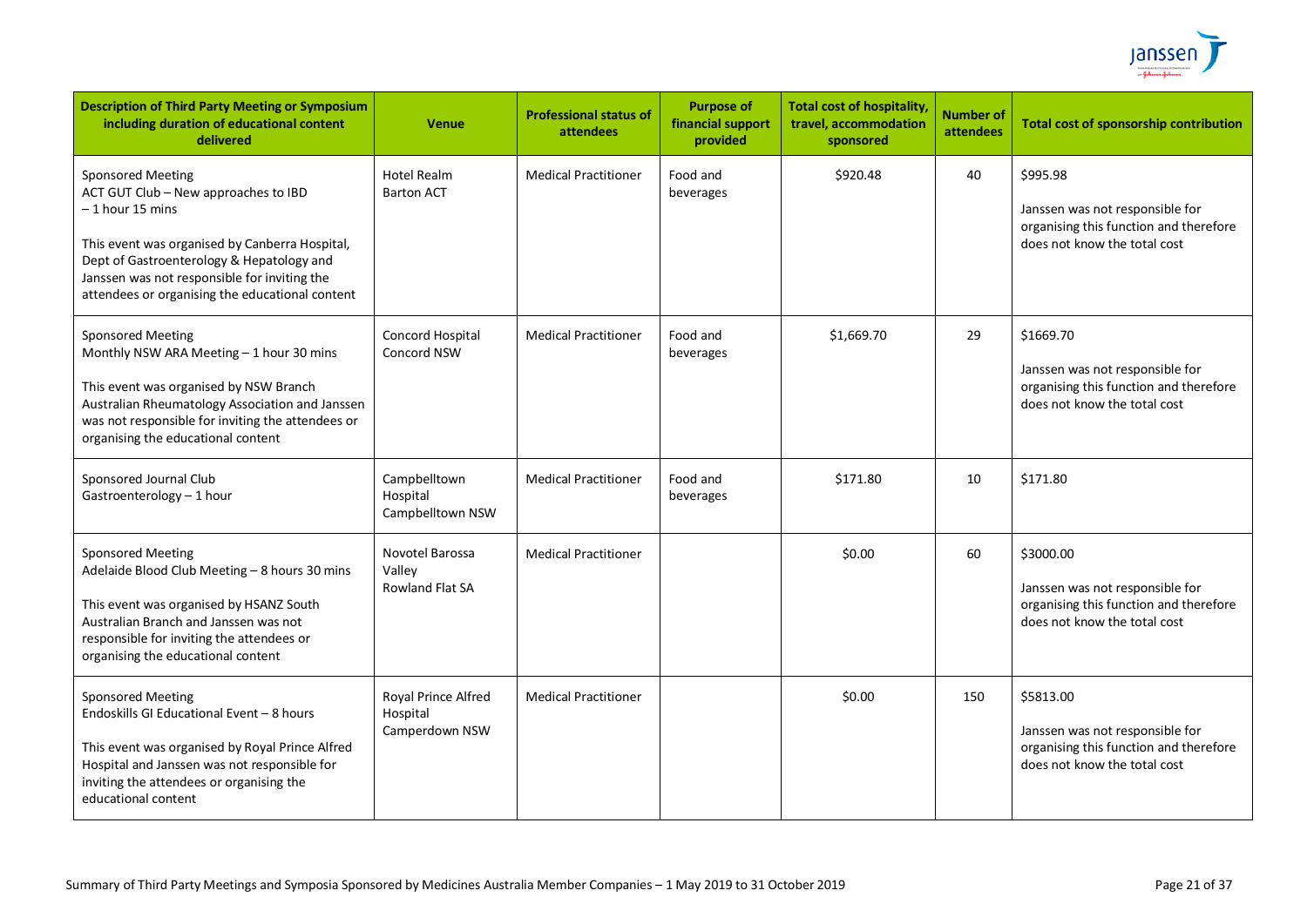

| <b>Description of Third Party Meeting or Symposium</b><br>including duration of educational content<br>delivered                                                                                                                                                                                       | <b>Venue</b>                                                         | <b>Professional status of</b><br>attendees | <b>Purpose of</b><br>financial support<br>provided | <b>Total cost of hospitality,</b><br>travel, accommodation<br>sponsored | <b>Number of</b><br><b>attendees</b> | <b>Total cost of sponsorship contribution</b>                                                                           |
|--------------------------------------------------------------------------------------------------------------------------------------------------------------------------------------------------------------------------------------------------------------------------------------------------------|----------------------------------------------------------------------|--------------------------------------------|----------------------------------------------------|-------------------------------------------------------------------------|--------------------------------------|-------------------------------------------------------------------------------------------------------------------------|
| Sponsored Meeting<br>20th Asia-Pacific Prostate Cancer Conference<br>- Satellite Evening Symposium - Clinical Urology<br>– 2 hours<br>This event was organised by Australian Prostate<br>Centre and Janssen was not responsible for<br>inviting the attendees or organising the<br>educational content | Melbourne<br><b>Convention Exhibition</b><br>Centre<br>Melbourne Vic | <b>Medical Practitioner</b>                | Food and<br>beverages                              | \$6,025.32                                                              | 77                                   | \$24207.50<br>Janssen was not responsible for<br>organising this function and therefore<br>does not know the total cost |
| <b>Sponsored Meeting</b><br>20th Asia-Pacific Prostate Cancer Conference<br>$2019 - 21$ hours<br>This event was organised by Australian Prostate<br>Centre and Janssen was not responsible for<br>inviting the attendees or organising the<br>educational content                                      | Melbourne<br><b>Convention Exhibition</b><br>Centre<br>Melbourne Vic | <b>Medical Practitioner</b>                |                                                    | \$0.00                                                                  | 330                                  | \$53636.00<br>Janssen was not responsible for<br>organising this function and therefore<br>does not know the total cost |
| <b>Sponsored Meeting</b><br>Annual Seminar 2019 - 3 hours<br>This event was organised by Oncology Nursing<br>and Pharmacy Interest Group and Janssen was<br>not responsible for inviting the attendees or<br>organising the educational content                                                        | University Club of<br>Western Australia<br>Crawley WA                | <b>Medical Practitioner</b>                |                                                    | \$0.00                                                                  | 36                                   | \$500.00<br>Janssen was not responsible for<br>organising this function and therefore<br>does not know the total cost   |
| <b>Sponsored Meeting</b><br>B.O.N.E.S (Brisbane Orthopaedic Network<br>Education Services) - 7 hours<br>This event was organised by Inovating Pty Ltd and<br>Janssen was not responsible for inviting the<br>attendees or organising the educational content                                           | <b>Hotel Grand</b><br>Chancellor<br>Brisbane Qld                     | <b>Medical Practitioner</b>                |                                                    | \$0.00                                                                  | 80                                   | \$2500.00<br>Janssen was not responsible for<br>organising this function and therefore<br>does not know the total cost  |
| Sponsored Journal Club<br>Gastroenterology - 45 mins                                                                                                                                                                                                                                                   | Footscray Hospital<br><b>Footscray Vic</b>                           | Medical Practitioner,<br>Nurse             | Food and<br>beverages                              | \$360.00                                                                | 18                                   | \$360.00                                                                                                                |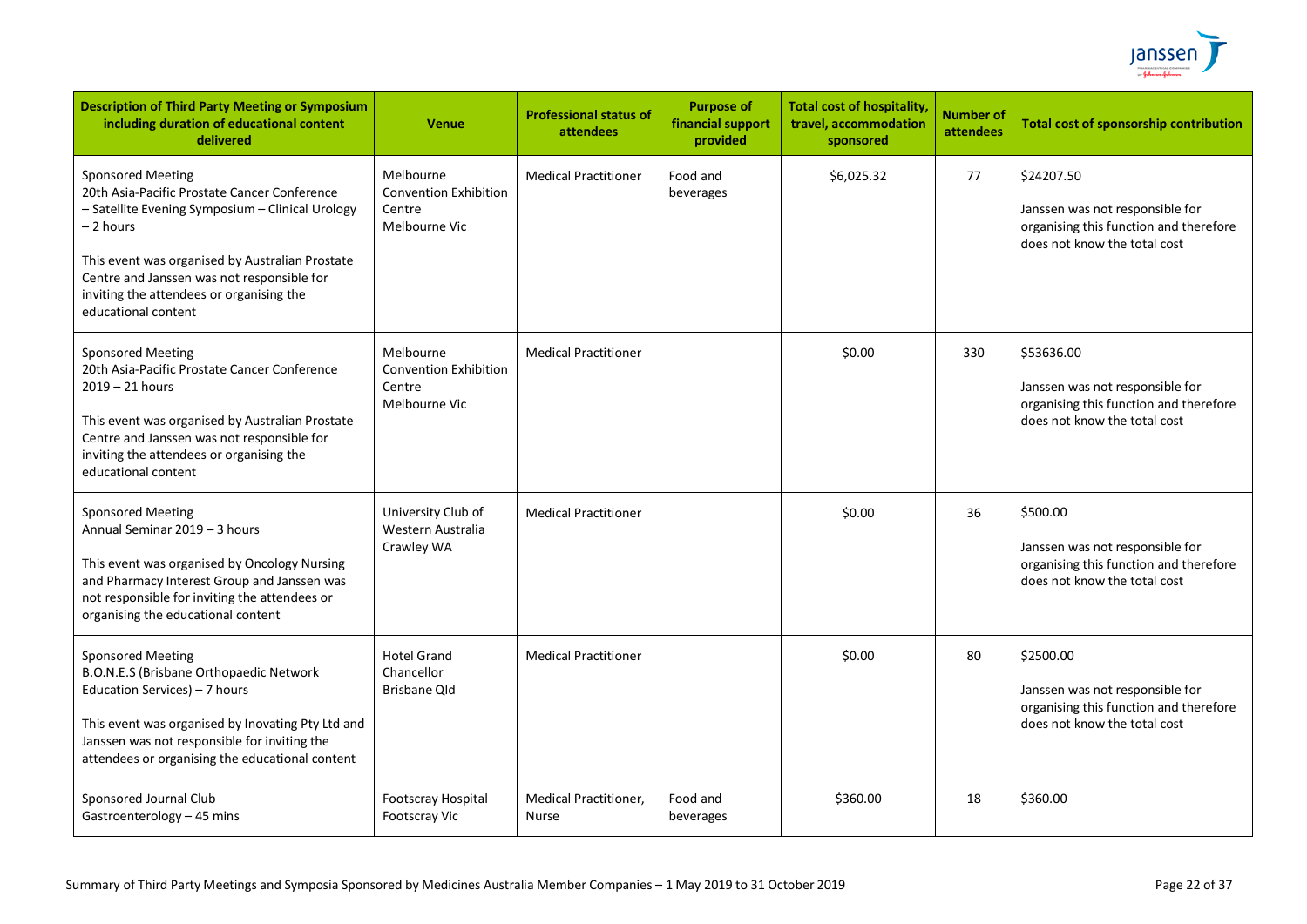

| <b>Description of Third Party Meeting or Symposium</b><br>including duration of educational content<br>delivered                                                                                                                                                                               | <b>Venue</b>                                       | <b>Professional status of</b><br>attendees | <b>Purpose of</b><br>financial support<br>provided | <b>Total cost of hospitality</b><br>travel, accommodation<br>sponsored | <b>Number of</b><br>attendees | <b>Total cost of sponsorship contribution</b>                                                                          |
|------------------------------------------------------------------------------------------------------------------------------------------------------------------------------------------------------------------------------------------------------------------------------------------------|----------------------------------------------------|--------------------------------------------|----------------------------------------------------|------------------------------------------------------------------------|-------------------------------|------------------------------------------------------------------------------------------------------------------------|
| <b>Sponsored Meeting</b><br><b>ACMHN WA Branch Breakfast Education Meeting</b><br>– 1 hour 30 mins<br>This event was organised by Australian College of<br>Mental Health Nurses (ACMHN) and Janssen was<br>not responsible for inviting the attendees or<br>organising the educational content | <b>Kailis Brothers</b><br>Leederville WA           | <b>Medical Practitioner,</b><br>Nurse      | Food and<br>beverages                              | \$1,003.56                                                             | 34                            | \$1003.45<br>Janssen was not responsible for<br>organising this function and therefore<br>does not know the total cost |
| <b>Sponsored Meeting</b><br>Article discussion and Q&A - 1 hour<br>This event was organised by ASHM and Janssen<br>was not responsible for inviting the attendees or<br>organising the educational content                                                                                     | Sydney Sexual Health<br>Centre<br>Sydney NSW       | <b>Medical Practitioner</b>                | Food and<br>beverages                              | \$329.23                                                               | 32                            | \$1279.71<br>Janssen was not responsible for<br>organising this function and therefore<br>does not know the total cost |
| <b>Sponsored Meeting</b><br>Conference for Retrovirus and Opportunistic<br>Infections (CROI) 2019 Update & Current Clinical<br>Trials $-2$ hours<br>This event was organised by HIPNET and Janssen<br>was not responsible for inviting the attendees or<br>organising the educational content  | Claire's Kitchen at Le<br>Salon<br>Surry Hills NSW | <b>Medical Practitioner</b>                | Food and<br>beverages                              | \$1,509.54                                                             | 41                            | \$1509.18<br>Janssen was not responsible for<br>organising this function and therefore<br>does not know the total cost |
| Sponsored Meeting<br>Rheumatology Research Seminar Series - Uveitis<br>- 2 hours<br>This event was organised by Australian<br>Rheumatology Association SA Branch and Janssen<br>was not responsible for inviting the attendees or<br>organising the educational content                        | Vine Room, The Lion<br>Hotel<br>North Adelaide SA  | <b>Medical Practitioner</b>                | Food and<br>beverages                              | \$717.49                                                               | 19                            | \$717.24<br>Janssen was not responsible for<br>organising this function and therefore<br>does not know the total cost  |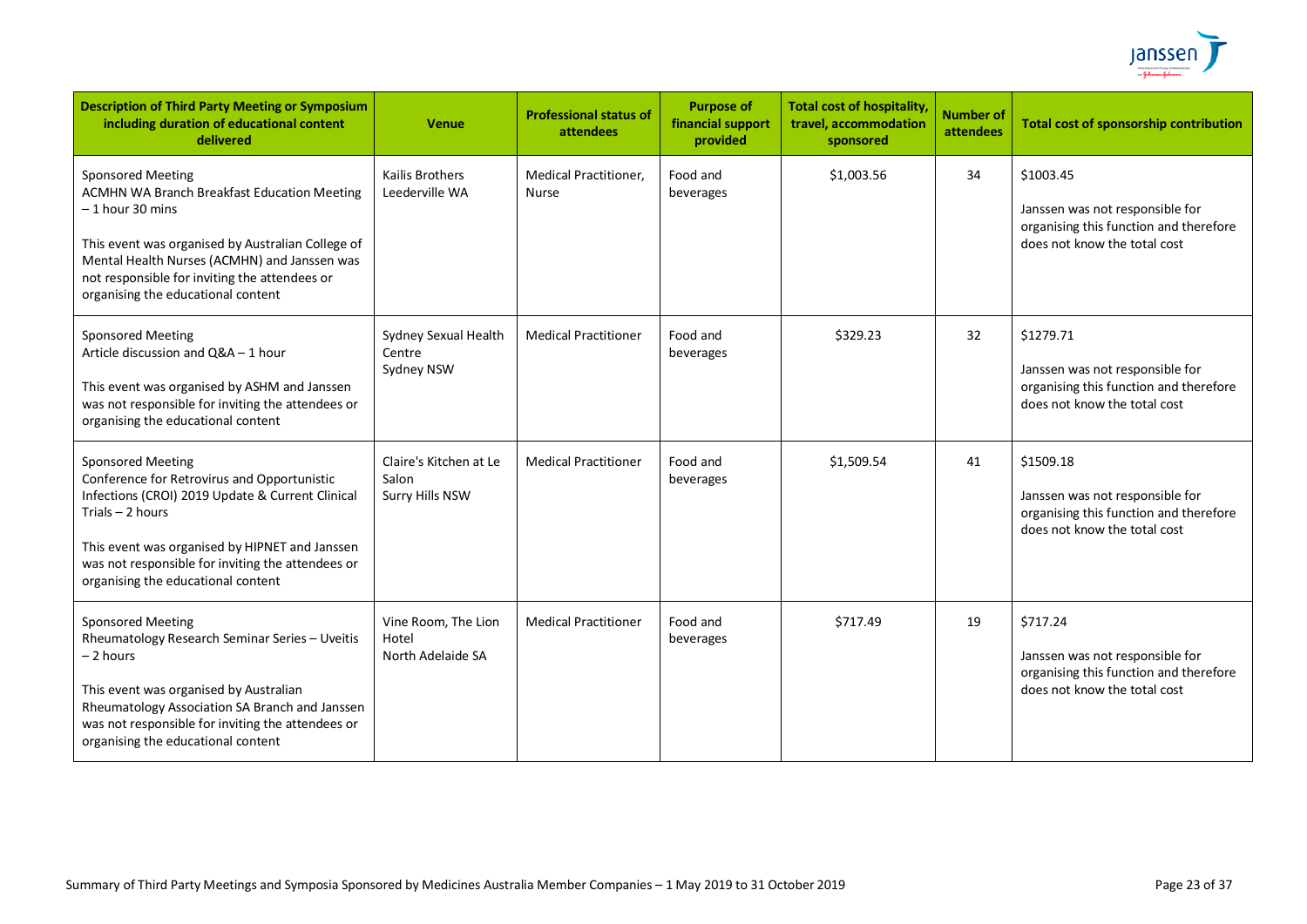

| <b>Description of Third Party Meeting or Symposium</b><br>including duration of educational content<br>delivered                                                                                                                                                  | <b>Venue</b>                                                  | <b>Professional status of</b><br>attendees   | <b>Purpose of</b><br>financial support<br>provided | <b>Total cost of hospitality,</b><br>travel, accommodation<br>sponsored | <b>Number of</b><br>attendees | <b>Total cost of sponsorship contribution</b>                                                                          |
|-------------------------------------------------------------------------------------------------------------------------------------------------------------------------------------------------------------------------------------------------------------------|---------------------------------------------------------------|----------------------------------------------|----------------------------------------------------|-------------------------------------------------------------------------|-------------------------------|------------------------------------------------------------------------------------------------------------------------|
| <b>Sponsored Meeting</b><br>IBD Educational Workshop - 6 hours 45 mins<br>This event was organised by Liverpool Hospital,<br>Dept of Gastroenterology and Janssen was not<br>responsible for inviting the attendees or<br>organising the educational content      | Liverpool Hospital<br>Liverpool NSW                           | <b>Medical Practitioner,</b><br><b>Nurse</b> | Food and<br>beverages                              | \$239.13                                                                | 22                            | \$239.13<br>Janssen was not responsible for<br>organising this function and therefore<br>does not know the total cost  |
| <b>Sponsored Meeting</b><br>Resolving Sexual Abuse - 1 hour<br>This event was organised by Community HIV<br>Prescribers Group and Janssen was not<br>responsible for inviting the attendees or<br>organising the educational content                              | <b>Continental Cafe</b><br>New Farm Qld                       | <b>Medical Practitioner</b>                  | Food and<br>beverages                              | \$1,512.40                                                              | 19                            | \$1512.40<br>Janssen was not responsible for<br>organising this function and therefore<br>does not know the total cost |
| <b>Sponsored Meeting</b><br>South Australian GUT Club - 1 hour 30 mins<br>This event was organised by Royal Adelaide<br>Hospital, Dept of Gastroenterology and Janssen<br>was not responsible for inviting the attendees or<br>organising the educational content | Sage Hotel<br>Adelaide SA                                     | <b>Medical Practitioner.</b><br><b>Nurse</b> | Food and<br>beverages                              | \$872.51                                                                | 50                            | \$989.55<br>Janssen was not responsible for<br>organising this function and therefore<br>does not know the total cost  |
| Sponsored Journal Club<br>Psychiatry team - 1 hour                                                                                                                                                                                                                | <b>Bankstown Lidcombe</b><br>Hospital<br><b>Bankstown NSW</b> | <b>Medical Practitioner</b>                  | Food and<br>beverages                              | \$150.00                                                                | 10                            | \$150.00                                                                                                               |
| Sponsored Journal Club<br>Registrar presentation: Metabolic Screening<br>$-1$ hour 30 mins                                                                                                                                                                        | Campbelltown<br>Hospital<br>Campbelltown NSW                  | <b>Medical Practitioner,</b><br>Nurse        | Food and<br>beverages                              | \$250.02                                                                | 15                            | \$250.02                                                                                                               |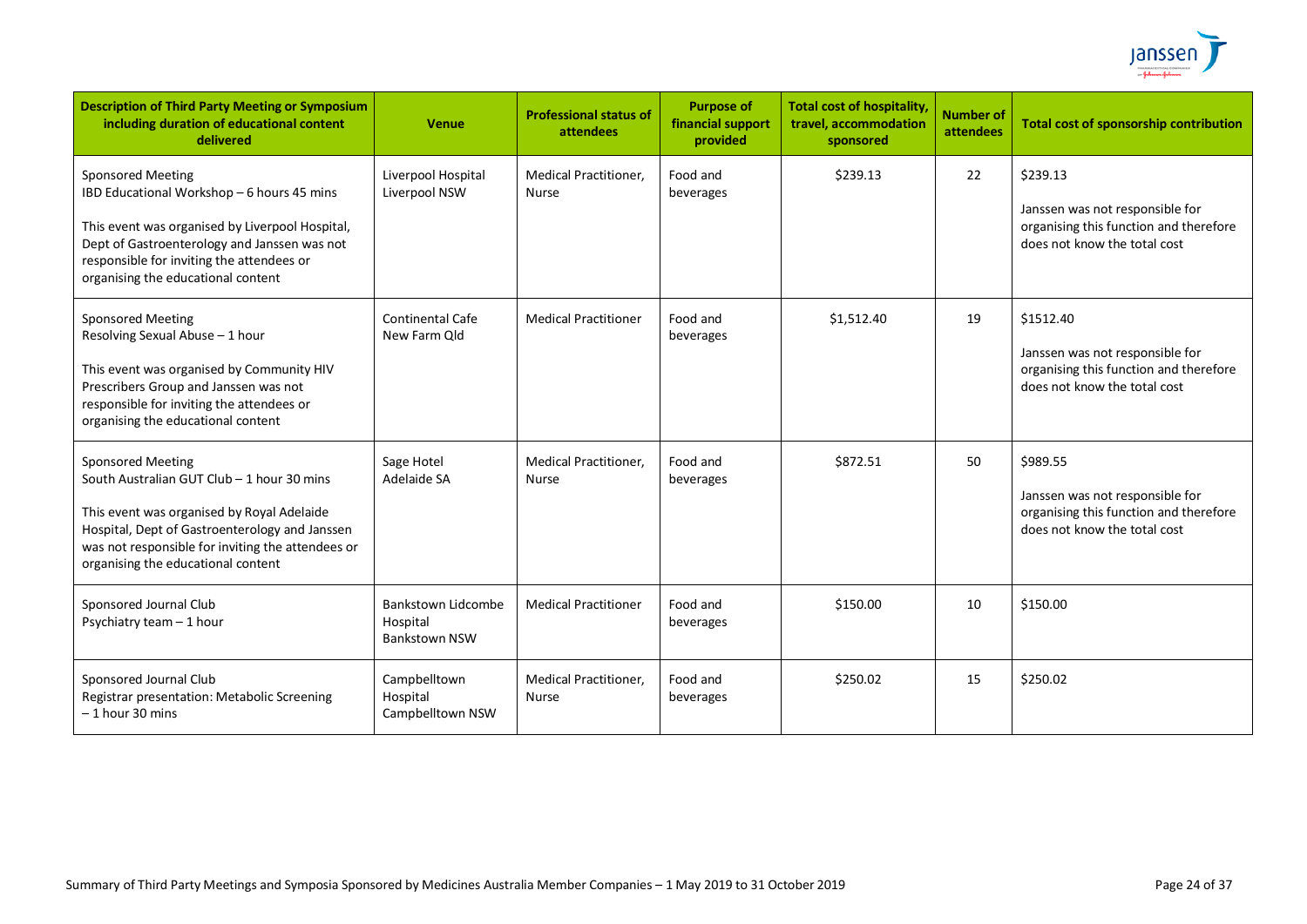

| <b>Description of Third Party Meeting or Symposium</b><br>including duration of educational content<br>delivered                                                                                                                                                                                                          | <b>Venue</b>                                    | <b>Professional status of</b><br>attendees        | <b>Purpose of</b><br>financial support<br>provided | <b>Total cost of hospitality,</b><br>travel, accommodation<br>sponsored | <b>Number of</b><br>attendees | <b>Total cost of sponsorship contribution</b>                                                                          |
|---------------------------------------------------------------------------------------------------------------------------------------------------------------------------------------------------------------------------------------------------------------------------------------------------------------------------|-------------------------------------------------|---------------------------------------------------|----------------------------------------------------|-------------------------------------------------------------------------|-------------------------------|------------------------------------------------------------------------------------------------------------------------|
| Sponsored Meeting<br>WA ARA Annual Scientific Meeting - 5 hours<br>This event was organised by WA Australian<br>Rheumatology Association State Branch and<br>Janssen was not responsible for inviting the<br>attendees or organising the educational content                                                              | UWA Club<br><b>Nedlands WA</b>                  | <b>Medical Practitioner</b>                       | Food and<br>beverages                              | \$2,941.18                                                              | 50                            | \$3941.18<br>Janssen was not responsible for<br>organising this function and therefore<br>does not know the total cost |
| September 2019                                                                                                                                                                                                                                                                                                            |                                                 |                                                   |                                                    |                                                                         |                               |                                                                                                                        |
| Sponsored Journal Club<br>Haematology Meeting - 1 hour                                                                                                                                                                                                                                                                    | <b>Austin Hospital</b><br>Heidelberg Vic        | <b>Medical Practitioner,</b><br><b>Nurse</b>      | Food and<br>beverages                              | \$507.26                                                                | 30                            | \$507.26                                                                                                               |
| Sponsored Journal Club<br>Immunology - 30 mins                                                                                                                                                                                                                                                                            | Gosford Hospital<br>Gosford NSW                 | <b>Medical Practitioner</b>                       | Food and<br>beverages                              | \$434.72                                                                | 12                            | \$434.72                                                                                                               |
| <b>Sponsored Meeting</b><br>Quarterly rheumatology specialist meeting: hip<br>replacement, arthroscopy and impingement<br>surgery $-1$ hour 30 mins<br>This event was organised by Rheumatology<br>Specialist Care and Janssen was not responsible<br>for inviting the attendees or organising the<br>educational content | Verde Restaurant Bar<br>Darlinghurst NSW        | <b>Medical Practitioner</b>                       | Food and<br>beverages                              | \$757.58                                                                | 10                            | \$1103.49<br>Janssen was not responsible for<br>organising this function and therefore<br>does not know the total cost |
| Sponsored Meeting<br>Skin & Cancer Foundation Update Meeting<br>- 2 hours<br>This event was organised by Skin Health Institute<br>and Janssen was not responsible for inviting the<br>attendees or organising the educational content                                                                                     | Melbourne Pathology<br>Collingwood Vic          | <b>Medical Practitioner</b>                       |                                                    |                                                                         | 16                            | \$3266.67<br>Janssen was not responsible for<br>organising this function and therefore<br>does not know the total cost |
| Sponsored Journal Club<br>IBD at Eastern Health - 2 hours                                                                                                                                                                                                                                                                 | <b>Box Hill Hospital</b><br><b>Box Hill Vic</b> | <b>Medical Practitioner,</b><br>Nurse, Pharmacist | Food and<br>beverages                              | \$230.09                                                                | 12                            | \$230.09                                                                                                               |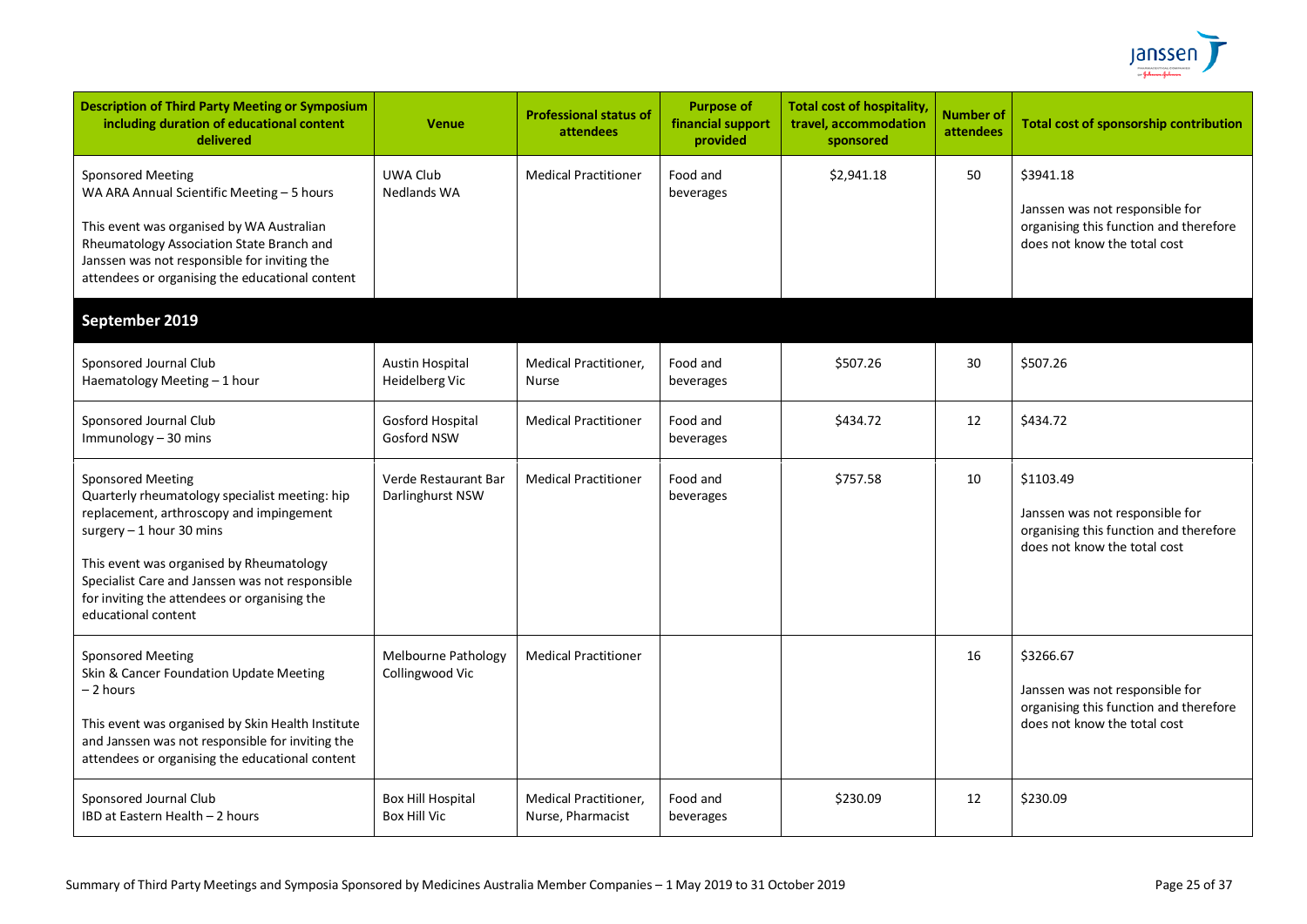

| <b>Description of Third Party Meeting or Symposium</b><br>including duration of educational content<br>delivered                                                                                                                                                  | <b>Venue</b>                                                         | <b>Professional status of</b><br>attendees | <b>Purpose of</b><br>financial support<br>provided | <b>Total cost of hospitality,</b><br>travel, accommodation<br>sponsored | <b>Number of</b><br>attendees | <b>Total cost of sponsorship contribution</b>                                                                           |
|-------------------------------------------------------------------------------------------------------------------------------------------------------------------------------------------------------------------------------------------------------------------|----------------------------------------------------------------------|--------------------------------------------|----------------------------------------------------|-------------------------------------------------------------------------|-------------------------------|-------------------------------------------------------------------------------------------------------------------------|
| Sponsored Journal Club<br>Presentation on ECT therapy - 1 hour 15 mins                                                                                                                                                                                            | Bankstown Lidcombe<br>Hospital<br><b>Bankstown NSW</b>               | <b>Medical Practitioner</b>                | Food and<br>beverages                              | \$210.00                                                                | 10                            | \$210.00                                                                                                                |
| <b>Sponsored Meeting</b><br>ASUM 2019 - 28 hours<br>This event was organised by Australasian Society<br>for Ultrasound and Medicine and Janssen was not<br>responsible for inviting the attendees or<br>organising the educational content                        | Melbourne<br><b>Convention Exhibition</b><br>Centre<br>Melbourne Vic | <b>Medical Practitioner</b>                |                                                    | \$0.00                                                                  | 204                           | \$5909.00<br>Janssen was not responsible for<br>organising this function and therefore<br>does not know the total cost  |
| <b>Sponsored Meeting</b><br>Rural Dermatology Meeting - 9 hours 30 mins<br>This event was orga+G174nised by The<br>Australasian College of Dermatologists and<br>Janssen was not responsible for inviting the<br>attendees or organising the educational content  | Orange Agricultural<br>Institute<br>Orange NSW                       | <b>Medical Practitioner</b>                |                                                    | \$0.00                                                                  | 69                            | \$5000.00<br>Janssen was not responsible for<br>organising this function and therefore<br>does not know the total cost  |
| <b>Sponsored Meeting</b><br>Australian Gastroenterology Week 2019<br>– 20 hours<br>This event was organised by Gastroenterological<br>Society of Australia and Janssen was not<br>responsible for inviting the attendees or<br>organising the educational content | <b>Adelaide Convention</b><br>Centre<br>Adelaide SA                  | Medical Practitioner,<br><b>Nurse</b>      |                                                    | \$0.00                                                                  | 1501                          | \$92031.00<br>Janssen was not responsible for<br>organising this function and therefore<br>does not know the total cost |
| <b>Sponsored Meeting</b><br>Young GESA finishing school workshop at AGW<br>$2019 - 2$ hours<br>This event was organised by Young GESA and<br>Janssen was not responsible for inviting the<br>attendees or organising the educational content                      | <b>Adelaide Convention</b><br>Centre<br>Adelaide SA                  | <b>Medical Practitioner</b>                | Food and<br>beverages                              | \$1,924.24                                                              | 127                           | \$5924.24<br>Janssen was not responsible for<br>organising this function and therefore<br>does not know the total cost  |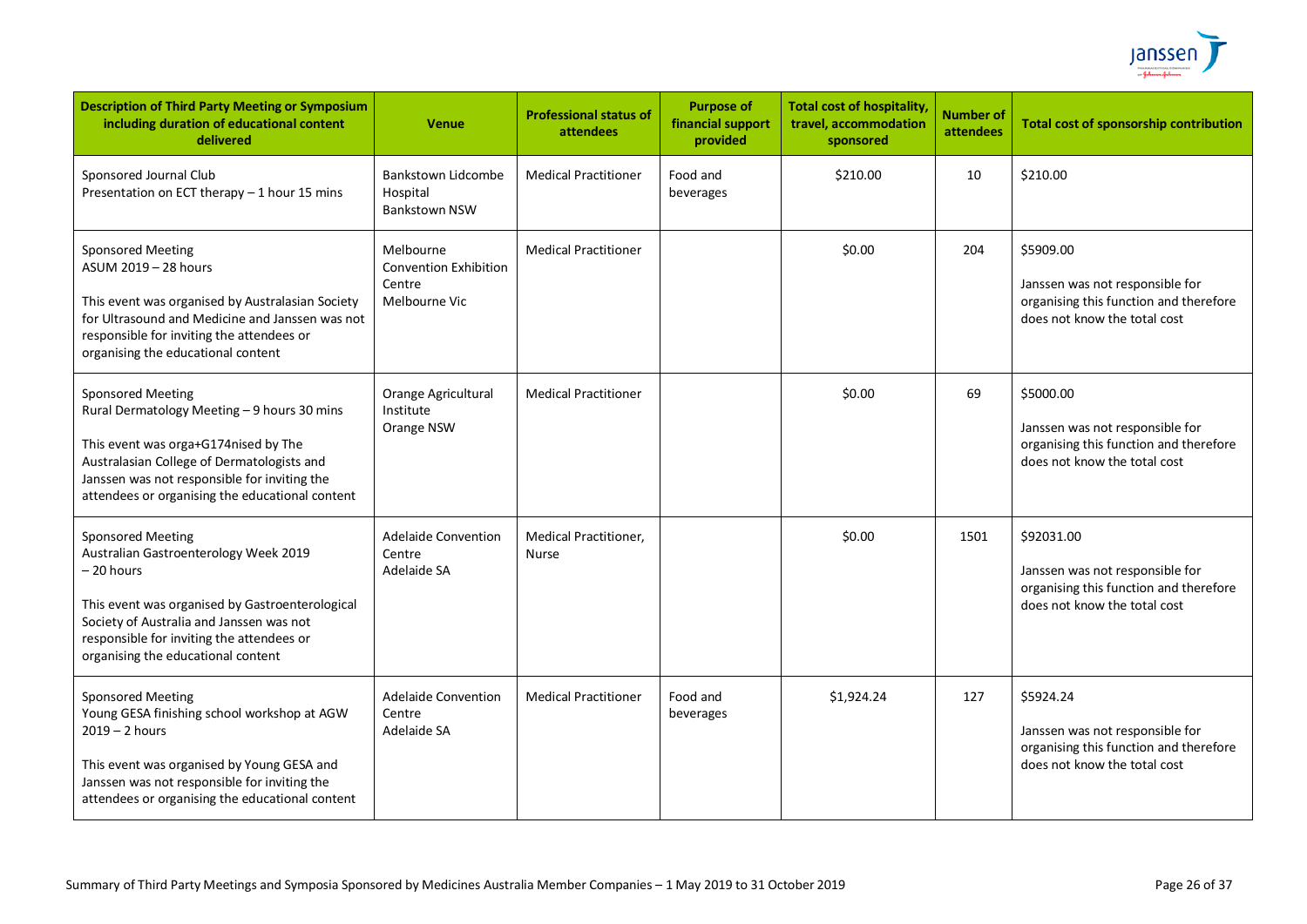

| <b>Description of Third Party Meeting or Symposium</b><br>including duration of educational content<br>delivered                                                                                                                                                                                          | <b>Venue</b>                                           | <b>Professional status of</b><br>attendees        | <b>Purpose of</b><br>financial support<br>provided | <b>Total cost of hospitality</b><br>travel, accommodation<br>sponsored | <b>Number of</b><br>attendees | <b>Total cost of sponsorship contribution</b>                                                                          |
|-----------------------------------------------------------------------------------------------------------------------------------------------------------------------------------------------------------------------------------------------------------------------------------------------------------|--------------------------------------------------------|---------------------------------------------------|----------------------------------------------------|------------------------------------------------------------------------|-------------------------------|------------------------------------------------------------------------------------------------------------------------|
| <b>Sponsored Meeting</b><br>Updates in systemic therapy and future directions<br>and radiomics in cancer $-2$ hours<br>This event was organised by South East<br>Queensland Oncology Group (SEQOG) and<br>Janssen was not responsible for inviting the<br>attendees or organising the educational content | Ovolo The Valley<br>Fortitude Valley Qld               | <b>Medical Practitioner</b>                       | Food and<br>beverages                              | \$602.28                                                               | 16                            | \$602.71<br>Janssen was not responsible for<br>organising this function and therefore<br>does not know the total cost  |
| <b>Sponsored Meeting</b><br>Update on VEOIBD - 2 hours<br>This event was organised by Children's Hospital<br>Westmead, Dept of Gastroenterology and<br>Janssen was not responsible for inviting the<br>attendees or organising the educational content                                                    | Aqua Luna<br>Drummoyne NSW                             | <b>Medical Practitioner,</b><br><b>Nurse</b>      | Food and<br>beverages                              | \$1,801.48                                                             | 21                            | \$1801.86<br>Janssen was not responsible for<br>organising this function and therefore<br>does not know the total cost |
| <b>Sponsored Meeting</b><br>Chemsex amongst MSM (Men who have sex with<br>Men) and PLHIV (People Living with HIV)<br>– 2 hours 30 mins<br>This event was organised by HIVe Qld and<br>Janssen was not responsible for inviting the<br>attendees or organising the educational content                     | The Greek Club<br>- Olympus Room<br>South Brisbane Old | <b>Medical Practitioner</b>                       | Food and<br>beverages                              | \$2,440.48                                                             | 41                            | \$2440.48<br>Janssen was not responsible for<br>organising this function and therefore<br>does not know the total cost |
| <b>Sponsored Meeting</b><br>Life after Treatment: Survivorship - 1 hour 30<br>mins<br>This event was organised by HSANZ Nurses Group<br>Victoria and Janssen was not responsible for<br>inviting the attendees or organising the<br>educational content                                                   | Sawyers Arms Tavern<br>Newtown Vic                     | <b>Medical Practitioner,</b><br>Nurse, Pharmacist | Food and<br>beverages                              | \$933.32                                                               | 27                            | \$932.87<br>Janssen was not responsible for<br>organising this function and therefore<br>does not know the total cost  |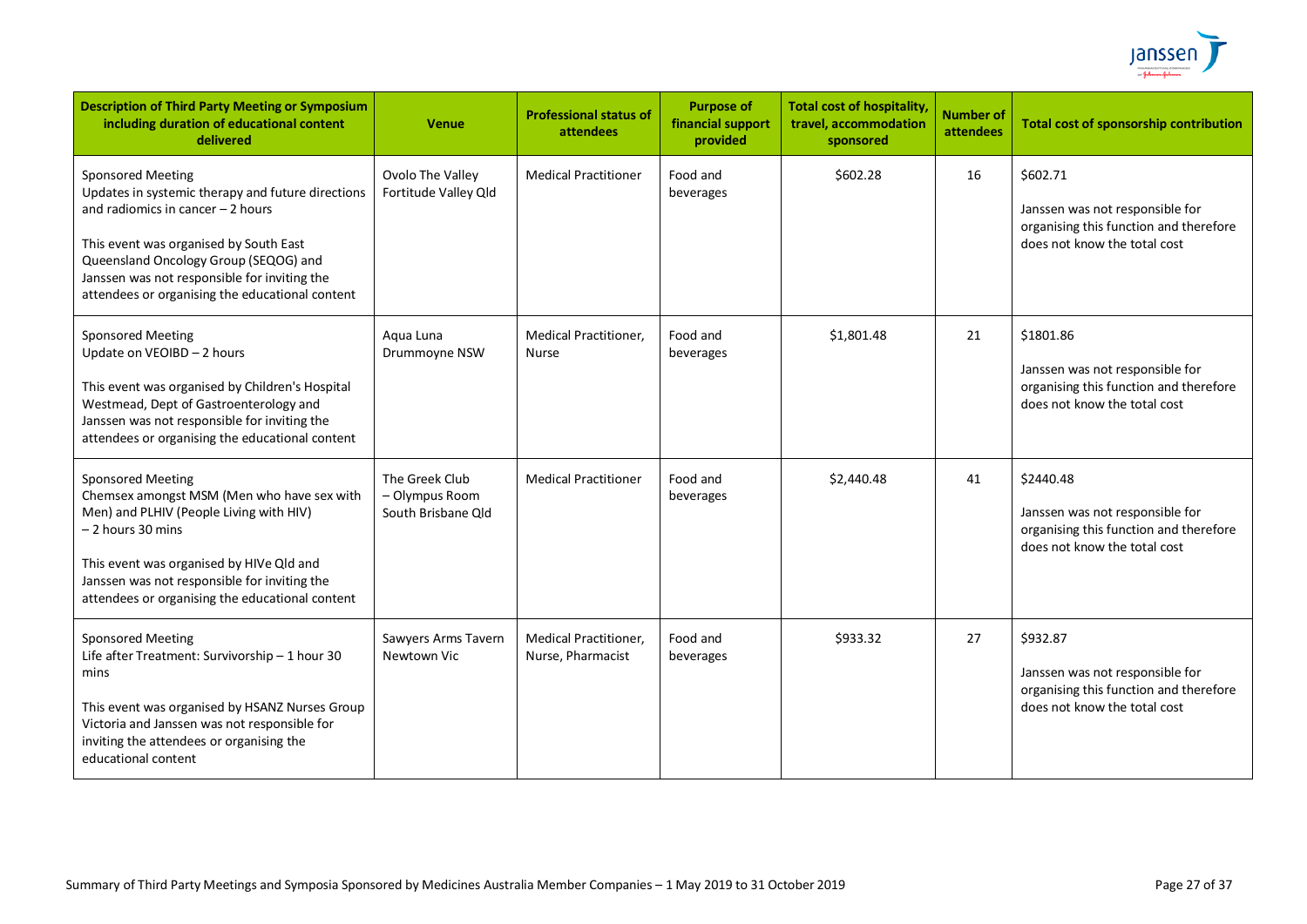

| <b>Description of Third Party Meeting or Symposium</b><br>including duration of educational content<br>delivered                                                                                                                                                                     | <b>Venue</b>                                                      | <b>Professional status of</b><br>attendees   | <b>Purpose of</b><br>financial support<br>provided | <b>Total cost of hospitality,</b><br>travel, accommodation<br>sponsored | <b>Number of</b><br>attendees | <b>Total cost of sponsorship contribution</b>                                                                           |
|--------------------------------------------------------------------------------------------------------------------------------------------------------------------------------------------------------------------------------------------------------------------------------------|-------------------------------------------------------------------|----------------------------------------------|----------------------------------------------------|-------------------------------------------------------------------------|-------------------------------|-------------------------------------------------------------------------------------------------------------------------|
| <b>Sponsored Meeting</b><br>TSANZ SA/NT Branch Annual Scientific Meeting<br>- 5 hours 30 mins<br>This event was organised by Thoracic Society Of<br>Australia and New Zealand and Janssen was not<br>responsible for inviting the attendees or<br>organising the educational content | Pullman Adelaide<br>Adelaide SA                                   | <b>Medical Practitioner</b>                  |                                                    | \$0.00                                                                  | 962                           | \$1000.00<br>Janssen was not responsible for<br>organising this function and therefore<br>does not know the total cost  |
| Sponsored Journal Club<br>Case presentation - 1 hour 30 mins                                                                                                                                                                                                                         | Liverpool Hospital<br>Liverpool NSW                               | Medical Practitioner,<br>Nurse               | Food and<br>beverages                              | \$349.96                                                                | 20                            | \$349.96                                                                                                                |
| <b>Sponsored Meeting</b><br>Biomechanical & Movement Training for<br>Rheumatologists - 8 hours<br>This event was organised by BJC Health and<br>Janssen was not responsible for inviting the<br>attendees or organising the educational content                                      | <b>BJC</b> Health<br>Chatswood NSW                                | <b>Medical Practitioner</b>                  | Food and<br>beverages                              | \$1,367.06                                                              | 14                            | \$26036.06<br>Janssen was not responsible for<br>organising this function and therefore<br>does not know the total cost |
| <b>Sponsored Meeting</b><br>14th World Congress on Inflammation Sydney<br>2019 - 23 hours 30 mins<br>This event was organised by ICMS Australasia Pty<br>Ltd and Janssen was not responsible for inviting<br>the attendees or organising the educational<br>content                  | International<br><b>Convention Centre</b><br>Sydney<br>Sydney NSW | <b>Medical Practitioner</b>                  |                                                    | \$0.00                                                                  | 164                           | \$5455.00<br>Janssen was not responsible for<br>organising this function and therefore<br>does not know the total cost  |
| Sponsored Journal Club<br>Gastroenterology - 45 mins                                                                                                                                                                                                                                 | Royal Prince Alfred<br>Hospital<br>Camperdown NSW                 | <b>Medical Practitioner.</b><br><b>Nurse</b> | Food and<br>beverages                              | \$141.72                                                                | 8                             | \$141.72                                                                                                                |
| Sponsored Journal Club<br>Presentation on autism - 1 hour                                                                                                                                                                                                                            | <b>Blacktown CMHS</b><br><b>Blacktown NSW</b>                     | Medical Practitioner,<br>Nurse               | Food and<br>beverages                              | \$280.02                                                                | 16                            | \$280.02                                                                                                                |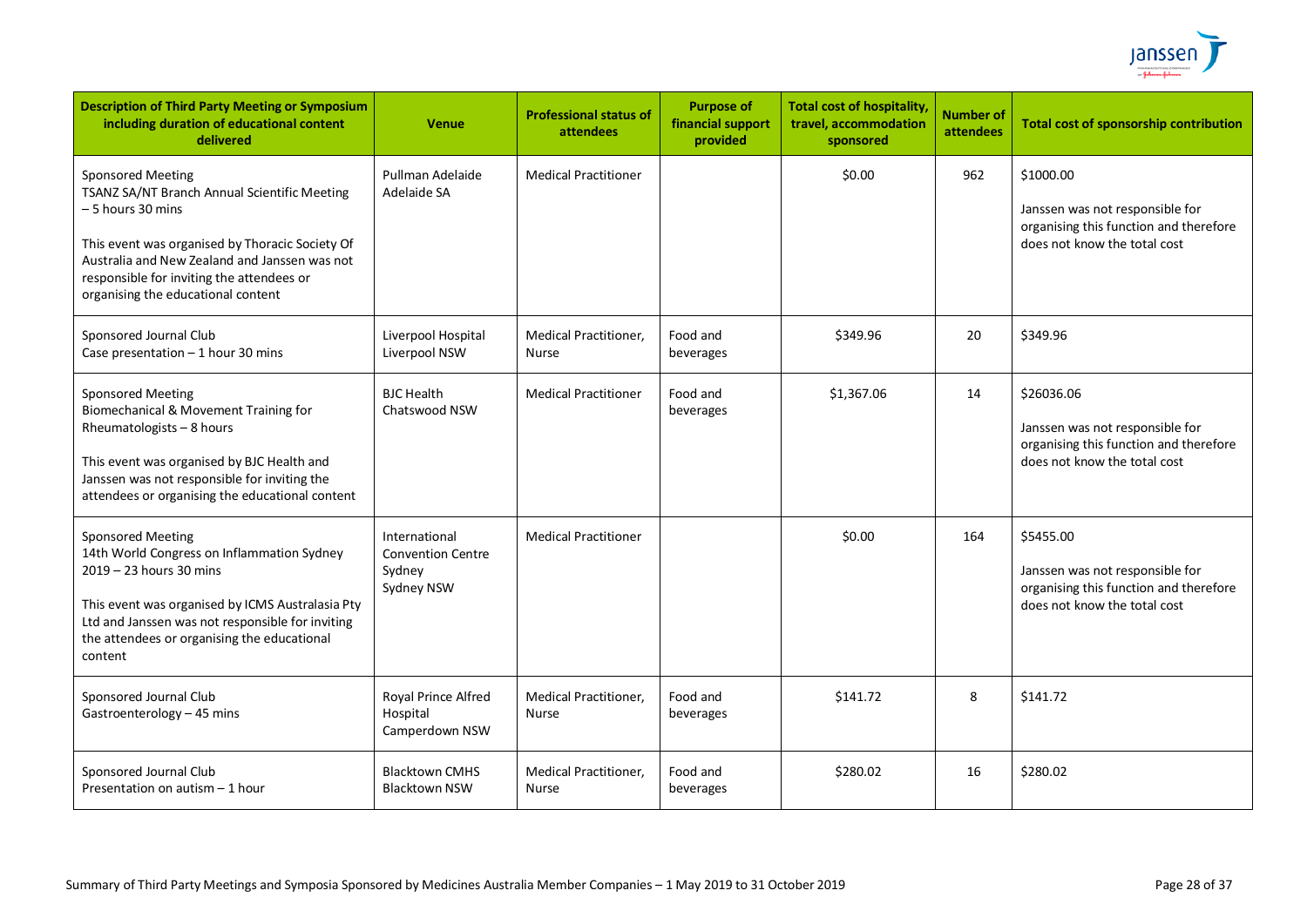

| <b>Description of Third Party Meeting or Symposium</b><br>including duration of educational content<br>delivered                                                                                                                                            | Venue                                                        | <b>Professional status of</b><br>attendees   | <b>Purpose of</b><br>financial support<br>provided | <b>Total cost of hospitality</b><br>travel, accommodation<br>sponsored | <b>Number of</b><br>attendees | <b>Total cost of sponsorship contribution</b>                                                                          |
|-------------------------------------------------------------------------------------------------------------------------------------------------------------------------------------------------------------------------------------------------------------|--------------------------------------------------------------|----------------------------------------------|----------------------------------------------------|------------------------------------------------------------------------|-------------------------------|------------------------------------------------------------------------------------------------------------------------|
| Sponsored Journal Club<br>TAVI Update - 1 hour                                                                                                                                                                                                              | Footscray Hospital<br><b>Footscray Vic</b>                   | <b>Medical Practitioner,</b><br><b>Nurse</b> | Food and<br>beverages                              | \$450.00                                                               | 30                            | \$450.00                                                                                                               |
| <b>Sponsored Meeting</b><br>Australasian HIV & AIDS Conference 2019<br>$-11$ hours<br>This event was organised by ASHM and Janssen<br>was not responsible for inviting the attendees or<br>organising the educational content                               | Perth Convention and<br><b>Exhibition Centre</b><br>Perth WA | <b>Medical Practitioner</b>                  |                                                    | \$0.00                                                                 | 530                           | \$6182.00<br>Janssen was not responsible for<br>organising this function and therefore<br>does not know the total cost |
| Sponsored Journal Club<br>Update on CLL-1 hour                                                                                                                                                                                                              | Launceston General<br>Hospital<br>Launceston Tas             | <b>Medical Practitioner,</b><br>Pharmacist   | Food and<br>beverages                              | \$254.52                                                               | 10                            | \$254.52                                                                                                               |
| <b>Sponsored Meeting</b><br>Lymphoma - Aggressive and Indolent - 3 hours<br>This event was organised by Royal Perth Hospital,<br>Dept of Haematology and Janssen was not<br>responsible for inviting the attendees or<br>organising the educational content | Subjaco Hotel<br>Subiaco WA                                  | <b>Medical Practitioner</b>                  | Food and<br>beverages                              | \$590.63                                                               | 15                            | \$690.63<br>Janssen was not responsible for<br>organising this function and therefore<br>does not know the total cost  |
| <b>Sponsored Meeting</b><br>Nepean Research Day - 2 hours<br>This event was organised by Nepean Hospital,<br>Dept of Cardiology and Janssen was not<br>responsible for inviting the attendees or<br>organising the educational content                      | Nepean Hospital<br>Kingswood NSW                             | <b>Medical Practitioner</b>                  | Food and<br>beverages                              | \$990.10                                                               | 200                           | \$990.10<br>Janssen was not responsible for<br>organising this function and therefore<br>does not know the total cost  |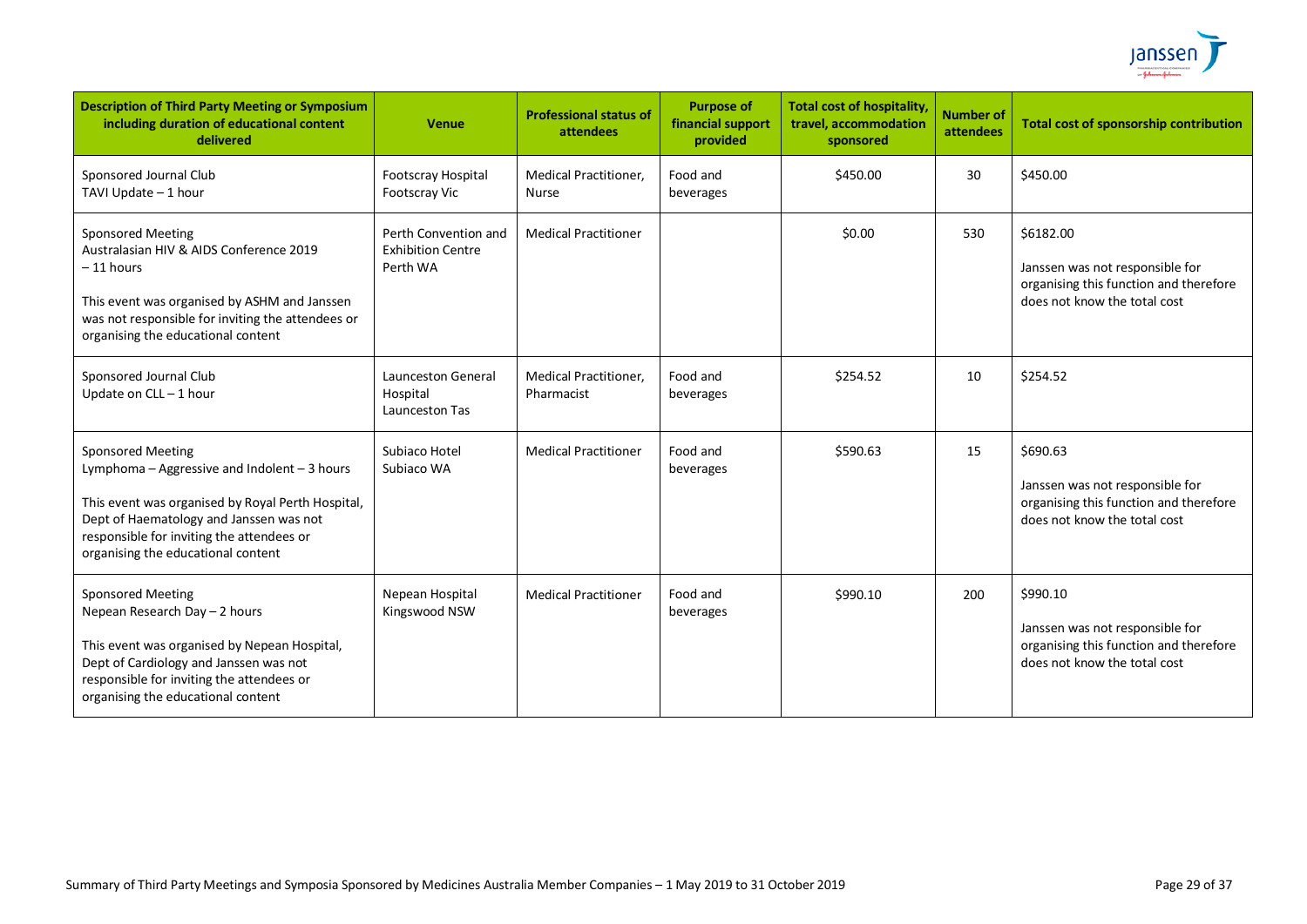

| <b>Description of Third Party Meeting or Symposium</b><br>including duration of educational content<br>delivered                                                                                                                                                                           | <b>Venue</b>                                                      | <b>Professional status of</b><br>attendees   | <b>Purpose of</b><br>financial support<br>provided | <b>Total cost of hospitality,</b><br>travel, accommodation<br>sponsored | <b>Number of</b><br>attendees | Total cost of sponsorship contribution                                                                                 |
|--------------------------------------------------------------------------------------------------------------------------------------------------------------------------------------------------------------------------------------------------------------------------------------------|-------------------------------------------------------------------|----------------------------------------------|----------------------------------------------------|-------------------------------------------------------------------------|-------------------------------|------------------------------------------------------------------------------------------------------------------------|
| <b>Sponsored Meeting</b><br>The Changing Landscape of Prostate Cancer<br>Management $-1$ hour 30 mins<br>This event was organised by South Australian<br>Genitourinary (SAGU) Group and Janssen was not<br>responsible for inviting the attendees or<br>organising the educational content | Chianti - The Gallo<br>Nero Private Dining<br>Room<br>Adelaide SA | <b>Medical Practitioner</b>                  | Food and<br>beverages                              | \$1,053.18                                                              | 22                            | \$1053.13<br>Janssen was not responsible for<br>organising this function and therefore<br>does not know the total cost |
| Sponsored Journal Club<br>Uro/Radiology multi-disciplinary team - 1 hour                                                                                                                                                                                                                   | Sir Charles Gairdner<br>Hospital<br><b>Nedlands WA</b>            | <b>Medical Practitioner</b>                  | Food and<br>beverages                              | \$197.23                                                                | 12                            | \$197.23                                                                                                               |
| <b>Sponsored Meeting</b><br>Sydney Gut Club - The Gut Microbiome - 1 hour<br>This event was organised by Sydney Gut Club and<br>Janssen was not responsible for inviting the<br>attendees or organising the educational content                                                            | Pullman Sydney Hyde<br>Park Hotel<br>Sydney NSW                   | <b>Medical Practitioner</b>                  | Food and<br>beverages                              | \$1,225.49                                                              | 100                           | \$2297.49<br>Janssen was not responsible for<br>organising this function and therefore<br>does not know the total cost |
| Sponsored Journal Club<br>VEOIBD meeting - 1 hour 30 mins                                                                                                                                                                                                                                  | Children's Hospital<br>Westmead<br>Westmead NSW                   | <b>Medical Practitioner,</b><br><b>Nurse</b> |                                                    | \$0.00                                                                  | 25                            | \$1810.51 Includes                                                                                                     |
| Sponsored Journal Club<br>Oncology - multi-disciplinary team - 1 hour                                                                                                                                                                                                                      | Sir Charles Gairdner<br>Hospital<br>Nedlands WA                   | <b>Medical Practitioner</b>                  | Food and<br>beverages                              | \$288.18                                                                | 15                            | \$288.18                                                                                                               |
| Sponsored Journal Club<br>Methods of Madness - 1 hour                                                                                                                                                                                                                                      | Campbelltown<br>Hospital<br>Campbelltown NSW                      | <b>Medical Practitioner,</b><br>Nurse        | Food and<br>beverages                              | \$250.03                                                                | 14                            | \$250.03                                                                                                               |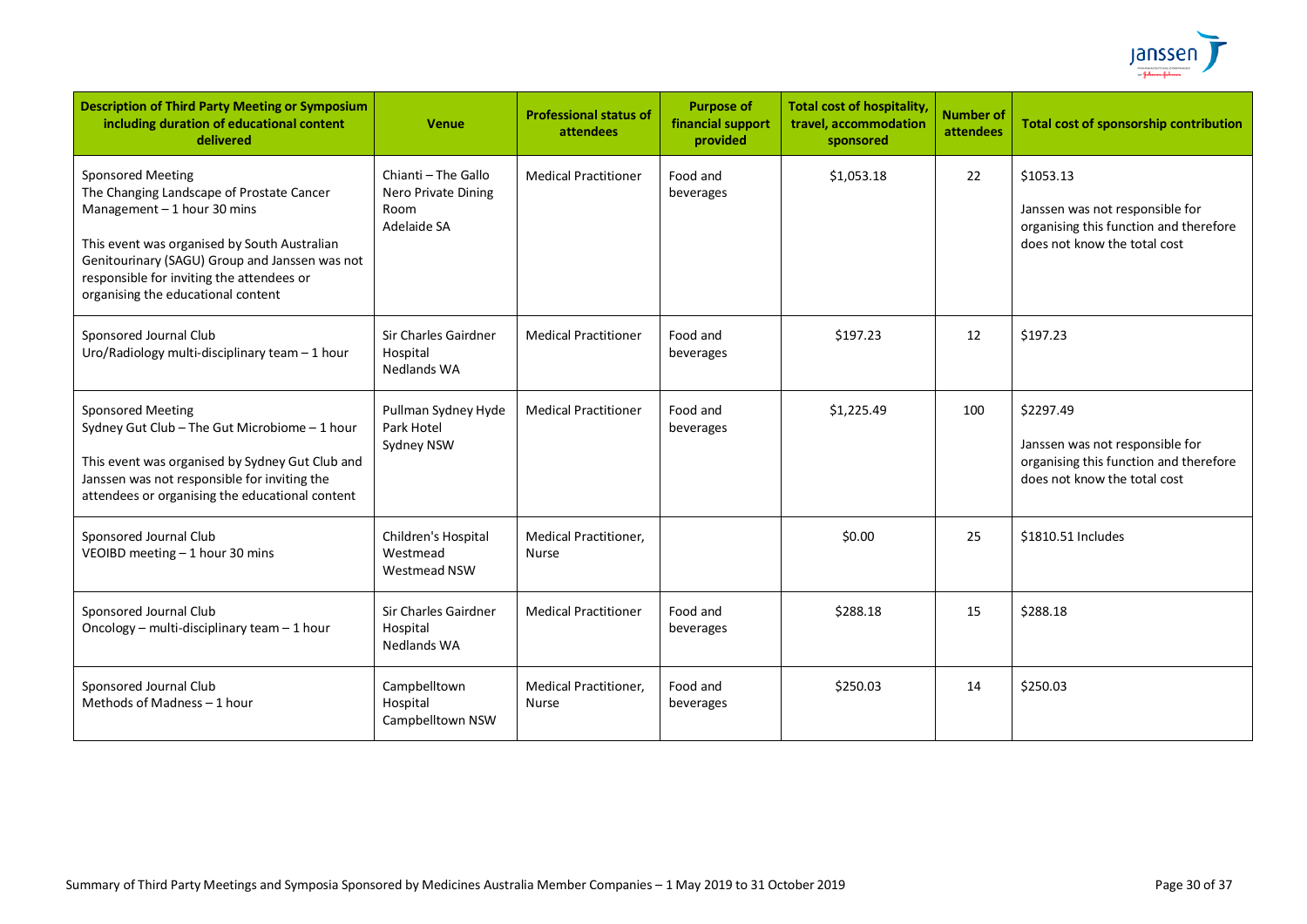

| <b>Description of Third Party Meeting or Symposium</b><br>including duration of educational content<br>delivered                                                                                                                                                                                           | <b>Venue</b>                                               | <b>Professional status of</b><br>attendees | <b>Purpose of</b><br>financial support<br>provided | <b>Total cost of hospitality</b><br>travel, accommodation<br>sponsored | <b>Number of</b><br>attendees | <b>Total cost of sponsorship contribution</b>                                                                          |
|------------------------------------------------------------------------------------------------------------------------------------------------------------------------------------------------------------------------------------------------------------------------------------------------------------|------------------------------------------------------------|--------------------------------------------|----------------------------------------------------|------------------------------------------------------------------------|-------------------------------|------------------------------------------------------------------------------------------------------------------------|
| <b>Sponsored Meeting</b><br>ADNA NSW State Education Day - 8 hours<br>This event was organised by Australian<br>Dermatology Nurses Association and Janssen was<br>not responsible for inviting the attendees or<br>organising the educational content                                                      | Royal North Shore<br>Hospital<br><b>St Leonards NSW</b>    | Nurse                                      |                                                    | \$0.00                                                                 | 65                            | \$500.00<br>Janssen was not responsible for<br>organising this function and therefore<br>does not know the total cost  |
| October 2019<br><b>Sponsored Meeting</b><br>Post International Myeloma Workshop (Boston)<br>$2019 - 2$ hours<br>This event was organised by St Vincent's Hospital<br>Melbourne, Dept of Haematology and Janssen<br>was not responsible for inviting the attendees or<br>organising the educational content | <b>Hellenic Republic</b><br><b>Kew Vic</b>                 | <b>Medical Practitioner</b>                | Food and<br>beverages                              | \$1,060.63                                                             | 22                            | \$1060.58<br>Janssen was not responsible for<br>organising this function and therefore<br>does not know the total cost |
| <b>Sponsored Meeting</b><br>ARA Victoria Branch Monthly Meeting October<br>$2019 - 1$ hour<br>This event was organised by Victorian Branch of<br>The Australian Rheumatology Association and<br>Janssen was not responsible for inviting the<br>attendees or organising the educational content            | Royal Australian<br>College of Physicians<br>Melbourne Vic | <b>Medical Practitioner</b>                | Food and<br>beverages                              | \$1,075.86                                                             | 26                            | \$1875.86<br>Janssen was not responsible for<br>organising this function and therefore<br>does not know the total cost |
| <b>Sponsored Meeting</b><br>Article discussion and Q&A - 1 hour<br>This event was organised by ASHM and Janssen<br>was not responsible for inviting the attendees or<br>organising the educational content                                                                                                 | Sydney Sexual Health<br>Centre<br>Sydney NSW               | <b>Medical Practitioner</b>                | Food and<br>beverages                              | \$295.20                                                               | 24                            | \$1245.70<br>Janssen was not responsible for<br>organising this function and therefore<br>does not know the total cost |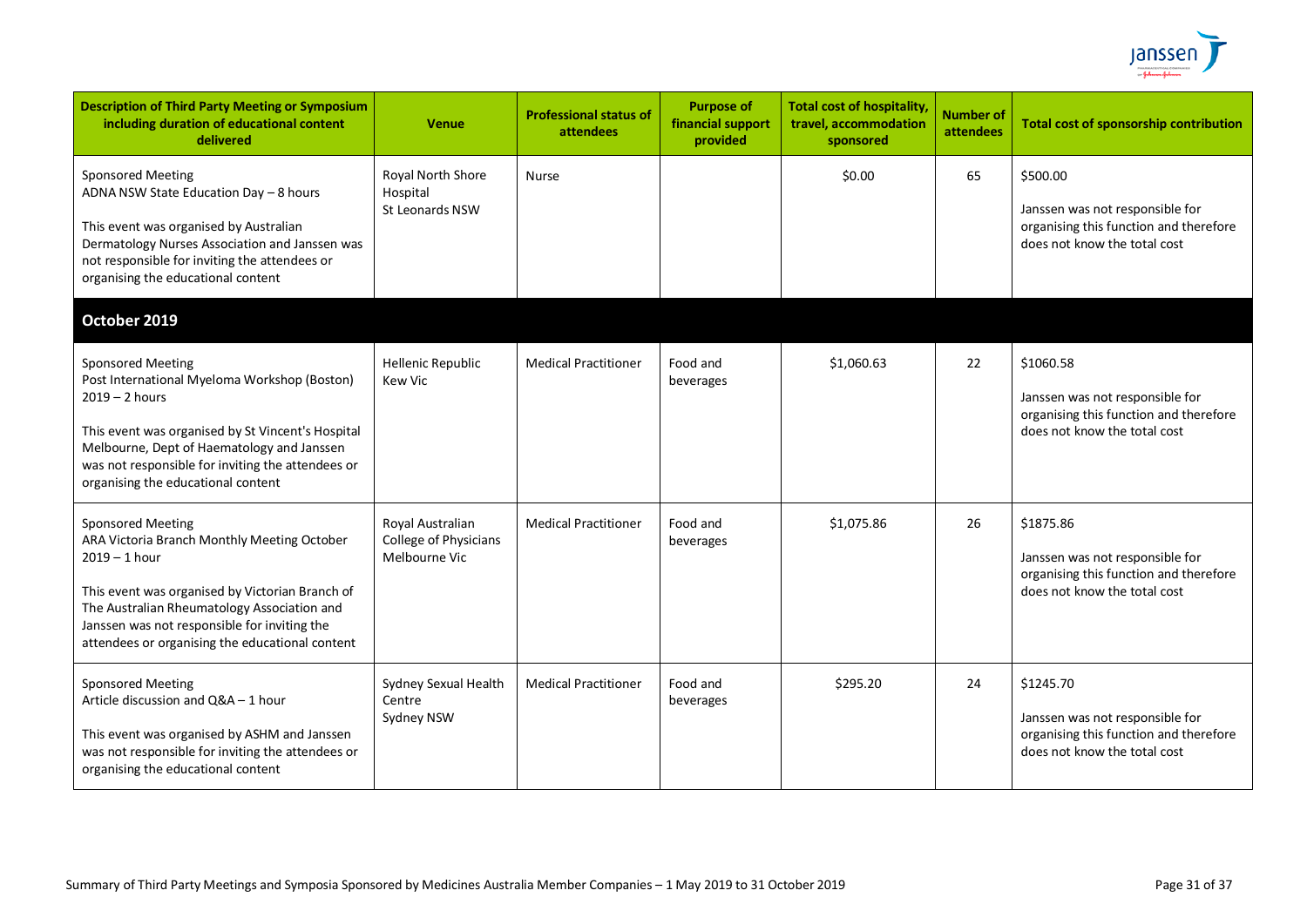

| <b>Description of Third Party Meeting or Symposium</b><br>including duration of educational content<br>delivered                                                                                                                                     | <b>Venue</b>                                           | <b>Professional status of</b><br>attendees | <b>Purpose of</b><br>financial support<br>provided | <b>Total cost of hospitality</b><br>travel, accommodation<br>sponsored | <b>Number of</b><br>attendees | <b>Total cost of sponsorship contribution</b>                                                                          |
|------------------------------------------------------------------------------------------------------------------------------------------------------------------------------------------------------------------------------------------------------|--------------------------------------------------------|--------------------------------------------|----------------------------------------------------|------------------------------------------------------------------------|-------------------------------|------------------------------------------------------------------------------------------------------------------------|
| <b>Sponsored Meeting</b><br>Vic/Tas IBD Nurses Meeting - 1 hour 30 mins<br>This event was organised by GENCA IBDNA and<br>Janssen was not responsible for inviting the<br>attendees or organising the educational content                            | <b>Graced Darling Hotel</b><br>Collingwood Vic         | <b>Nurse</b>                               | Food and<br>beverages                              | \$1,700.00                                                             | 17                            | \$1700.00<br>Janssen was not responsible for<br>organising this function and therefore<br>does not know the total cost |
| Sponsored Meeting<br>Immunology - 1 hour<br>This event was organised by Footscray Hospital,<br>Dept of Rheumatology and Janssen was not<br>responsible for inviting the attendees or<br>organising the educational content                           | Footscray Hospital<br><b>Footscray NSW</b>             | <b>Medical Practitioner</b>                |                                                    | \$0.00                                                                 | 10                            | \$409.00<br>Janssen was not responsible for<br>organising this function and therefore<br>does not know the total cost  |
| Sponsored Meeting<br>ECHO Australia 2019 - 21 hours<br>This event was organised by The Prince Charles<br>Hospital Foundation and Janssen was not<br>responsible for inviting the attendees or<br>organising the educational content                  | <b>Grand Hyatt</b><br>Melbourne Hotel<br>Melbourne Vic | <b>Medical Practitioner</b>                |                                                    | \$0.00                                                                 | 350                           | \$3000.00<br>Janssen was not responsible for<br>organising this function and therefore<br>does not know the total cost |
| <b>Sponsored Meeting</b><br>Post-European Society for Medical Oncology<br>(ESMO) Update - 2 hours<br>This event was organised by Sydney Vital and<br>Janssen was not responsible for inviting the<br>attendees or organising the educational content | <b>Hyatt Regency</b><br>Sydney NSW                     | <b>Medical Practitioner</b>                | Food and<br>beverages                              | \$810.53                                                               | 55                            | \$1172.53<br>Janssen was not responsible for<br>organising this function and therefore<br>does not know the total cost |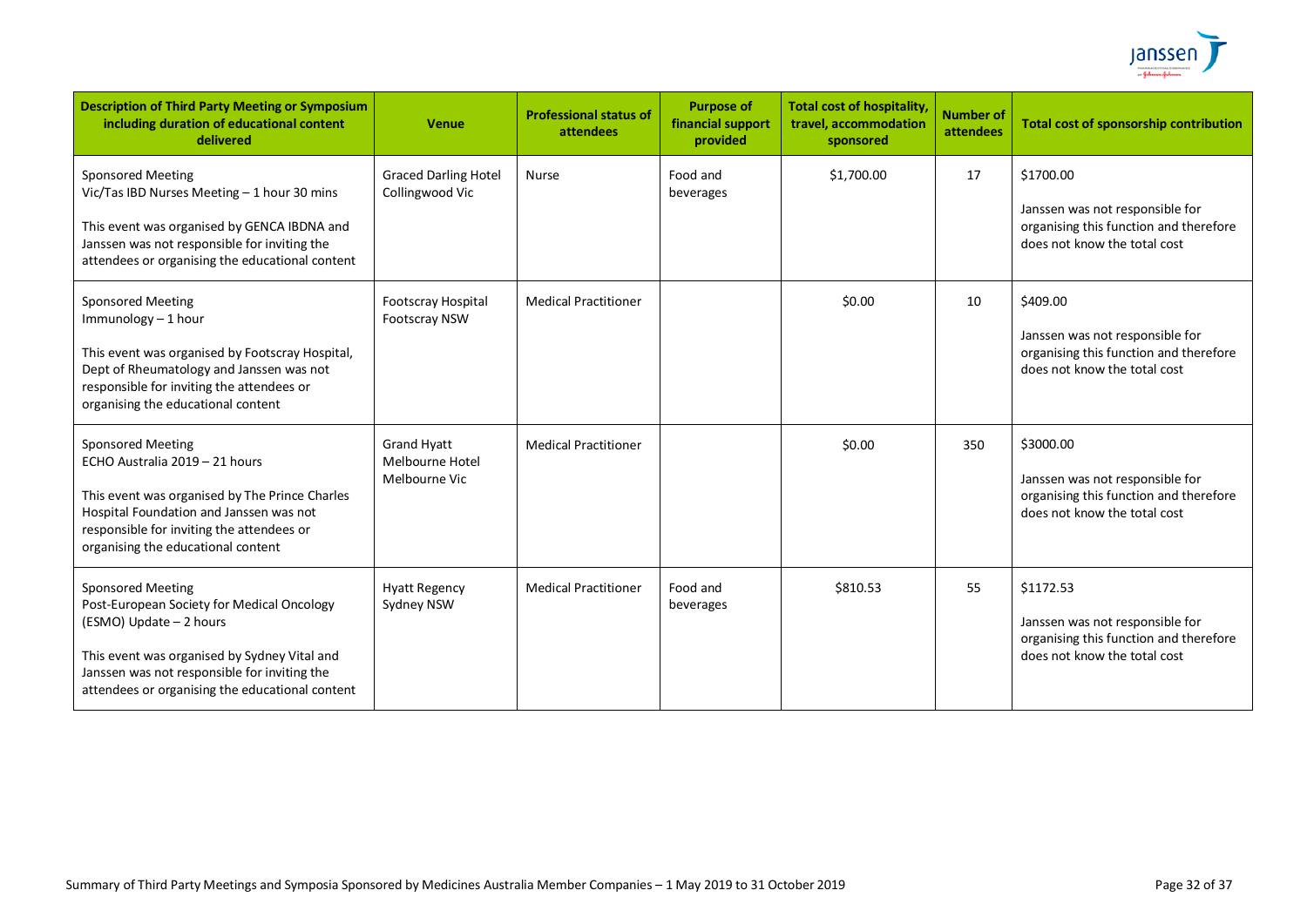

| <b>Description of Third Party Meeting or Symposium</b><br>including duration of educational content<br>delivered                                                                                                                                                                                | <b>Venue</b>                                                 | <b>Professional status of</b><br>attendees   | <b>Purpose of</b><br>financial support<br>provided | <b>Total cost of hospitality,</b><br>travel, accommodation<br>sponsored | <b>Number of</b><br><b>attendees</b> | <b>Total cost of sponsorship contribution</b>                                                                            |
|-------------------------------------------------------------------------------------------------------------------------------------------------------------------------------------------------------------------------------------------------------------------------------------------------|--------------------------------------------------------------|----------------------------------------------|----------------------------------------------------|-------------------------------------------------------------------------|--------------------------------------|--------------------------------------------------------------------------------------------------------------------------|
| <b>Sponsored Meeting</b><br>ARA Queensland Branch Annual Scientific<br>Meeting - 9 hours 30 mins<br>This event was organised by Australian<br>Rheumatology Association Queensland Branch<br>and Janssen was not responsible for inviting the<br>attendees or organising the educational content | <b>QT Gold Coast</b><br>Surfers Paradise Old                 | <b>Medical Practitioner</b>                  | Food and<br>beverages                              | \$2,909.09                                                              | 64                                   | \$2909.09<br>Janssen was not responsible for<br>organising this function and therefore<br>does not know the total cost   |
| Sponsored Journal Club<br>Is the 'Schizoaffective Disorder' label an excuse to<br>prescribe off-indication? - 1 hour                                                                                                                                                                            | Liverpool Hospital<br>Liverpool NSW                          | <b>Medical Practitioner,</b><br><b>Nurse</b> | Food and<br>beverages                              | \$379.98                                                                | 20                                   | \$379.98                                                                                                                 |
| <b>Sponsored Meeting</b><br>GP Education: Inflammatory Diseases Workshop<br>– 6 hours 30 mins<br>This event was organised by Skin Health Institute<br>and Janssen was not responsible for inviting the<br>attendees or organising the educational content                                       | Skin and Cancer<br>Foundation<br><b>Carlton Vic</b>          | <b>Medical Practitioner</b>                  |                                                    | \$0.00                                                                  | 33                                   | \$1500.00<br>Janssen was not responsible for<br>organising this function and therefore<br>does not know the total cost   |
| <b>Sponsored Meeting</b><br>HSANZ Annual Advanced Trainees Workshop<br>– 6 hours<br>This event was organised by Haematology Society<br>of Australia and New Zealand (HSANZ) and<br>Janssen was not responsible for inviting the<br>attendees or organising the educational content              | Perth Convention and<br><b>Exhibition Centre</b><br>Perth WA | <b>Medical Practitioner</b>                  |                                                    |                                                                         | 24                                   | \$14320.00<br>Janssen was not responsible for<br>organising this function and therefore<br>does not know the total cost  |
| <b>Sponsored Meeting</b><br>BLOOD 2019 Annual Scientific Meeting - 23 hours<br>This event was organised by Haematology Society<br>of Australia and New Zealand (HSANZ) and<br>Janssen was not responsible for inviting the<br>attendees or organising the educational content                   | Perth Convention and<br><b>Exhibition Centre</b><br>Perth WA | <b>Medical Practitioner,</b><br><b>Nurse</b> |                                                    | \$0.00                                                                  | 750                                  | \$137027.00<br>Janssen was not responsible for<br>organising this function and therefore<br>does not know the total cost |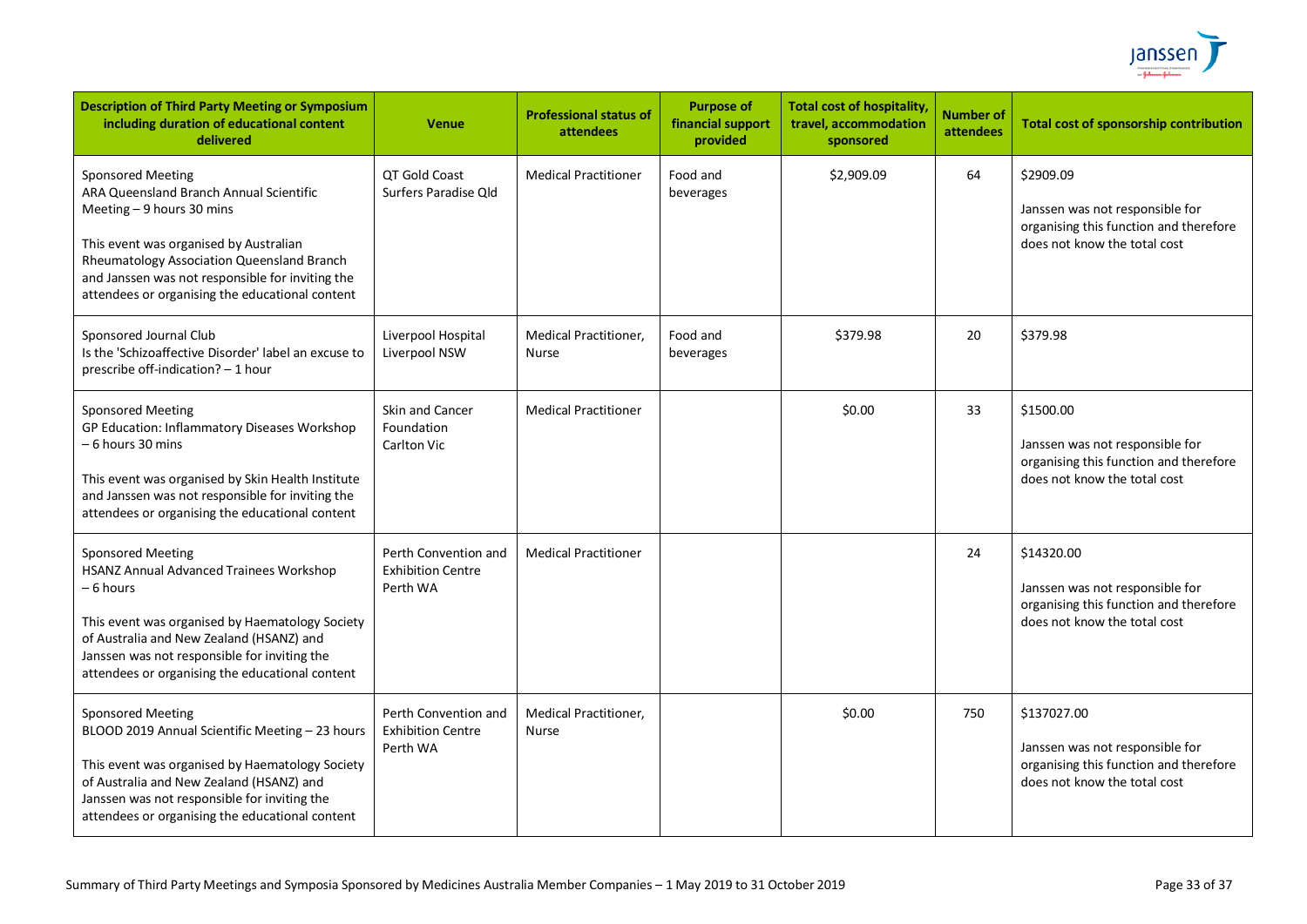

| <b>Description of Third Party Meeting or Symposium</b><br>including duration of educational content<br>delivered                                                                                                                                                                                                    | <b>Venue</b>                                                  | <b>Professional status of</b><br>attendees   | <b>Purpose of</b><br>financial support<br>provided | <b>Total cost of hospitality,</b><br>travel, accommodation<br>sponsored | <b>Number of</b><br><b>attendees</b> | <b>Total cost of sponsorship contribution</b>                                                                           |
|---------------------------------------------------------------------------------------------------------------------------------------------------------------------------------------------------------------------------------------------------------------------------------------------------------------------|---------------------------------------------------------------|----------------------------------------------|----------------------------------------------------|-------------------------------------------------------------------------|--------------------------------------|-------------------------------------------------------------------------------------------------------------------------|
| <b>Sponsored Meeting</b><br>2019 Post-European Society of Medical Oncology<br>(ESMO) Meeting - 1 hour 30 mins<br>This event was organised by Wollongong<br>Hospital, Cancer Care Centre and Janssen was not<br>responsible for inviting the attendees or<br>organising the educational content                      | Sage Hotel<br>Adelaide SA                                     | <b>Medical Practitioner</b>                  | Food and<br>beverages                              | \$395.35                                                                | 45                                   | \$395.21<br>Janssen was not responsible for<br>organising this function and therefore<br>does not know the total cost   |
| <b>Sponsored Meeting</b><br>Highlights from 2019 European Society for<br>Medical Oncology (ESMO) Congress - 2 hours 30<br>mins<br>This event was organised by Canberra Hospital,<br>Dept of Medical Oncology and Janssen was not<br>responsible for inviting the attendees or<br>organising the educational content | Boat House by the<br>Lake<br><b>Barton ACT</b>                | <b>Medical Practitioner</b>                  | Food and<br>beverages                              | \$460.21                                                                | 47                                   | \$495.21<br>Janssen was not responsible for<br>organising this function and therefore<br>does not know the total cost   |
| Sponsored Meeting<br>The PHSANZ 2019 Annual Scientific Meeting<br>– 18 hours<br>This event was organised by Pulmonary<br>Hypertension Society of Australia and New<br>Zealand and Janssen was not responsible for<br>inviting the attendees or organising the<br>educational content                                | <b>Emporium Hotel</b><br>South Brisbane Old                   | <b>Nurse</b>                                 |                                                    | \$0.00                                                                  | 100                                  | \$55405.00<br>Janssen was not responsible for<br>organising this function and therefore<br>does not know the total cost |
| Sponsored Journal Club<br>Haematology: international KOL Phillip Thompson<br>presentation - 1 hour                                                                                                                                                                                                                  | Alfred Hospital<br>Melbourne Vic                              | <b>Medical Practitioner,</b><br><b>Nurse</b> | Food and<br>beverages                              | \$421.82                                                                | 25                                   | \$421.82                                                                                                                |
| Sponsored Journal Club<br>The effect of limited English proficiency and<br>interpreter service use on clinical outcomes in<br>psychiatric inpatient unit - 1 hour                                                                                                                                                   | <b>Bankstown Lidcombe</b><br>Hospital<br><b>Bankstown NSW</b> | <b>Medical Practitioner</b>                  | Food and<br>beverages                              | \$180.00                                                                | 10                                   | \$180.00                                                                                                                |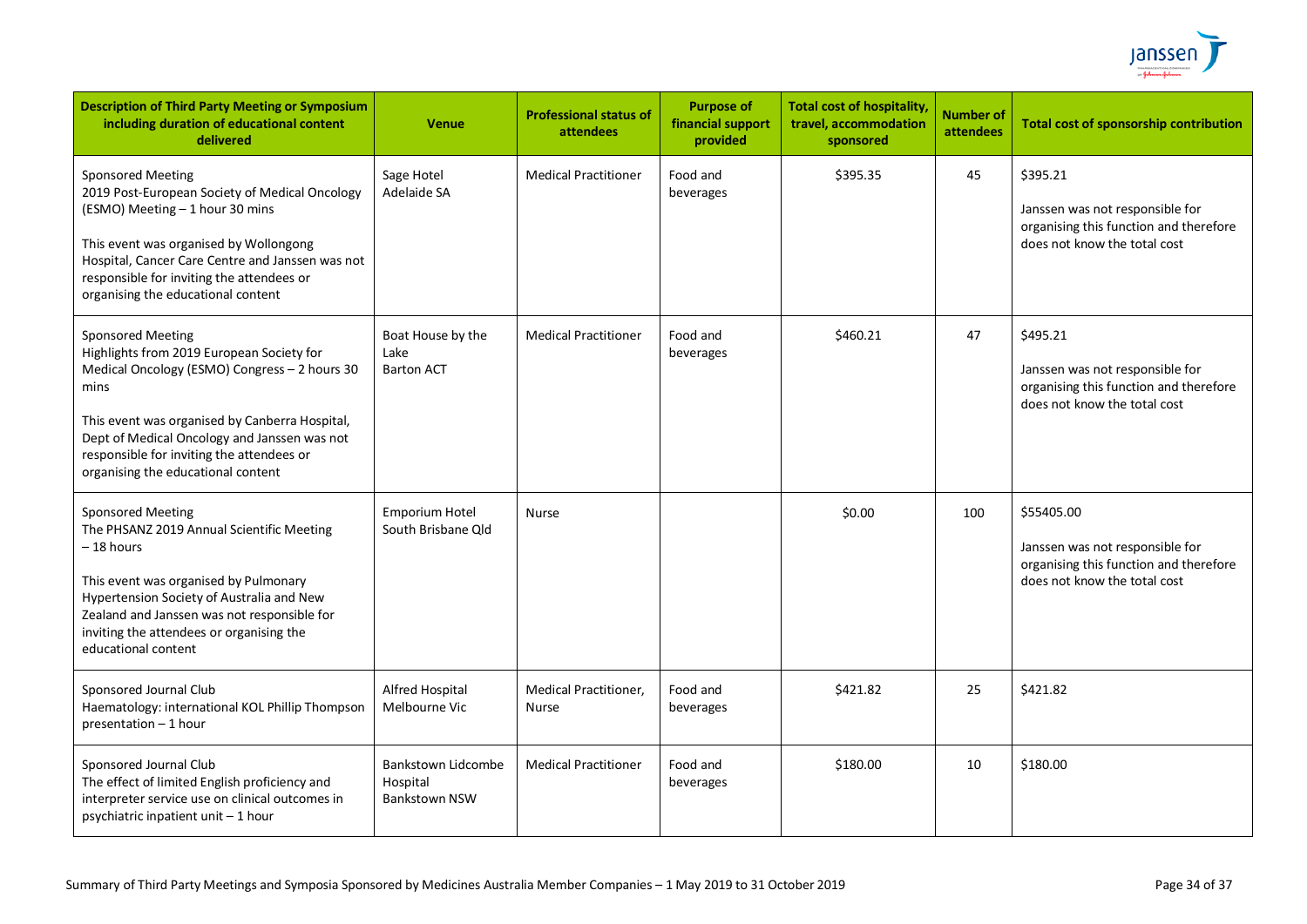

| <b>Description of Third Party Meeting or Symposium</b><br>including duration of educational content<br>delivered                                                                                                                                                                                                                     | <b>Venue</b>                                                                         | <b>Professional status of</b><br>attendees | <b>Purpose of</b><br>financial support<br>provided | <b>Total cost of hospitality,</b><br>travel, accommodation<br>sponsored | <b>Number of</b><br>attendees | <b>Total cost of sponsorship contribution</b>                                                                          |
|--------------------------------------------------------------------------------------------------------------------------------------------------------------------------------------------------------------------------------------------------------------------------------------------------------------------------------------|--------------------------------------------------------------------------------------|--------------------------------------------|----------------------------------------------------|-------------------------------------------------------------------------|-------------------------------|------------------------------------------------------------------------------------------------------------------------|
| Sponsored Journal Club<br>Australian College of Rheumatology case studies<br>- 2 hours                                                                                                                                                                                                                                               | John Hunter Hospital<br>New Lambton Heights<br><b>NSW</b>                            | <b>Medical Practitioner</b>                | Food and<br>beverages                              | \$151.40                                                                | $\overline{7}$                | \$151.40                                                                                                               |
| <b>Sponsored Meeting</b><br>WA Dermatology Faculty Conference - 2 hours 45<br>mins<br>This event was organised by WA Faculty:<br>Australian College of dermatology and Janssen<br>was not responsible for inviting the attendees or<br>organising the educational content                                                            | <b>UWA Club</b><br><b>Nedlands WA</b>                                                | <b>Medical Practitioner</b>                | Food and<br>beverages                              | \$520.27                                                                | 35                            | \$1470.27<br>Janssen was not responsible for<br>organising this function and therefore<br>does not know the total cost |
| <b>Sponsored Meeting</b><br>9th Annual Scientific Meeting 2019 - 9 hours<br>This event was organised by Biological Psychiatry<br>Australia and Janssen was not responsible for<br>inviting the attendees or organising the<br>educational content                                                                                    | The Florey Institute of<br>Neuroscience and<br><b>Mental Health</b><br>Parkville Vic | <b>Medical Practitioner</b>                |                                                    | \$0.00                                                                  | 170                           | \$2000.00<br>Janssen was not responsible for<br>organising this function and therefore<br>does not know the total cost |
| <b>Sponsored Meeting</b><br>Relevance of new Colonoscopy item numbers and<br>surveillance guidelines to patients and General<br>Practitioners in Regional Australia - 1 hour 30<br>mins<br>This event was organised by EndosQ and Janssen<br>was not responsible for inviting the attendees or<br>organising the educational content | The Church on Palmer<br>North Mackay Qld                                             | <b>Medical Practitioner</b>                | Food and<br>beverages                              | \$722.48                                                                | 16                            | \$722.36<br>Janssen was not responsible for<br>organising this function and therefore<br>does not know the total cost  |
| Sponsored Journal Club<br>Haematology Meeting - 1 hour                                                                                                                                                                                                                                                                               | The Northern<br>Hospital<br><b>Epping Vic</b>                                        | <b>Medical Practitioner,</b><br>Nurse      | Food and<br>beverages                              | \$230.04                                                                | 15                            | \$230.04                                                                                                               |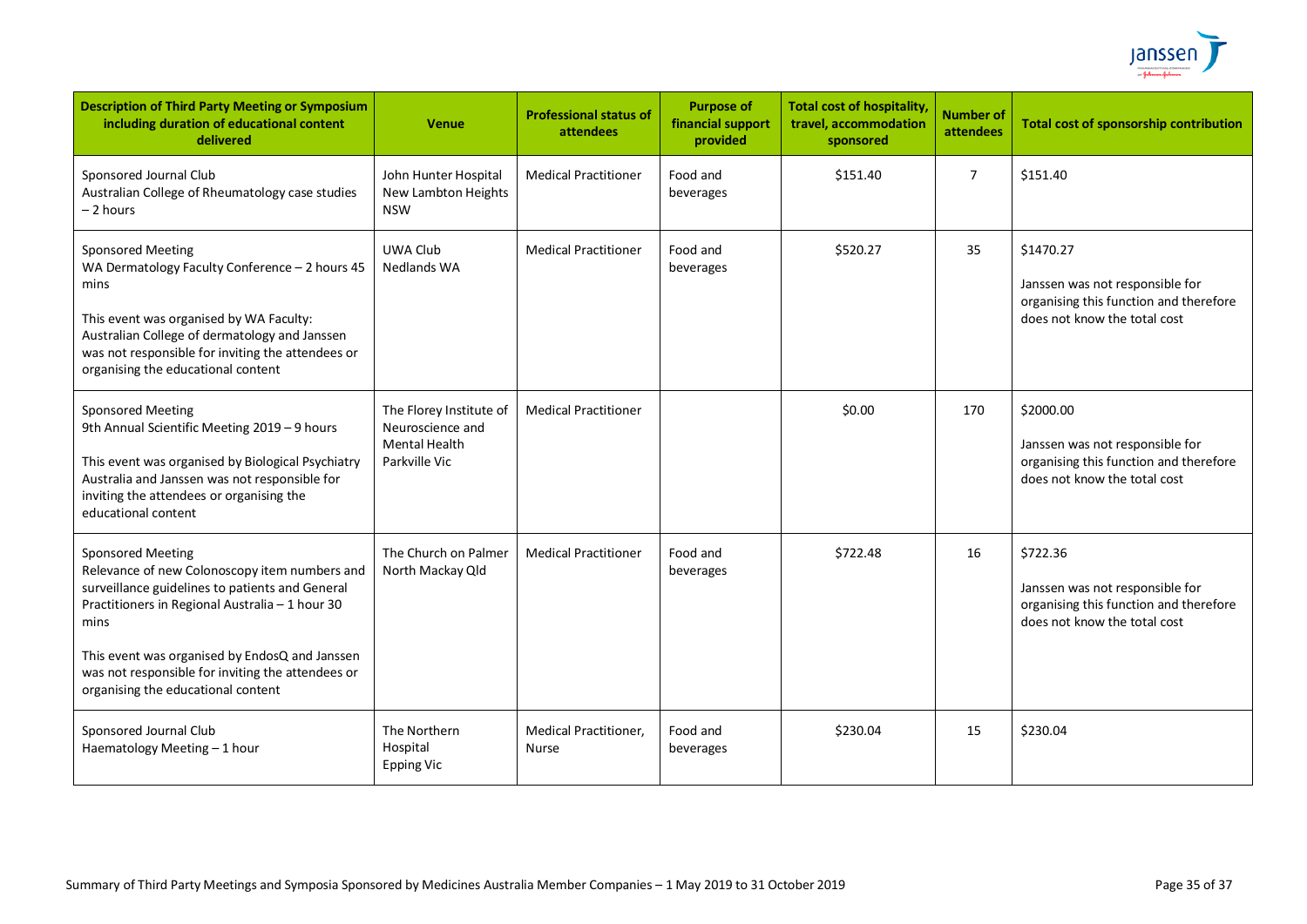

| <b>Description of Third Party Meeting or Symposium</b><br>including duration of educational content<br>delivered                                                                                                                                                                                     | <b>Venue</b>                                | <b>Professional status of</b><br>attendees | <b>Purpose of</b><br>financial support<br>provided | <b>Total cost of hospitality,</b><br>travel, accommodation<br>sponsored | <b>Number of</b><br>attendees | <b>Total cost of sponsorship contribution</b>                                                                          |
|------------------------------------------------------------------------------------------------------------------------------------------------------------------------------------------------------------------------------------------------------------------------------------------------------|---------------------------------------------|--------------------------------------------|----------------------------------------------------|-------------------------------------------------------------------------|-------------------------------|------------------------------------------------------------------------------------------------------------------------|
| <b>Sponsored Meeting</b><br>4th Annual Victorian Post European Society for<br>Medical Oncology (ESMO) Meeting - 2 hours 30<br>mins<br>This event was organised by Walter & Eliza<br>Institute and Janssen was not responsible for<br>inviting the attendees or organising the<br>educational content | Fenix<br><b>Richmond Vic</b>                | <b>Medical Practitioner</b>                | Food and<br>beverages                              | \$1,061.76                                                              | 140                           | \$1400.83<br>Janssen was not responsible for<br>organising this function and therefore<br>does not know the total cost |
| <b>Sponsored Meeting</b><br>Community HIV Prescribers (CHIPs) Meeting<br>$-1$ hour 15 mins<br>This event was organised by Community HIV<br>Prescribers Group and Janssen was not<br>responsible for inviting the attendees or<br>organising the educational content                                  | <b>Continental Cafe</b><br>New Farm Old     | <b>Medical Practitioner</b>                | Food and<br>beverages                              | \$1,387.89                                                              | 18                            | \$1387.89<br>Janssen was not responsible for<br>organising this function and therefore<br>does not know the total cost |
| <b>Sponsored Meeting</b><br>Haematology slide night - 2 hours<br>This event was organised by Melbourne<br>Pathology and Janssen was not responsible for<br>inviting the attendees or organising the<br>educational content                                                                           | Melbourne Pathology<br>Collingwood Vic      | <b>Medical Practitioner</b>                | Food and<br>beverages                              | \$415.38                                                                | 24                            | \$415.38<br>Janssen was not responsible for<br>organising this function and therefore<br>does not know the total cost  |
| <b>Sponsored Meeting</b><br>Peer to Peer Education meeting - 1 hour 30 mins<br>This event was organised by Canberra Hospital,<br>Dept of Haematology and Janssen was not<br>responsible for inviting the attendees or<br>organising the educational content                                          | <b>Ottoman Cuisine</b><br><b>Barton ACT</b> | <b>Medical Practitioner</b>                | Food and<br>beverages                              | \$1,873.24                                                              | 25                            | \$1873.24<br>Janssen was not responsible for<br>organising this function and therefore<br>does not know the total cost |